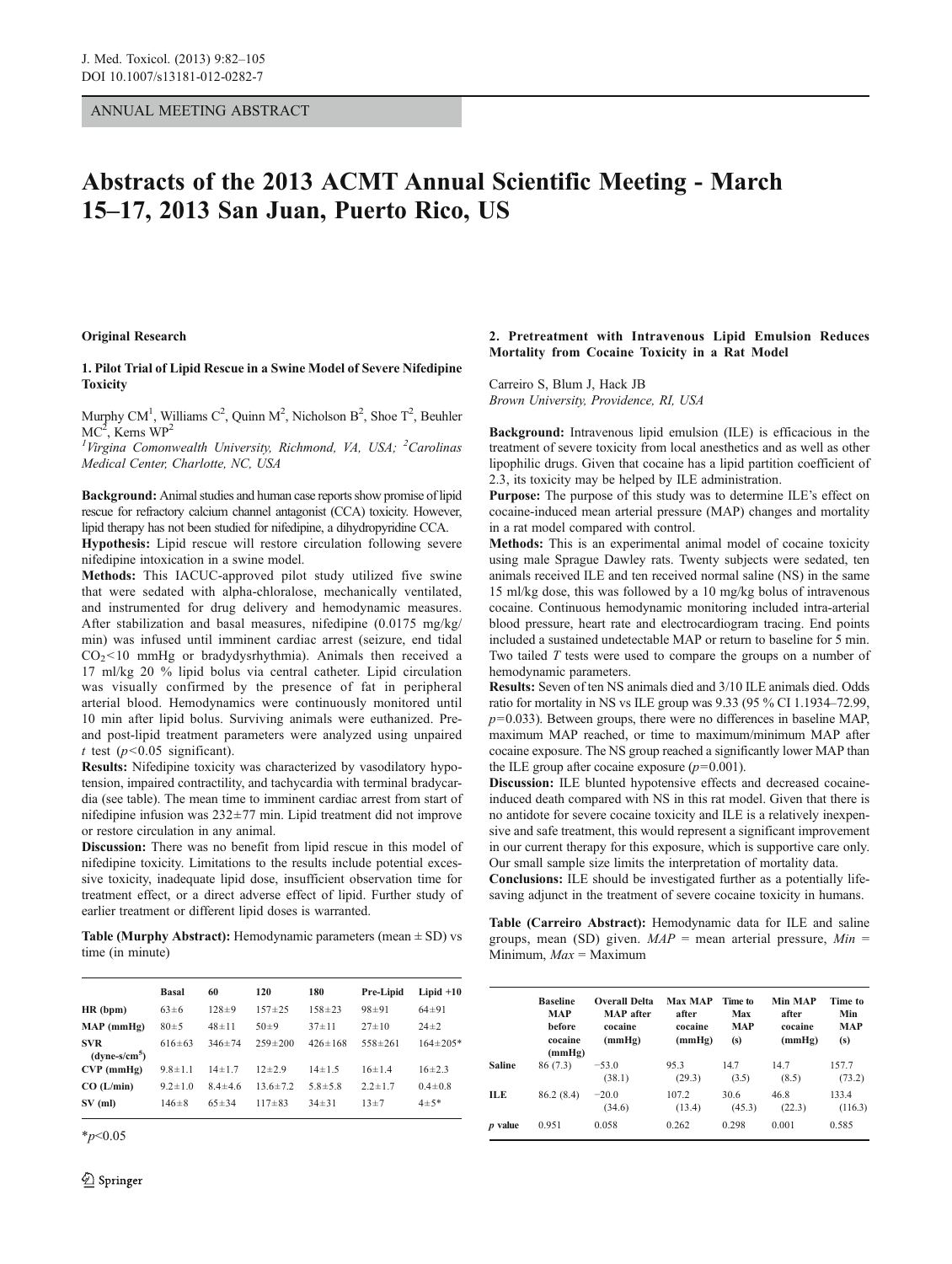#### 3. A Swine Model of Severe Propranolol Toxicity Permitting Direct Measurement of Cerebral Oxygen Tension

Orozco BS, Evens ZE, Engebretsen KM, Holdger JS, Stellpflug SJ Regions Hospital and HealthPartners Institute for Medical Education and Research, St. Paul, MN, USA

Background: High-dose insulin (HDI) treatment for beta-blocker toxicity is a standard therapy, but needs further study, especially cases of persistent hypotension despite active HDI.

Purpose: The objective was to develop a swine model of propranolol (P) toxicity with persistent hypotension despite treatment with HDI and to develop means to measure cerebral oxygen tension (PbrO2).

Methods: Eight anesthetized adult Yorkshire pigs were instrumented with a tracheostomy, Swanz–Ganz catheter, arterial catheter, and intra-cerebral pressure and oxygen monitor. Two pigs had unique doses to derive the final protocol. A 0.5 mg/kg bolus of P was given, then a 0.25 mg/kg/min infusion (gtt) until the initial point of toxicity (POT), defined as 25 % reduction from baseline MAP×heart rate (HR). At the initial POT a 20 ml/kg normal saline bolus (NS) was given along with a 1 ml/kg/h NS gtt and a 10 units/kg/h insulin gtt. The P infusion was then set at 0.125 mg/kg/min for 60 min, then 0.1875 mg/kg/min for 30 min, and finally to 0.2188 mg/kg/min for the rest of the 240-min protocol. Group 2 pigs then received a norepinephrine (NE) gtt after a second POT, MAP <50 mmHg. NE was titrated from 0.1 to 0.3 mcg/ kg/min to maintain subsequent MAPs >50 mmHg. Cardiac output, HR, MAP, PbrO2, and intracranial pressure were recorded every 5 min. Systemic vascular resistance, potassium, and glucose were also measured. Surviving pigs were euthanized.

Results: One pig developed a tachyarrhythmia prior to protocol. Five pigs completed the protocol with three pigs in group 1 and two in group 2. Four pigs reached the second POT. The range of PbrO2 recordings for group 1 was 12.7–48.5 mmHg and 9.2–26.2 mmHg for group 2.

Discussion: This model allowed serial physiologic measures including PbrO2. Limitations include a small sample size and a 240-min protocol.

Conclusion: We report a swine model of P toxicity with hypotension despite HDI, in which serial measures including PbrO2 are achieved.

#### 4. Signs, Symptoms, and Functional Impairment During Recovery from Copperhead Snakebite

Lavonas EJ<sup>1</sup>, Spradley EA<sup>1</sup>, Gillman SM<sup>1</sup>, Jones LE<sup>1</sup>, Atkins JM<sup>2</sup>, Daugherty CA<sup>2</sup>

<sup>1</sup>Rocky Mountain Poison and Drug Center, Denver, CO, USA; <sup>2</sup>BTG International, Inc., Philadelphia, PA, USA

Background: Copperhead snake (Agkistrodon contortrix) envenomation produces predominantly local tissue effects in the envenomated limb. No published studies have measured recovery from these envenomations.

Research questions: How do the signs, symptoms, and functional status of patients envenomated by copperhead snakes vary over time? What patient- and clinician-reported outcome measures are responsive and useful to study this population?

Methods: This is a multicenter prospective observational study of non-pregnant adults envenomated on a limb, distal to the elbow or knee, by a copperhead snake. Patients were enrolled regardless of antivenom administration. Assessments were made 3, 7, 14, 21, and 28 days after envenomation using the Disorders of the Arm, Shoulder and Hand (DASH), Lower Extremity Functional Score (LEFS), Patient-Specific Functional Scale (PSFS), Work Productivity and Activity Index: Special Health Problem (WPAI:SHP), Patient Global Impression of Change (PGIC), Patient Global Assessment of Recovery (PGAR), and SF-36 (acute) instruments. Grip strength, 7.62-m walking speed, and swelling (figure-of-eight) were measured. Analgesic use and return to work were assessed. Pain was assessed using an 11-item Likert scale.

Results: Data from 16 patients, including 13 treated with antivenom, were available for this preliminary analysis. Measures of pain, analgesic use, swelling, and functional impairment all showed marked abnormalities 3 and 7 days after envenomation. Most subjects had little or no residual abnormality by the 28-day assessment. The degree of abnormality measured at 14 and 21 days post-envenomation differed by the health outcome assessed. Percent change over time was greatest for the DASH, WPAI:SHP, and PSFS instruments and grip strength measurement.

Discussion: The small number of patients managed without antivenom in these preliminary data did not provide sufficient power to detect treatment effect.

Conclusion: In this preliminary analysis in which most patients received antivenom, victims of copperhead snakebite suffer pain, swelling, and functional impairment lasting 7–28 days.

## 5. Diethylene Glycol Metabolites Are Associated with Diethylene Glycol Poisoning in Humans

Schier JG<sup>1</sup>, Hunt D<sup>1</sup>, Perala A<sup>2</sup>, McMartin KE<sup>3</sup>, Bartels MJ<sup>2</sup>, Lewis L<sup>1</sup>,  $McGeehin M<sup>1</sup>$ , Flanders  $WD<sup>1</sup>$ 

<sup>1</sup> Centers for Disease Control and Prevention, Atlanta, GA, USA;  ${}^{2}$ The Dow Chemical Company, Midland, MI, USA; <sup>3</sup>LSU Health Sciences Center, Shreveport, LA, USA

Introduction: In 2006, an outbreak of acute kidney injury (AKI) and neurotoxicity from diethylene glycol (DEG) occurred in Panama. Biological samples from participants in a case– control study were shipped to CDC and stored until analyzed in 2010.

Hypothesis: The DEG metabolites hydroxyethoxyacetic acid (HEAA) and diglycolic acid (DGA) are associated with DEG poisoning.

Methods: Samples with sufficient volumes of serum, urine and cerebrospinal fluid (CSF) were analyzed by GC/MS for DEG, hydroxyethoxyacetic acid (HEAA), diglycolic acid (DGA), ethylene glycol (EG), glycolic acid (GA), and oxalic acid (OA). Median and range were calculated. The Wilcoxon rank sum test (exact  $p$  values) and bivariable exact logistic regression were used in SAS v9.2 to analyze serum/urine data.

Results: Twenty case and 20 control serum samples, 11 case and 22 control urine samples, 9 case CSF samples and 1 CSF sample from a bio-bank used as a blank were analyzed. Descriptive data is presented in the table. Regression analyses demonstrated associations between case status and: (1) serum OA and serum HEAA (both OR=14.6, 95 % CI=2.8–100.9), (2) serum DGA and urine DGA (both OR>999, exact  $p<0.0001$ ), and (3) urinary GA (OR= 0.057, 95 % CI=0.001-0.55).

Discussion: DEG metabolism yielded significantly elevated HEAA (serum) and DGA (serum and urine) concentrations among cases. As urinary GA elimination decreased from AKI in cases, serum GA likely increased, which was then converted to serum OA. Analytical methods need further validation.

Conclusion: Serum DGA, urine DGA, and serum HEAA concentrations are associated with human DEG poisoning and may be valid biomarkers of DEG-associated illness.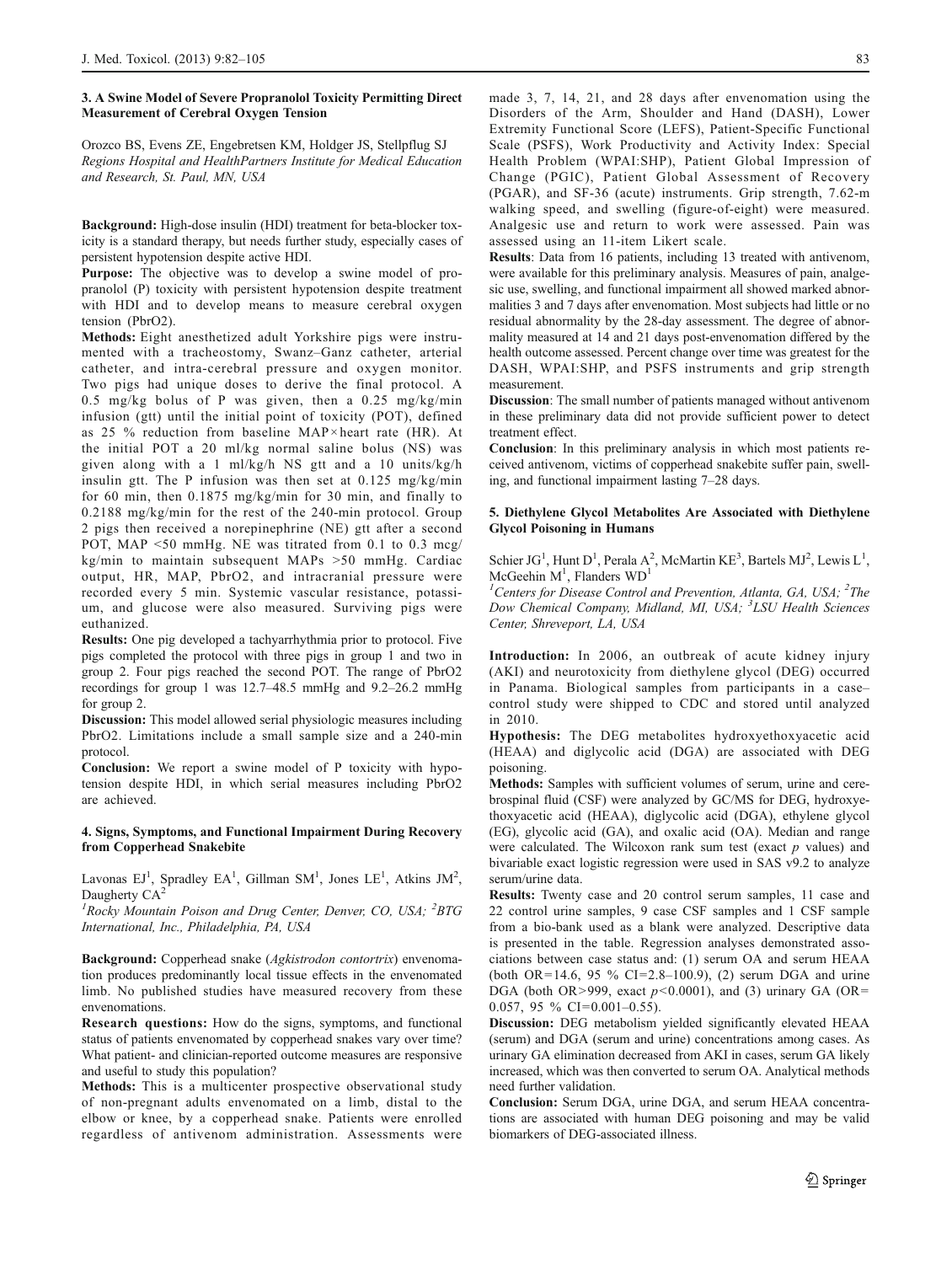Table (Schier Abstract): Diethylene glycol and metabolite levels in cases and controls

| Medium<br>(mcg)<br>$mL$ ) | Diethylene<br>glycol                                      | Ethylene<br>glycol                           | Glycolic<br>acid                                              | Oxalic acid <sup>a</sup>                                      | Hydroxyethoxyacetic<br>acid | <b>Diglycolic</b><br>acid |                                    |                         |                                                           |                                                         |                                                        |                                                               |
|---------------------------|-----------------------------------------------------------|----------------------------------------------|---------------------------------------------------------------|---------------------------------------------------------------|-----------------------------|---------------------------|------------------------------------|-------------------------|-----------------------------------------------------------|---------------------------------------------------------|--------------------------------------------------------|---------------------------------------------------------------|
| Serum                     | Cases<br>$(n=20)$                                         | Controls<br>$(n=20)$                         | Cases<br>$(n=20)$                                             | Controls<br>$(n=20)$                                          | Cases<br>$(n=20)$           | Controls<br>$(n=20)$      | Cases<br>$(n=20)$                  | Controls<br>$(n=20)$    | Cases<br>$(n=20)$                                         | Controls<br>$(n=20)$                                    | Cases<br>$(n=20)$                                      | Controls<br>$(n=20)$                                          |
|                           | $0.04$ ;<br>$\lceil$ <llq,<br><math>0.2</math>]</llq,<br> | $<$ LLQ;<br>$\lceil$ <llq,<br>0.21</llq,<br> | $<$ LLQ;<br>$\lceil$ <llq,<br>0.21</llq,<br>                  | $<$ LLQ;<br>$\lceil$ <llq,<br><math>\leq</math>LLQ]</llq,<br> | 2.8; [2.4, 3.3]             | $2.74;$ [2.2,<br>$4.2$ ]  | 12.96 [7.6,<br>$30.9$ <sup>*</sup> | 5.24:<br>[3.6,<br>17.7] | $1.44$ ; $[0.5,$<br>$64.8$ ] *                            | 0.702;<br>$\lceil$ <llq,<br><math>2.0</math>]</llq,<br> | 40.73;<br>[22.6,<br>$75.2$ ] *                         | $<$ LLQ;<br>$\lceil$ <llq,<br><math>\leq</math>LLQ]</llq,<br> |
| Urineb                    | Cases<br>$(n=11)$                                         | Controls<br>$(n=22)$                         | Cases<br>$(n=11)$                                             | Controls<br>$(n=22)$                                          | Cases<br>$(n=10)$           | Controls<br>$(n=22)$      | Cases                              | Controls                | Cases<br>$(n=10)$                                         | Controls<br>$(n=22)$                                    | Cases<br>$(n=10)$                                      | Controls<br>$(n=22)$                                          |
|                           | $<$ LLQ;<br>$\lceil$ <llq,<br>0.71</llq,<br>              | $<$ LLQ;<br>$\lceil$ <llq,<br>106]</llq,<br> | $<$ LLQ;<br>$\lceil$ <llq,<br><math>9.6</math>]</llq,<br>     | $<$ LLQ;<br>$\lceil$ <llq,<br><math>1.2</math>]</llq,<br>     | $3.00; [1.2, 82.9]$ *       | 14.73;<br>[1.9,<br>43.3]  | ND                                 | ND                      | $<$ LLQ;<br>$\lceil$ <llq,<br><math>0.4</math>]</llq,<br> | $<$ LLQ;<br>$\lceil$ <llq,<br>547]</llq,<br>            | 28.71;<br>[14.0,<br>$118.4$ ] *                        | $<$ LLQ;<br>$\lceil$ <llq,<br><math>43.3</math>]</llq,<br>    |
| CSF <sup>a,c</sup>        | Cases<br>$(n=9)$                                          | <b>Blank</b><br>$(n=1)$                      | Cases<br>$(n=9)$                                              | <b>Blank</b><br>$(n=1)$                                       | Cases<br>$(n=9)$            | Blank<br>$(n=1)$          | Cases                              | Controls                | Cases<br>$(n=9)$                                          | <b>Blank</b><br>$(n=1)$                                 | Cases<br>$(n=9)$                                       | Blank<br>$(n=1)$                                              |
|                           | $<$ LLQ;<br>[ <llq,<br>4.8]</llq,<br>                     | $<$ LLQ                                      | $<$ LLQ;<br>$\lceil$ <llq,<br><math>\leq</math>LLQ]</llq,<br> | $<$ LLQ                                                       | $2.8$ ; [1.8, 3.8]          | 2.91                      | ND                                 | ND                      | 1.0;<br>$\lceil$ <llq,<br>121]</llq,<br>                  | $<$ LLO                                                 | 2.03:<br>$\lceil$ <llq,<br><math>7.5</math>]</llq,<br> | $<$ LLQ                                                       |

 $\leq LLO$  less than the lower limit of quantitation, ND not determined

 $*_{p}<0.0001$  by Wilcoxon rank sum test

<sup>a</sup>Urinary and CSF oxalic acid concentrations not able to be measured due to strong matrix effects encountered during analysis

<sup>b</sup>There was insufficient urine volume to complete the glycolic acid, hydroxyethoxyacetic acid and diglycolic acid assays

c No CSF control specimens were available. Data on the single CSF specimen obtained from a bio-bank (pooled specimen from 30 to 40 donors) used to develop the matrix blank is presented for comparison. All cases had neurological signs and symptoms

#### 6. Borderline and Long QT Interval with Medications Associated with QT Prolongation in Adolescent Athletes

Hoyte CO<sup>1</sup>, Coel R<sup>2</sup>, McCanta A<sup>2</sup>, Terhune E<sup>2</sup> <sup>1</sup>University of Colorado, Aurora, CO, USA; <sup>2</sup>Children's Hospital Colorado, Aurora, CO, USA

Purpose: The purpose is to determine whether adolescent athletes taking QT-prolonging medications are more likely to display a borderline long or long QT interval.

Methods: Preparticipation exams were performed on 484 adolescents. This consisted of a physical exam, 12-lead ECG, and health history requiring subjects to list all current prescription and overthe-counter medications. ECGs were interpreted by a pediatric cardiologist. ECGs with heart rate  $\leq 60$  or  $\geq 100$  were reviewed using Bazett's correction formula. Borderline long QT was defined as QTc of 450–500 ms in males and 460–500 ms in females. Long QT was defined as QTc>500 ms. QT-prolonging medications were identified from the Arizona Center for Education and Research on Therapeutics list of QT-prolonging medications. Fisher's exact tests were used to compare the proportion of subjects with a borderline QTc that were versus were not taking QTprolonging medications. Males and females were analyzed separately. A multiple linear regression analysis was used to estimate the difference in QTc length among subjects taking QT-prolonging medications.

Results: None of the athletes exhibited a QTc>500 ms. A borderline long QT was identified in 2.99 % [95 % CI 0.98–6.85 %] of the female and 8.60 % [95 % CI 5.74–12.26 %] of the males. Median QTc length was 425 ms [range, 373–478] and 421 ms [range, 358–487] for females and males, respectively. In both the female and male cohorts, there was no difference  $[p>0.999]$  in the proportion of subjects with a borderline long QTc among subjects taking the QT-prolonging medications compared to those subjects not taking the medications (see Table 1). After controlling for gender, age, and their interaction, there was no difference in QTc interval among subjects taking the medications compared to those not taking the medications [mean difference −0.72 ms, 95 % CI-5.92 to 4.35 ms,  $p=0.8318$ ].

Conclusion: QT-prolonging medications, when taken at their therapeutic dose, were not significantly associated with the presence of a borderline/long QTc interval. Further research is needed to evaluate the effects and risks of these drugs during exercise.

Table (Hoyte Abstract): Proportion of subjects with a borderline long QT

|                |         | Borderline long QT | <b>Normal OT</b> |
|----------------|---------|--------------------|------------------|
| <b>Females</b> | Meds    | $0(0\%)$           | 10 (100 $\%$ )   |
|                | No meds | $5(3.18\%)$        | 152 (96.82 %)    |
| <b>Males</b>   | Meds    | $2(7.41\%)$        | 25 (92.59 %)     |
|                | No meds | $25(8.71\%)$       | 262 (91.29 %)    |

#### 7. The Naloxone Trigger: An Emergency Department Series

Babu KM<sup>1</sup>, McKaig DR<sup>2</sup>, Gaunt DA<sup>3</sup>, Hack JB<sup>1</sup>

<sup>1</sup> Brown University, Providence, RI, USA; <sup>2</sup> Rhode Island Hospital, Providence, RI, USA; <sup>3</sup>University Emergency Medicine Foundation, Providence, RI, USA

Background: Medication errors are the most common form of medical error. "Trigger tools" have been identified as effective methods for identifying medication errors.

Research question: This study compared the naloxone trigger to a voluntary reporting system for identifying opioid-related adverse events in the Emergency Department. The characteristics of patients identified by the naloxone trigger are described.

Methods: We targeted patients who received opioids in the ED prior to naloxone. Data were extracted from an electronic database regarding demographics, medications and outcomes. A chart review was conducted for patient symptoms, and each case was assigned an NCC-MERP category of harm. This study received IRB approval.

Results: From October 2009 to December 2011, 354,784 adult patients were treated in two university-affiliated urban emergency departments. During this period, 1,213 doses of naloxone were administered, with 63 patients receiving naloxone after opioids in the ED. The mean patient age was 57.9 years (SD 21.5). Women and whites accounted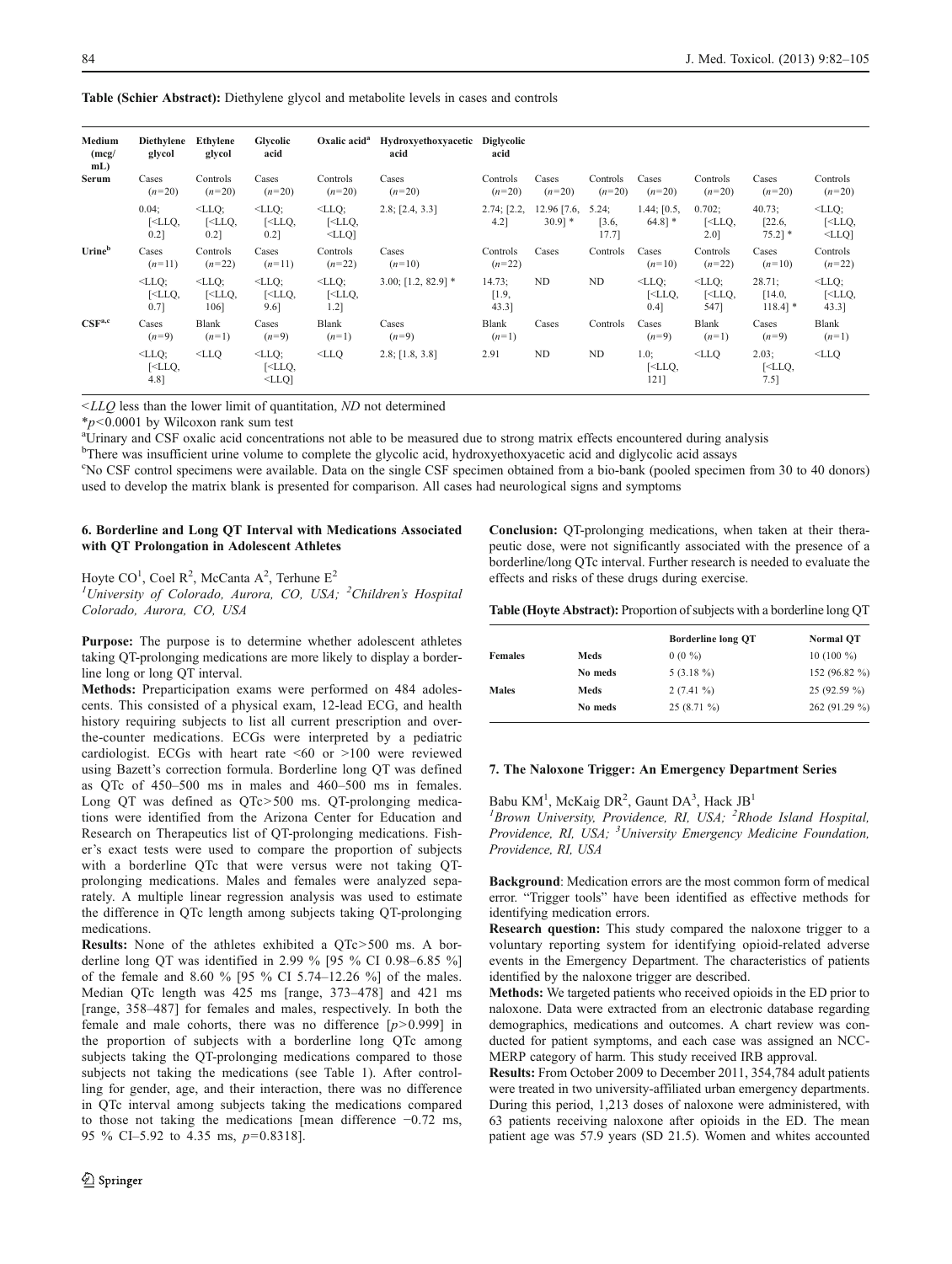for 60.3 and 69.8 % of the population, respectively. Only 7.9 and 12.7 % reported home opioid and home sedative use. The most common indications for naloxone administration were depressed mental status, hypoxia, respiratory depression, hypotension, apnea, and bradycardia (in decreasing order). The NCC-MERP classification is listed in Table 1. None of the patients in this series were identified by the voluntary error reporting system

Discussion: In this study, 19 life-threatening opioid adverse drug events were identified using the naloxone trigger. In contrast, the voluntary medication error/adverse event reporting system failed to capture any of these cases.

Conclusions: Overall, iatrogenic opioid-associated adverse events are rare in the emergency department setting. Voluntary reporting systems may fail to identify these adverse events entirely. The naloxone trigger can be used to target opioid-related adverse events, which must be considered a priority by quality improvement/medication safety programs.

Table (Babu Abstract): Percentage of cases by NCC-MERP classification of adverse drug events

| Category     | <b>Definition</b>                                                                                                                                   | $N(\%)$       |
|--------------|-----------------------------------------------------------------------------------------------------------------------------------------------------|---------------|
| $\mathbf{A}$ | Circumstances that have the capacity to cause error                                                                                                 | 11 $(17.5\%)$ |
| E            | An error [or adverse drug event] occurred that<br>may have contributed to or resulted in temporary<br>harm to the patient and required intervention | $24(38.1\%)$  |
| н            | An error for adverse drug event] occurred<br>that required intervention necessary to sustain life                                                   | $19(30.2\%)$  |
| Unknown      | An error [or adverse drug event] occurred<br>that required intervention necessary to sustain life                                                   | $9(14.2\%)$   |

#### 8. A Missed Opportunity for Safe Opioid Use Using Electronic Pharmacopeia

# Lapoint  $J^1$ , Perrone  $J^2$ , Nelson  $LS^3$

<sup>1</sup>Southern California Permanente Medical Group, San Diego, CA, USA; <sup>2</sup>University of Pennsylvania, PA, USA; <sup>3</sup>New York University, New York, NY, USA

Background: Errors in prescribing of high-risk medications, such as extended-release or long-acting (ER/LA) opioid formulations, remain an important cause of patient morbidity and mortality. Prescribing errors often relate to the failure to note warnings regarding contraindications and drug interactions. Many physicians utilize electronic pharmacopeia (EP) to improve ordering of ER/LA opioids, which carry a class-wide "black box" warning.

Purpose: The purpose of this study was to assess the ability of commonly used apps to provide accurate safety information about the boxed warning for ER/LA opioids.

Methods: We evaluated a convenience sample of six popular EP apps available for the iPhone and an online reference for the presence of relevant safety warnings. Two evaluators independently reviewed each program. We accessed the dosing information for each of six ER/LA medications and assessed for the presence of an easily identifiable indication that a boxed warning was present, even if the warning itself was not provided. The level of prominence of precautionary information was classified based on the appearance of a warning: (1) visible in line with dosing information, (2) visible but listed separately, (3) not visible but listed separately, (4) warning not available.

Results: Each program provided a consistent level of warning information for each of the six ER/LA medications. Only 2/7 programs placed a warning in line with dosing information (level 1). Three of the seven programs offered level 2 warning. One of the seven offered level 3 warning. One program made no mention of a boxed warning. Agreement on classification by the evaluators was 100 %.

Discussion: Isolation of important safety warnings, perhaps to reduce alert fatigue, may increase the likelihood that a potentially important warning is missed and a dangerous prescription is provided.

Conclusion: Most EP apps do not place warnings ahead of or on the same screen as prescribing information and represent a missed opportunity to improve prescribing practices.

## 9. Transaminase and Creatinine Kinase Levels in Acetaminophen Overdose and Rhabdomyolysis

Radke JB<sup>1</sup>, Sutter M<sup>1</sup>, Owen K<sup>1</sup>, Algren DA<sup>2</sup>

<sup>1</sup>University of California, Davis, Sacramento, CA, USA; <sup>2</sup>University of Missouri, Kansas City, Kansas City, MO, USA

Background: Delayed presentations of acetaminophen (APAP) hepatotoxicity and rhabdomyolysis present with elevated transaminases. Differentiating the etiology can be difficult in patients where history is limited.

Hypothesis: Comparing ratios between AST, ALT, and creatinine kinase can differentiate APAP hepatotoxicity from rhabdomyolysis.

Methods: Retrospective chart review of patients from 2006 to 2011 with a discharge diagnosis of APAP toxicity or rhabdomyolysis was performed. Subjects were divided into three groups: rhabdomyolysis and APAP overdose (all subjects vs only those with undetectable serum APAP concentrations). Median ratios (interquartile ratio, IQR) of selected laboratory values are presented and analyzed with nonparametric testing.

Results: Five hundred fifty-five subjects with rhabdomyolysis and 240 subjects with APAP overdose were identified. Excluding those with incomplete data resulted in 116 in the rhabdomyolysis group, 40 and 9 in the APAP group (all vs undectable, respectively). AST/ALT ratios in the three groups were 1.56 (IQR, 1.08–2.08), 1.36 (1.12–1.67), and 1.3 (1.24–1.57), respectively. CK/AST ratios in the three groups were 19.24 (9.9–36.8), 5.49 (1.83–15.3), and 3.21 (1.40–4.25) , respectively. CK/ALT ratios in the three groups were 30.96 (11.81–66.7), 7.0 (1.79– 25), and 4.1 (1.77–5.5) , respectively. Differences in AST/ALT ratios were not significantly different between the three groups  $(p=0.24)$ . CK/AST ratios were significantly different between the rhabdomyolysis group and the APAP (all) group  $(p<0.001)$  and the APAP (undetectable) group ( $p=0.002$ ). CK/ALT ratios were also significantly different between the rhabdomyolysis group and the APAP (all) group  $(p<0.001)$  and the APAP (undetectable) group (0.002).

Discussion: Both the CK/AST and CK/ALT ratios were significantly larger in patients with rhabdomyolysis. Elevated CK/AST or CK/ALT ratios may aid in the decision-making process when deciding when to treat with NAC when the diagnosis of APAP toxicity is uncertain.

Conclusion: CK/AST and CK/ALT ratios are significantly larger in rhabdomyolysis when compared to patients with APAP toxicity.

#### 10. A Prospective, Single-Arm Trial of a 48 h IV Acetylcysteine Protocol for Treatment of Acetaminophen Overdose

Heard K, Rumak BH, Green JL, Heard SM, Albert D, Bucher-Bartelson B, Dart RC

Rocky Mountain Poison and Drug Center, Denver CO, USA

Background: In 1991, Smilkstein et al. reported 179 acetaminophen overdose patients treated using a 48 h IV acetylcysteine protocol. This study was continued but the results of the remaining 133 cases were not reported. The purpose of this report is to describe the overall findings of this study.

Methods: This is an IRB-approved, multicenter single-arm openlabeled trial including patients with a toxic concentration who presented within 24 h of an acute acetaminophen overdose.

Intervention: The intervention given was an intravenous acetylcysteine of 140 mg/kg loading dose then 12×70 mg/kg q 4 h.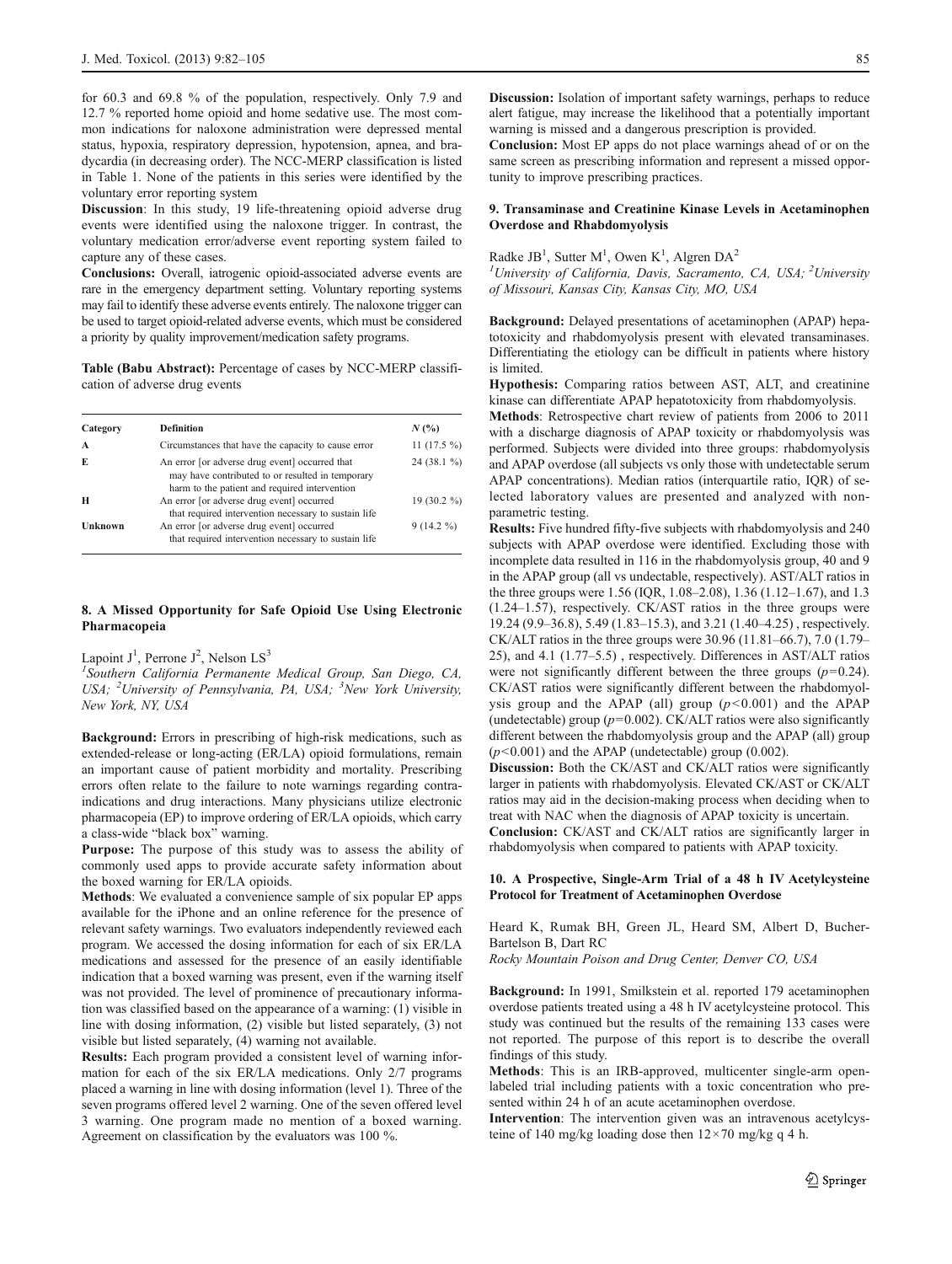Outcome: Proportion of subjects developed hepatotoxicity  $(ALT >1,000$  u/L). Patients were stratified by time to ingestion  $(\leq 10$  h or  $> 10$  h) and by serum concentration (4 h lines starting at 150, 200 and 300 mg/L). Adverse events were recorded.

Results: Four hundred eight subjects were enrolled and 312 subjects met criteria for analysis. Most (68 %) were women with a mean (SD) age of 21.8 (10.0) years. The acetaminophen concentration strata were 150–200 mg/L in 60 (19 %), 201–300 mg/L in 94 (30 %), and >300 mg/L in 158 (51 %), 126 (40 %) were treated within 10 h of ingestion. The proportion of subjects who developed hepatotoxicity stratified by time to treatment and initial concentrations is shown in the table. Adverse effects (measured in all 408 treated subjects) occurred in 118 subjects and included vomiting ( $n=38$ ), rash ( $n=30$ ), flushing ( $n=27$ ), nausea ( $n=$ 23), pruritus ( $n=16$ ), urticaria ( $n=12$ ), and bronchospasm ( $n=4$ ).

Discussion: For patients treated within 10 h, the rate of hepatotoxicity in this study is similar to the rate for patients treated with the 72-h oral protocol (6 %) and slightly higher than the rates reported for the 21 h IV protocol (0 to 4 %). Rates were also similar for those treated >10 h after ingestion (25 vs 26 % oral and 8–53 % IV). Adverse events were uncommon not serious.

Conclusions: The 48-h acetylcysteine protocol produces results similar to other protocols.

Table (Heard Abstract): Number of patients (%, 95 % CI) who develop ALT and/or AST >1000 U/L for each risk strata

| [APAP] strata    | $\leq 10$ h to treatment |                            |
|------------------|--------------------------|----------------------------|
| $150 - 200$ mg/L | 2 (6 \%, 1-20 \%)        | 1 (3 %, 0–16 %)            |
| $201 - 300$ mg/L | $3(7\%, 2-19\%)$         | 9 (21 %, 12-36 %)          |
| $>300$ mg/L      | 5 (10 %, 4-22 %)         | 37 (34 $\%$ , 26–43 $\%$ ) |

#### 11. Billing and Reimbursement Records for a Bedside Toxicology Consult Service at a Tertiary Care Academic Center During Fiscal Year 2011–2012

Wiegand TJ, Montante R, Wratni R, Loveland T, Reif M, Kamali M University of Rochester, Rochester, NY, USA

Background: A previous article by Leikin, et al., in 2006 describes the reimbursement profile of a private toxicology practice, otherwise very little has been published regarding billing or reimbursement for toxicology consultation-based practices.

Purpose: The purpose of this study was to describe the billing and reimbursement profile for the consultation-based toxicology practice of a full-time solo-physician toxicologist in a tertiary-care academic center in the North East.

Methods: A review of consultation service billing records from July 1, 2011–June 31, 2012 (fiscal year (FY) 2011–2012). Average monthly charges, net revenue on those charges, consult numbers and payer breakdown are reviewed.

Results: There was \$525,763 in overall charges generated through toxicology consultations in FY 11–12 (\$389,048 inpatient \$136,715 ED/outpatient). Monthly charge average was \$43,814 (\$32,421 inpatient \$11,393 outpatient). FY 11–12 net revenue was 30 % of overall charges at \$156,997 (inpatient \$136,715 (35 % charges) and ED/outpatient \$37,674 (28 % charges)). FY 11–12 net collection rate was 82.6 %. Charges and revenue were generated from 1,198 total consultations (967 inpatient 231 ED/outpatient). FY 11–12 average monthly consults included 81 inpatient and 19 ED/Outpatient. Blue Choice was the most common payer overall (23.97 % inpatient 27.15 % outpatient) followed by Blue Shield (18.16 % inpatient 20.56 % outpatient). Medicaid and Medicare, respectively, represented 14.56 and 8.86 % of inpatient and 11.48 and 5.89 % of outpatient charges.

Discussion: Recent discussion at the American College of Medical Toxicology Fellows-in-Training (FIT) Roundtable Discussion during the 2012 North American Congress of Clinical Toxicology indicated significant interest among Medical Toxicology trainees in developing or entering into a consultation-based toxicology practice upon completion of fellowship training. Despite this, very few current toxicologists' practices are supported from revenue generated by consultations. Conclusion: Additional information regarding toxicology practice characteristics, in particular the economic infrastructure including billing and reimbursement rates is essential for the further development of toxicology as a feasible clinical practice.

#### 12. Medical Toxicology Fellowship Program Trends: 2001–2012

Wax PM<sup>1</sup>, Aks  $S^2$ , Kleinschmidt KC<sup>1</sup>, Nelson LS<sup>3</sup>

<sup>1</sup> Univeristy of Texas Southwestern, Dallas, TX, USA; <sup>2</sup> University of Illinois at Chicago, Chicago, IL, USA; <sup>3</sup>New York University, New York, NY, USA

Introduction: Medical Toxicology (MT) and Pediatric Emergency Medicine (PEM) were two of the initial ACGME-approved fellowship training programs (FTP) that targeted emergency medicine (EM) graduates. More recently, FTPs in emergency ultrasound (EU), EMS, and critical care/emergency medicine (CC) have been created. The growth of these FTPs has resulted in increased training opportunities for EM residents. Our purpose was to assess the stability of the number of MT programs as these other FTPs expand.

Methods: We searched the online database of ACGME for the number of MT fellowship positions from 2001 to 2012. We also searched the SAEM website to determine the number of other fellowship training programs for EM residents many of which have not yet been ACGME approved.

Results: Since 2001, the number of MT programs increased from 20 to 29. During this time, 3 closed and 12 opened. From 2001 to 2003, the number of MT fellows ranged from 34 to 46. From 2004 to 2012, there were ≥50 fellows annually. In 2011, the 29 MT programs offered 104 positions of which 58 were filled (56 %). Of the 29 programs, four have no fellows, six have 25–33 % positions filled, seven have 50–67 % positions filled, and nine have 100 % or more positions filled. In 2012, there were 58 ACGME approved fellowships in PEM, 58 fellowships in EU, 60 fellowships in EMS, and 11 fellowships in CC.

Discussion: The number of MT fellows has grown since 2001 and in recent years the number has remained stable. This suggests that the trainees entering other specialty programs are not negatively impacting MT programs. This may represent an expansion of the number of EM graduates seeking FT. The future impact on MT of the growth of these other subspecialties is uncertain.

Conclusion: The number of MT fellows has remained steady despite other training opportunities.

#### 13. Telemetry Monitoring in Pediatric Ingestions

Arnold T, Yin S

Cincinnati Children's Hospital, Cincinnati, OH, USA

Background: Approximately 40,000 patients <19 years old are admitted to hospitals annually because of poisoning. There are no guidelines on which pediatric patients need to have telemetric monitoring.

Purpose: The purpose of this study was to examine the number of events captured by telemetry in children and adolescents admitted following an ingestion.

Methods: This is a retrospective chart review of patients admitted for ingestion to a telemetry unit of a children's hospital from February 1, 2010 to January 3, 2012. Cases were searched with an admission diagnosis of ingestion, overdose, or poisoning to our single ward with telemetry. Length of stay (LOS) was also recorded.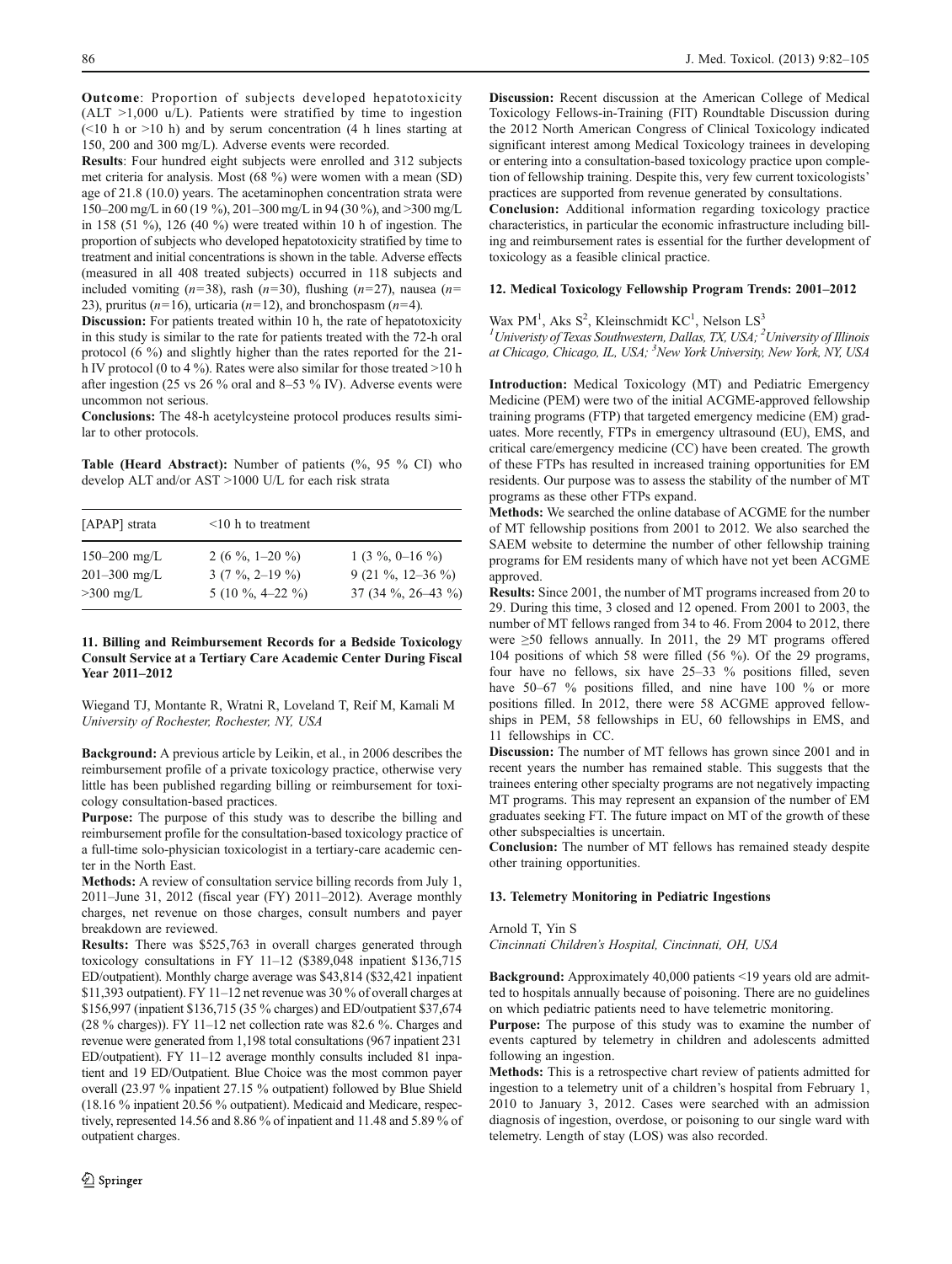Results: One hundred sixty-four cases were admitted for telemetry over the study period. There were 36 events noted to be abnormal, 1 of which required intervention. This patient had an unconfirmed possible threebeat run of ventricular tachycardia and was kept an additional day for observation. One patient was transferred to the ICU for respiratory depression after overdose of an opiate. Twenty-two patients had either a tachyarrhythmia or bradyarrhythmia. No cardiology note was available for 22 charts. Of those, the discharge summary indicated that cardiology reviewed telemetry and there were no events for three patients (LOS 1.3 days, SD 0.58), 13 had no events but did not mention if cardiology reviewed telemetry (LOS 0.92, SD 0.27), 6 did not specifically mention that there were no events (LOS 0.67, SD 0.51. 129 (78.7 %) had EKGs prior to admission and 38 (29.4 %) had a QT >440 ms.

Discussion: Only two adverse events requiring intervention were recorded. One was picked up by pulse oximetry monitoring. The other event was unconfirmed and only required additional observation. The majority of events would have been noted by routine cardiorespiratory monitoring.

Conclusion: Few events were captured by telemetry in pediatric patients admitted for ingestions.

## 14. Clinical Outcomes Associated with Sumatriptan Ingestions in the Pediatric Population: A Retrospective Review of National Poison Center Data

Balsheh RA, Bangh SA, Cole JB Hennepin Regional Poison Center, Minneapolis, MN, USA

Background: Sumatriptan is a serotonin receptor (5-HT1B and 5- HT1D) agonist and vasoconstrictor that abates migraine headaches. Specialists at U.S. Poison Centers are making clinical judgments regarding pediatric oral sumatriptan ingestions based on very limited data. As the potential complications of any vasoconstrictor may be quite serious, this lack of data presents a unique challenge for those who manage these exposures.

Purpose: The purpose of this study was to determine the incidence and types of adverse effects associated with oral sumatriptan in children based on milligram per kilogram exposures.

Methods: This is a retrospective review of oral sumatriptan ingestions in children less than 6 years old as reported to the National Poison Data System (NPDS) from the year 2000 through 2010. All cases were followed to a known outcome. Data was categorized based on the certainty of the reported quantity ingested and the severity of clinical outcomes experienced.

Results: Out of the 781 total exposures, no major outcomes were reported. There were 427 exclusions due to lack of weight and/or quantity. Of the 354 that met the inclusion criteria, 319 (90.1 %) children experienced no symptoms and 34 ingestions (9.6 %) resulted in minor effects, at average doses of 5.69 and 8.48 mg/kg, respectively. One out of 354 children experienced a moderate effect after ingesting a maximum dose of 25.16 mg/kg.

Discussion: Exposures were mostly benign, resulting in no major effects and only one moderate effect (hallucinations/delusions). The most common minor symptoms experienced were vomiting, agitation, and drowsiness.

Conclusion: In pediatric oral sumatriptan exposures reported to NPDS between 2000 and 2010, doses up to 5.69 mg/kg resulted in no clinical effects. Although oral sumatriptan exposures in children appear to be benign, more studies are needed to determine a specific pediatric toxic dose.

#### 15. Facebook® Rivals Traditional Methods for Plant Identification in Medical Toxicology Consultation

Blum  $EH<sup>1</sup>$ , Searcy  $KB<sup>2</sup>$ , Babu  $KM<sup>1</sup>$ , Hernon  $CH<sup>1</sup>$ 

<sup>1</sup>University of Massachusetts, Worcester, MA, USA; <sup>2</sup>University of Massachusetts, Amherst, MA, USA

Background: Plant identification often impacts clinical decision making after reported exposure. Crowd-sourced social media, such as Facebook®, are not typically utilized for real-time identification when a plant specimen is available.

Hypothesis: Crowd-sourced social media websites may facilitate timely identification of unknown plant specimens.

Methods: This is a single-patient case report. A 33-month-old female ingested an unknown quantity of unknown "red berries" and presented to the Emergency Department, with a specimen of the plant. Plant identification was sought by simultaneously forwarding bedside photographs to the Poison Control Center, the State University Herbarium, and by posting them on Facebook®.

Results: After 22 min, the Poison Control Center Specialist offered a genus of Solanum, but was unable to further speciate. The genus Solanum includes both harmless and lethal plants. Also at 22 min, the State University Herbarium curator similarly offered the genus Solanum, but cited a lack of size reference as a limit to further interpretation. The Facebook® response was both timely and accurate.The first response, from Norway, occurred within 4 min. At 26 min (4 min after other resources), a specific identification of Solanum dulcamara was proposed, which was subsequently echoed by two additional respondees over four more hours. Images from Google® were compared to our specimen photos, with a very strong semblance. The likely identification of the specimen impacted the toxicologist's recommendation. A definitive identification of Solanum dulcamara was made in 6 days by sending the specimen to the Herbarium curator. Discussion: Crowd-sourced social media offers a new resource for international and widespread input, using digital photographs for plant identification.

Conclusion: Crowd-sourced social media websites should be investigated as a resource for timely and accurate identification of unknown plant specimens in medical toxicology consultation.

#### 16. Acute Aspirin Overdose Managed with Sodium Acetate Due to Sodium Bicarbonate Shortage

Boyd M, Geller R Emory University, Atlanta, GA, USA

Background: Traditional treatment modalities for moderate aspirin overdose include urinary alkalinization to enhance salicylic acid excretion. This is traditionally performed by sodium bicarbonate administration. In recent months, sodium bicarbonate has been on shortage and some hospitals have run out of it entirely, resulting in reliance on medication substitutions for treatment.

Research question: Is urine alkalinization by sodium acetate an acceptable treatment modality for patients presenting with acute aspirin overdose when sodium bicarbonate is unavailable?

Methods: This is a case report of a patient presenting with aspirin overdose to a health care facility where sodium bicarbonate was unavailable due to shortage. Data was collected through the Georgia Poison Center.

Results: A 26-year-old male presented to the Emergency Department after an unknown ingestion. Serum aspirin levels were sent due to concern for overdose resulted in a level of 57 mg/dl. The Georgia Poison Center was contacted for management recommendations and notified that sodium bicarbonate was unavailable at the healthcare facility due to shortage. A 150-meq/L sodium acetate infusion was recommended which contained the same anion concentration as found in the traditional protocol. No initial bolus was performed. Labs were collected q2h including VBG, electrolytes, ASA level, and urine ph. Serum and urine were alkalinized without incident. The patient had an uncomplicated hospital course. Acetate infusion was discontinued on hospital day2 when serum ASA levels fell to 19 mg/dl.

Discussion: This is a case report of urine alkalinization by sodium acetate for ASA overdose when sodium bicarbonate was unavailable due to shortage. The patient suffered no side effects from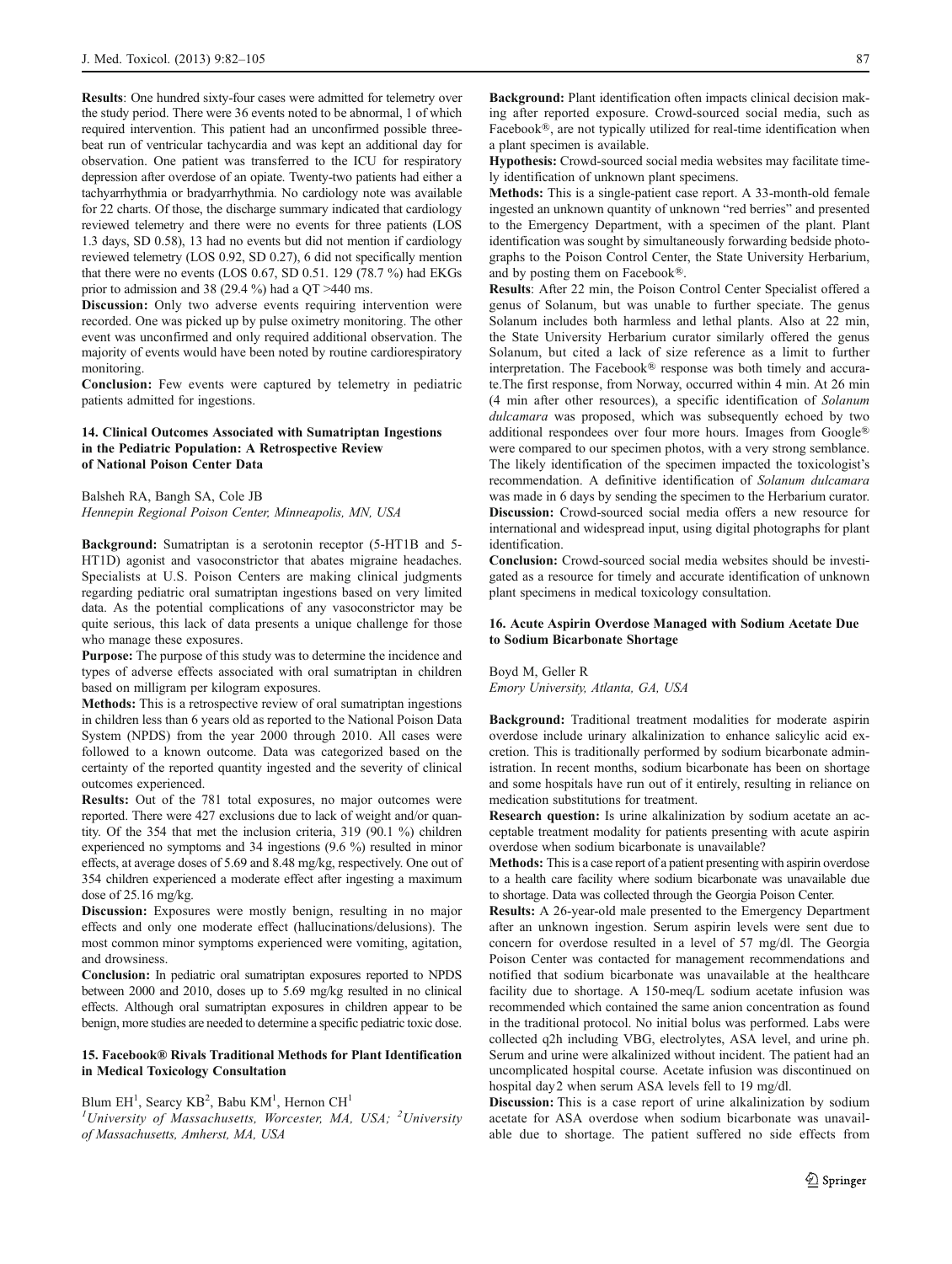this medication which successfully caused both serum and urine alkalinization.

Conclusion: Sodium acetate is an acceptable alternative to sodium bicarbonate in urinary alkalinization in aspirin overdose when sodium bicarbonate is unavailable.

#### 17. A Case of Four Ciguatoxin-Poisoned Patients

Boyd M<sup>1</sup>, Robertson A<sup>2</sup>, Schwartz M<sup>3</sup>, Morgan B<sup>1</sup>

 ${}^{1}$ Emory University, Atlanta, GA, USA;  ${}^{2}$ U.S. Food and Drug Administration, Dauphin Island, AL, USA; <sup>3</sup>Centers for Disease Control and Prevention, Atlanta, GA, USA

Background: Ciguatera is a seafood borne illness found primarily in warmer climates. It is caused by consumption of fish containing ciguatoxin formed by the dinoflagillate Gambierdiscus spp. After ingestion, patients may suffer symptoms from minor GI upset to severe illness with sometimes permanent neurologic sequelae.

Purpose: Here, we present four patients with diverse presentations and clinical outcomes after ingestion of ciguatoxin containing barracuda.

Methods: This is a consecutive-patient case series. Data was obtained through the Georgia Poison Center with help from the Florida Poison Information Center, CDC and U.S. Food and Drug Administration.

Results: Within an hour of ingesting barracuda caught off the coast of Miami, four patients developed gastrointestinal symptoms of varying severity. Among the four patients, two had benign clinical courses and were discharged from the hospital after aggressive fluid resuscitation, while the remaining two had more complicated courses requiring repeated hospitalization. One patient developed atrial fibrillation and syncope, a previously unreported finding. The remaining patient developed severe illness, altered mental status and was intubated for airway protection. A protracted hospital course followed which included hemorrhagic stroke, aspiration pneumonia and tracheostomy placement. The barracuda was obtained and tested through U.S. Food and Drug Administration Chemical Hazards Science Branch which demonstrated that Caribbean ciguatoxin-1 (C-CTX-1) and 2 (C-CTX-2) were present in levels 35 times higher than the 0.1 ppb FDA guidance level.

Discussion: This case series demonstrates a highly variable clinical course of four patients that developed ciguatera intoxication after ingesting barracuda that contained both C-CTX-1 and C-CTX-2. This series includes a previously unreported finding of atrial fibrillation as well a description of the prolonged clinical course of a patient that required intubation associated with dehydration and altered mental status.

Conclusion: This case series highlights of potential health risks and various clinical outcomes of patients presenting with ciguatoxin poisoning.

## 18. Urine Ricinine Levels Following Potentially Fatal Castor Bean Ingestions Do Not Correlate with Clinical Outcomes

Carey JL<sup>1</sup>, Yen MY<sup>2</sup>, Neavyn MJ<sup>1</sup>, Zuckerman MD<sup>1</sup>, Berger RE<sup>2</sup>, Jenners JL<sup>3</sup>, Salhanick SD<sup>4</sup>, Hernon CH<sup>1</sup>

<sup>1</sup>University Of Massachusetts, Worcester, MA, USA;  ${}^{2}$ Boston Children's Hospital, Boston MA, USA; <sup>3</sup>Massachusetts Department of Public Health, Boston, MA, USA; <sup>4</sup> Beth Israel Deaconess Medical Center, Boston, MA, USA

Background: Ricinus communis toxicity is mediated by the toxalbumin ricin, through ribosomal and protein synthesis inhibition. Morbidity and mortality after ingestion depends on release of the toxin via disruption of the castor bean seed coat, often via mastication or maceration. Due to ricin's rapid metabolism, ricinine (3-cyano-4-methoxy-N-methyl-2-pyridone) is often used as a surrogate marker of exposure.

Hypothesis: Ricin toxicity is not predicted by number of beans ingested or by ricinine levels.

Methods: This is a chart review of two patients who self-reported castor bean ingestion in suicide attempts. Patient 1 ingested 30 minced castor beans; 6 h post-ingestion, he developed nausea with two episodes of vomiting. In the ED, decontamination was started with activated charcoal (AC) and whole bowel irrigation (WBI). The patient did not demonstrate any further clinical signs of toxicity. Patient 2 reported ingesting 20–30 beans after grinding them into a fine powder, then mixing and heating in his oatmeal. In the ED, decontamination was initiated with AC and WBI, and the patient suffered only mild GI upset. Serial urine samples were collected from both patients and analyzed using liquid chromatography tandem mass spectrometry (LC/MS/MS). The reported ricinine values are corrected for creatinine level.

Results: Ricinine levels are reported in Table I.

Discussion: The lethal dose of ingested ricin has been estimated at 1– 20 mg/kg of ricin, roughly eight castor beans. We present two cases of large volume castor bean ingestions with the highest ricinine levels reported in the literature. Both patients experienced mild GI upset, but were otherwise devoid of any severe signs of toxicity.

Conclusion: Ricin toxicity cannot be predicted by number of castor beans ingested. Although the presence of ricinine confirms ricin exposure, it does not correlate with clinical toxicity.

Table (Carey Abstract): Urine ricinine levels following castor bean ingestion

| Time post-<br>ingestion (h) | <b>Ricinine</b><br>(mcg/L) | <b>Creatinine-Corrected Ricinine</b><br>$(meg/G-cr)$ |
|-----------------------------|----------------------------|------------------------------------------------------|
| Patient 1                   |                            |                                                      |
| 26                          | 1,325                      | 3,745                                                |
| 43                          | 605                        | 4,090                                                |
| 60.5                        | 279                        | 1,720                                                |
| 66.5                        | 214                        | 2,490                                                |
| Patient 2                   |                            |                                                      |
| 3.5                         | 2,920                      | 24,746                                               |
| 17.5                        | 8,540                      | 17,941                                               |
| 41                          | 4,280                      | 6,294                                                |
| 52                          | 4,000                      | 2,815                                                |
| 64.25                       | 4,135                      | 1,744                                                |
| 77                          | 5,580                      | 2,899                                                |
| 85.5                        | 4,140                      | 3,441                                                |
| 100.5                       | 2,040                      | 1,348                                                |
| 111.75                      | 1,600                      | 1,101                                                |
| 121                         | 664                        | 1,366                                                |
| 140                         | 565                        | 1,293                                                |
| 143                         | 263                        | 1,241                                                |
| 158                         | 798                        | 699                                                  |
| 172                         | 384                        | 400                                                  |
| 183                         | 336                        | 227                                                  |

# 19. On the Sophistication of Tweets about Heroin, Cocaine, or Marijuana

Chary M, Genes N, Manini A

Mount Sinai School of Medicine, New York, NY, USA

Background: Characterizing new and emerging drugs can be difficult, because information about those drugs is often unavailable through traditional means such as national surveys. Social networks like Twitter have been shown to contain messages from recreational drug users, and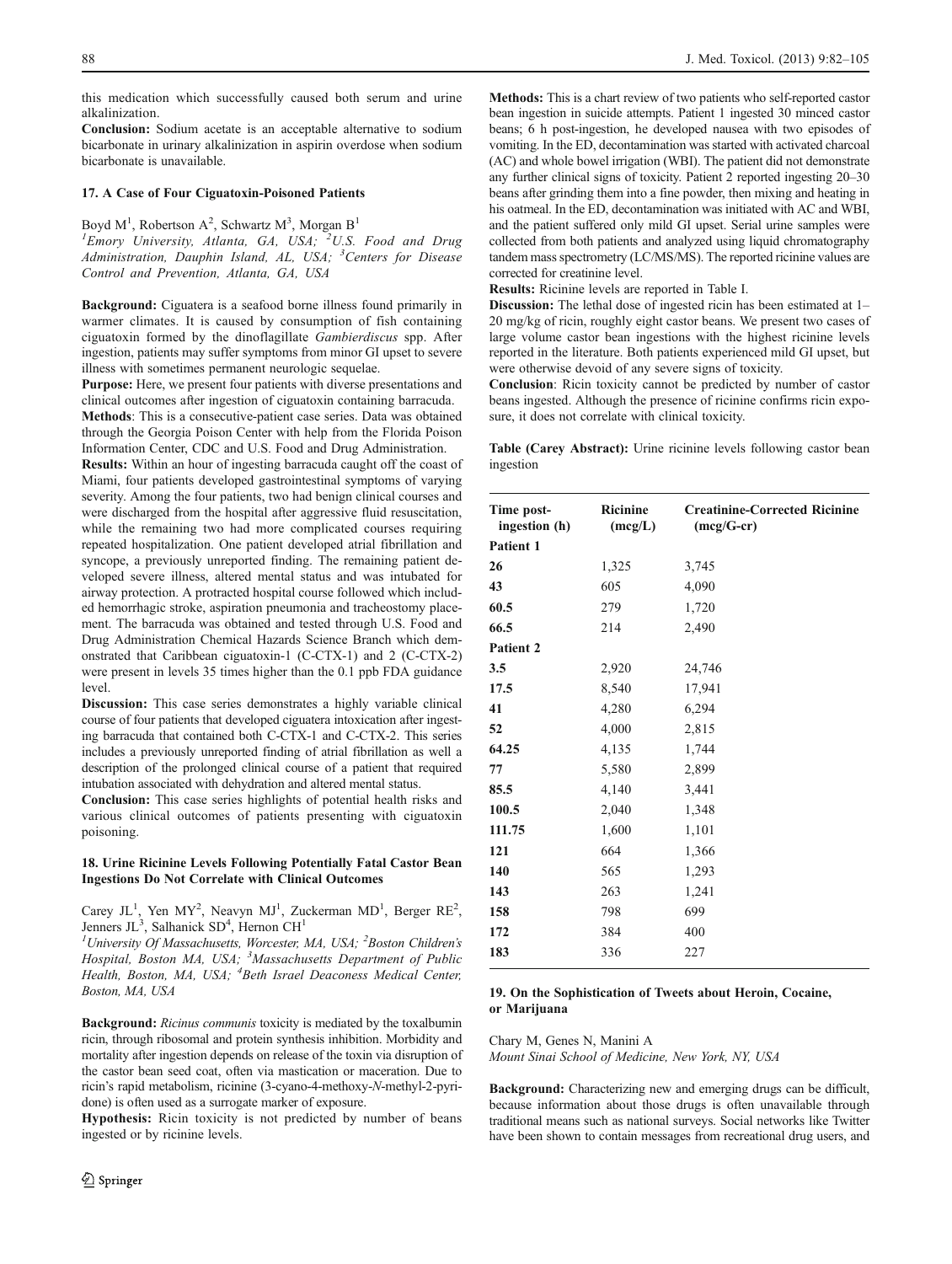might provide a source of information to characterize newer drugs. As a first step, we sought to correlate Twitter message complexity with previously described data on the educational background of US drug users.

Research question: Do the textual complexity of tweets discussing cocaine, marijuana, or heroin vary?

Methods: We queried Twitter for any messages within the USA over 2 months that mentioned the words 'heroin', 'cocaine', or 'marijuana', or a list of established synonyms for those drugs. We applied two measures of textual intricacy—Flesch-Kincaid gradelevel (FK) and Lempel-Ziv complexity (LZ)—to those tweets. FK measures the difficulty of a passage and corresponds to grade level in American schools. LZ measures lexicon diversity and ranges from 1 (no repeated words) to 0 (no word diversity).

Results: We found the Flesch-Kincaid grade levels were 3.18, 5.2, and 7.03 for heroin, cocaine, and marijuana, respectively. Similarly, the LZ levels were 0.91, 0.70, and 0.54. For comparison, we found the FK grade levels and LZ levels for tweets about coffee to be 8.38 and 0.63, and for beer to be 8.28 and 0.582.

Discussion: Our results suggest that tweets about illicit drugs are simpler than tweets about other substances like coffee and beer. Marijuana tweets showed a higher grade level but lower lexical diversity than tweets about cocaine, which in turn were more sophisticated but less diverse than heroin. Lexical diversity data correlates better with existing surveys on illicit drug users' age and education. Applying textual analysis tools to tweets may be useful for the toxicovigilance of emerging drugs of abuse.

#### 20. Laundry Detergent Colitis

Conroy MJ, Menke NB, King AM, Lynch MJ University of Pittsburgh, Pittsburgh, PA, USA

Background: Colitis has been shown to occur following rectal administration of laundry detergent enemas. Although caustic injury of the pharynx and esophagus has been observed following oral ingestions, laundry detergents have not been previously documented as causing colitis following oral ingestion.

Hypothesis: Oral ingestion of laundry detergent can cause colitis.

Methods: This is a single-patient chart review. A 71-year-old woman with a history of anxiety was witnessed ingesting an unknown amount of liquid laundry detergent (All® brand) in a suicide attempt. The patient was afebrile, tachycardic, and had active emesis. She appeared uncomfortable and complained of abdominal pain, nausea, mouth and throat pain. The patient had diffuse abdominal tenderness without peritoneal signs. Her physical exam was otherwise unremarkable. The patient developed foamy diarrhea. A CT scan of the patient's chest, abdomen, and pelvis revealed diffuse colonic mucosal hyperenhancement and mild wall thickening compatible with pan-colitis. They were no injuries identified on esophagogastroduodenoscopy. Initial therapy involved anti-emetics, proton-pump inhibitor, and fluid resuscitation. By hospital day2, the patient's abdominal pain and leukocytosis resolved. Her diet was slowly advanced. The patient was discharged to a psychiatric facility on hospital day5 without complications.

**Results:** Lab work revealed a leukocytosis of  $17 \times 10^9$ /L [3.8-10.6] and an anion gap of 24. Her urine drugs of abuse screen was negative. Her venous blood gas measured  $pH7.43$ ,  $HCO<sub>3</sub> 23$  meg/L, with a base deficit of 0 meq/L. Her lactate measured 1.7 mMol/L [0.5–2.2].

Discussion: Recognized as a complication of detergent enemas, colitis is not a previously reported consequence of oral ingestion. Pan-colitis should be considered when patients present with abdominal pain following oral ingestion of detergents. Patients can be treated with supportive care.

Conclusion: We report the first case of colitis due to the ingestion of laundry detergent.

#### 21. Methemoglobinemia in a Child with Short Gut Syndrome and Bacterial Overgrowth

Davidson C, King AM, Menke NB, Katz KD University of Pittsburgh, Pittsburgh, PA, USA

Background: Methemoglobinemia is commonly caused by ingestion of drugs or other oxidizing xenobiotics, such as nitrates. Case reports have described significant methemoglobinemia in the context of acute diarrheal illness and dehydration but usually in infants, the effects of methemoglobin levels above 70 % in this scenario have not been previously described.

Hypothesis: Life-threatening methemoglobinemia may be caused by bacterial overgrowth in susceptible children.

Methods: This is a single-patient chart review. A 29-month-old girl with "short gut syndrome" secondary to gastroschisis and subsequent recurrent Clostridium difficile bacterial overgrowth presented to a local hospital after being found gray and unresponsive by family. She received total parenteral nutrition and her medications included oral vancomycin and intravenous famotidine. At the receiving institution, her vital signs were: blood pressure 82/40 mmHg, heart rate 170 bpm, respiratory rate 50, and pulse oximeter 77 % on 15-L non-rebreather, Hemoglobin measured 7.8 g/dL, and methemoglobin 72.7 %. She was administered 2 mg/kg methylene blue, 15 mL/kg packed red blood cells, normal saline, and antibiotics. She was transferred to a tertiary care children's hospital where she made a full recovery. Repeat methemoglobin level was 2 %. A urine gas chromatography/mass spectrometry qualitative drug screen detected no other xenobiotics. Her home drinking water tested negative for all nitrates.

Discussion: Existing reports describe diarrhea-associated methemoglobinemia in infants under 6 months up to 57 %. No other substances were found to be responsible for this profound methemoglobinemia including medications and nitrates in her drinking water. Oxidative stress from gastroenteritis or other infections may cause methemoglobinemia in infants due to low cytochrome-b5 reductase activity and/or concentrations.

Conclusion: Life-threatening methemoglobinemia may be caused by bacterial overgrowth in children with short gut syndrome.

#### 22. Serotonin Syndrome Secondary to Sublingual Saphris

Dissanayake V<sup>1</sup>, Burda T<sup>2</sup>, Anderson C<sup>3</sup>, Portman D<sup>4</sup>, Meehan T<sup>1</sup> <sup>1</sup>Toxikon Consortium, Chicago, IL, USA; <sup>2</sup>Illinois Poison Center, Chicago, IL, USA;  ${}^{3}$ Chicago State University, Chicago, IL, USA;<br> ${}^{4}$ Midyastem University Chicago, IL, USA  $4$ Midwestern University, Chicago, IL, USA

Background: Asenapine (Saphris®) is a new FDA-approved sublingually administered atypical antipsychotic. Case reports involving overdose of asenapine are few with the highest dose of 400 mg reported by the manufacturer to cause agitation and confusion. We present a case of sublingual asenapine overdose that resulted in serotonin syndrome.

Case Report: A 36-year-old female presented to the Emergency Department, stating that she had taken 20 of her own 10-mg tablets of asenapine sublingually 5.5 h prior to arrival. Due to somnolence, no charcoal decontamination was provided. Her vital signs were: HR 120 bpm, BP 120/78 mmHg, RR 16/min, PaO2 99 % RA, temperature 98.3 °F. The EKG demonstrated  $ORS=82$  ms and  $OTe=443$  ms. Physical exam revealed 3+ reflexes, tremulousness, and lower extremity rigidity without diaphoresis. The assays for aspirin, acetaminophen, ethanol and drugs of abuse returned negative, with normal CBC and  $CK$  levels. The BMP was normal except  $K=3.2$ . She received oral lorazepam 2 mg every 8 h for 2 days. She did not develop hyperthermia and her symptoms resolved within 24 h. The serum concentration of asenapine drawn at presentation was 42 ng/mL. The therapeutic limit is 1 ng/mL.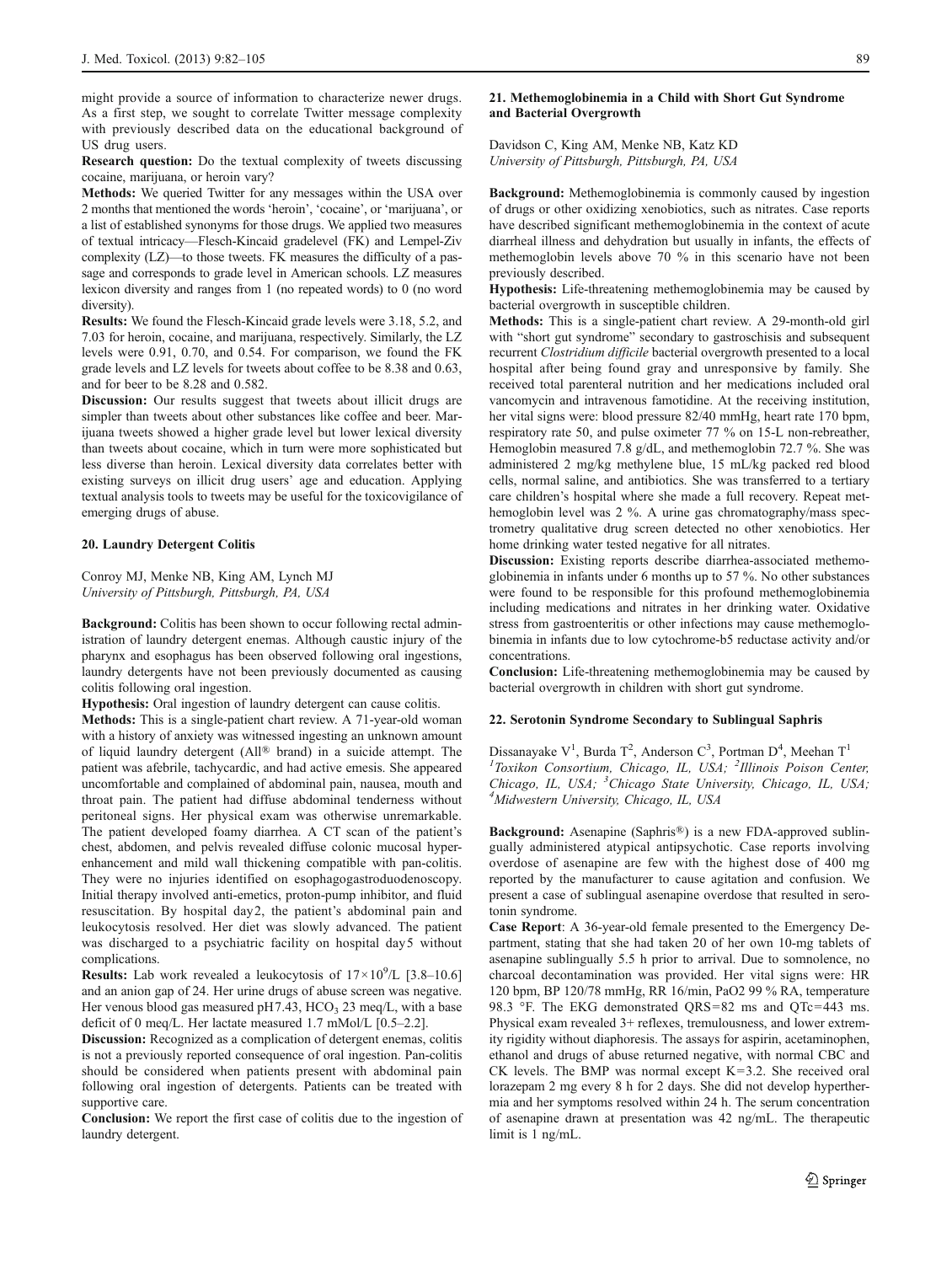Case Discussion: Asenapine is dosed at 5–10 mg sublingually twice daily with a maximum of 20 mg per day. The bioavailability of therapeutic doses is 35 and <2 % when taken orally. The peak absorption is 0.5 to 1.5 h with an elimination half-life of 24 h when administered sublingually. As an antipsychotic, asenapine may cause CNS depression, hypotension, prolonged QT intervals and neuroleptic malignant syndrome.

Conclusion: Atypical anti-psychotics have been touted to be safer to use in patients requiring dopamine antagonism, but through their partial agonism of serotonin (5HT1A) receptors, complications arise in both overdose and in coadministration with other serotonergic agents. An acute overdose of 200 mg of sublingual asenapine produced moderate serotonin syndrome.

## 23. Continuous Octreotide Infusion Effectively Prevents Hypoglycemia in Resistant Pediatric Sulfonylurea Toxicity

Escajeda JT, King AM, Menke, NB, Katz KD, Pizon AF University of Pittsburgh, Pittsburgh, PA, USA

Background: Octreotide is a commonly employed therapy for sulfonylurea toxicity. Recommended doses range from 25–100 mcg q6–q8 h for adults and 1–1.5 mcg/kg SQ q6h for children. Despite these doses, dextrose infusions are often required and recurrent hypoglycemia is common.

Hypothesis: Octreotide is underdosed in the setting of sulfonylurea toxicity resulting in unnecessary hypoglycemic events. A continuous infusion is a safe and efficacious alternative that prevents the need for dextrose infusions and recurrent hypoglycemia.

Methods: This is a single case report.

Results: A 23-month-old girl was given approximately 35 mg of her grandmother's glyburide by her older sister and presented lethargic with a capillary glucose of 36 mg/dL. She was given 48 mL 10 % dextrose bolus and started on a D10 NS infusion at 35 mL/h. The patient had recurrent hypoglycemia (<60 mg/dL), despite administration of 1 mcg/kg SQ octreotide. An octreotide infusion was started at 5 mcg/kg/h, however, episodic hypoglycemia persisted and the dose was titrated to 10 mcg/kg/h over 5 h. After 11 h, the octreotide and dextrose infusions were discontinued and she was monitored for 24 h longer, with no further hypoglycemic events

Discussion: This patient was administered larger doses of octreotide than is currently recommended for sulfonylurea toxicity. Pediatric octreotide doses for gastrointestinal bleeding and secretory diarrhea are as high as 2 mcg/kg/h, such doses have an excellent safety profile. An octreotide infusion may be required if recurrent hypoglycemia occurs in sulfonylurea toxicity in order to avoid insulin release stimulated by high concentration dextrose drips.

Conclusion: Octreotide infusion is safe and effective in treating refractory sulfonylurea-induced hypoglycemia.

Table (Escajeda Absract): Serum glucose and infusion rates

| Time | Glucose (mg/dL) | D10 Normal<br>saline rate (mL/h) | Octreotide<br>(mcg/kg/h) |  |
|------|-----------------|----------------------------------|--------------------------|--|
| 0630 | 59              | $\mathbf{0}$                     | $\mathbf{0}$             |  |
| 0745 | 36              | $\theta$                         | $\theta$                 |  |
| 0815 | 103             | 25                               | $\mathbf{0}$             |  |
| 1000 | 68              | 35                               | 5                        |  |
| 1100 | 58              | 35                               | 8                        |  |
| 1345 | 128             | 35                               | 10                       |  |
| 1900 | 167             | 5                                | 10                       |  |
| 2000 | 85              | $\mathbf{0}$                     | 10                       |  |
| 2315 | 121             | $\theta$                         | $\mathbf{0}$             |  |

#### 24. First Reported Case of Fentanyl-Associated Hearing Loss

Farkas AN, King AM, Menke NB, Akhtar JA, Lynch MJ University of Pittsburgh, Pittsburgh, PA, USA

Background: Opioid-associated hearing loss (OAHL) has been described with the abuse of a number of opioids including morphine, codeine, heroin, oxycodone, hydrocodone, oxymorphone, methadone, and propoxyphene, but not fentanyl.

Hypothesis: Acute sensorineural hearing loss is a consequence of fentanyl abuse.

Methods: This is a single-patient chart review. A 22-year-old man was brought to an outside hospital complaining of difficulty hearing and inability to ambulate. The night prior to presentation, the patient reportedly drank four beers, cut an unused 100 mcg fentanyl patch in quarters, placed one quarter in his mouth, chewed, and swallowed. He subsequently lost consciousness. He reported severe hypoacusis, tinnitus, and inability to move his legs upon awaking the next morning. At an outside hospital, he had demonstrable bilateral lower extremity weakness (4/5) that resolved after transfer to the tertiary care facility. His only remaining complaint following transfer was hearing loss. Audiometry obtained 2 days after fentanyl ingestion demonstrated a mild high-frequency sensorineural hearing loss bilaterally. Complete subjective resolution of his hypoacusis and tinnitus occurred on hospital day (HD) three. Lab work including creatinine, electrolytes, and CPK normalized and he was discharged home on HD seven.

Results: Vital signs were normal. Initial laboratories revealed creatinine 2.7 mg/dL (0.5–1.4 mg/dL), BUN 28 mg/dL (8–26 mg/dL), potassium 8 mmol/L (3.5–5 mmol/L), and CPK 12,000 IU/L (<200 IU/L). Serum salicylates, acetaminophen, and toxic alcohols were undetectable. Urine gas chromatography/mass spectrometry (GC/MS) was positive for caffeine, nicotine, and fentanyl.

Discussion: This case represents the first report of fentanyl-associated hearing loss. The history and audiometry are consistent with previous reports of OAHL. There were no other ototoxic substances on GC/MS or by history.

Conclusion: Acute sensorineural hearing loss may be associated with abuse of fentanyl.

#### 25. Persistent Hypertension with Bradycardia after Clonidine Patch Ingestion in a Toddler

# Gorodetsky  $R^1$ , Wiegand  $TJ^2$

<sup>1</sup>D'Youville College, Buffalo, NY, USA; <sup>2</sup>University of Rochester, Rochester, NY, USA

Background: Clonidine overdose is classically characterized by initial hypertension due to peripheral alpha-2 agonism followed by hypotension and bradycardia due to central alpha-2 agonism.

Hypothesis: We hypothesize that persistent hypertension with bradycardia can be an atypical manifestation of acute clonidine overdose.

Methods: This is a single-patient chart review. A 14-month-old male presented with a history of persistent somnolence after going down for his nap 7 h prior. There was no history of ingestion but the father was prescribed a clonidine patch. Throughout the following 36 h, the patient remained very somnolent and was persistently bradycardic and hypertensive, with numerous systolic blood pressures (SBP) recorded near or above the upper limit of normal for that age. Heart rate reached a nadir of 61 beats/min at which time SBP was 113 mmHg. Two milligrams of naloxone was administered which elicited a delayed and transient response during which, 10 min after administration, the patient woke up and cried for 2–3 min and heart rate increased to 110 beats/min, followed by a rapid return to somnolence and bradycardia.

Results: A rapidly obtained comprehensive drug panel was positive for clonidine, at which point activated charcoal was administered and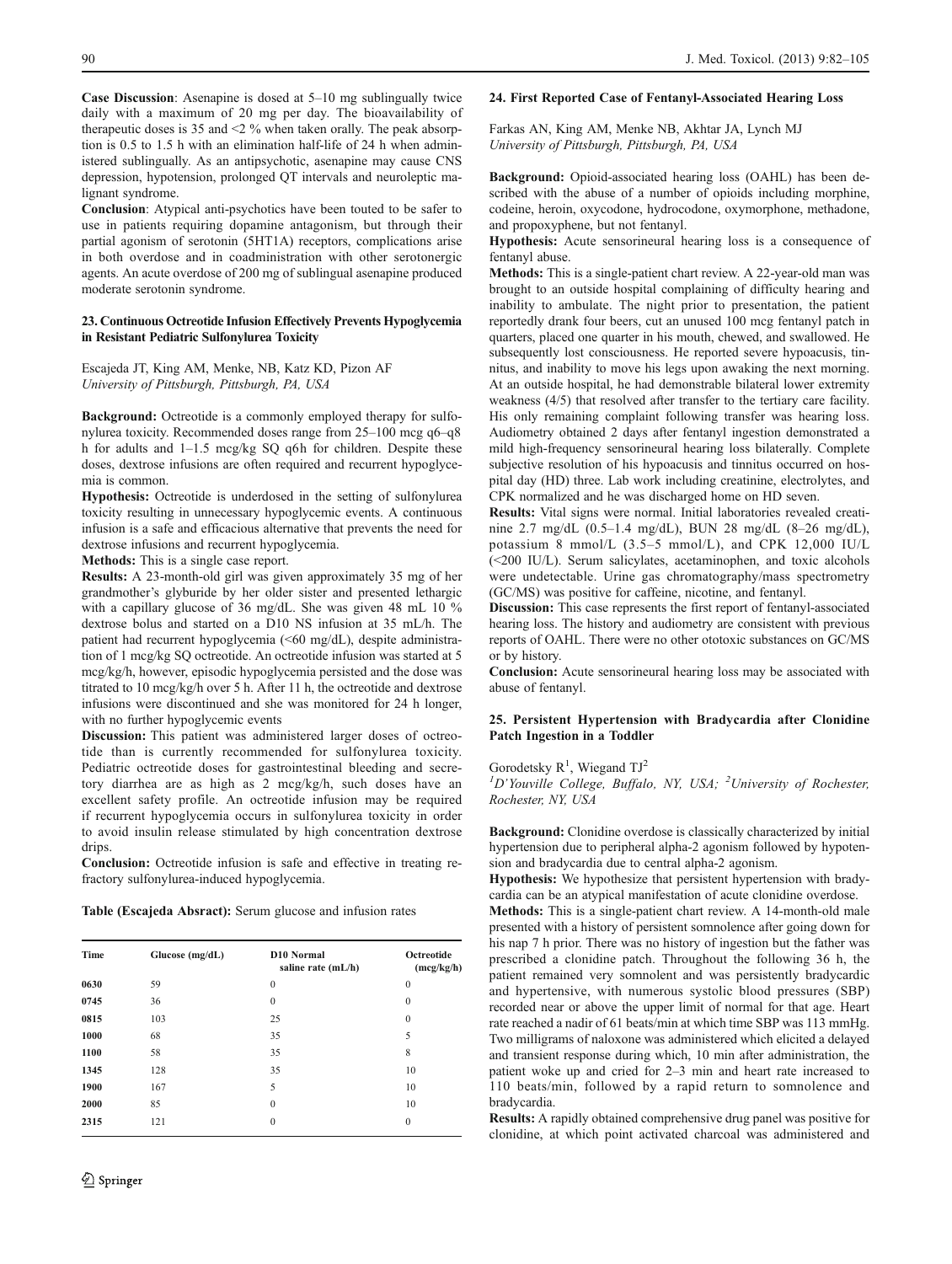whole bowel irrigation was performed with polyethylene glycol via nasogastric tube. A clonidine patch was recovered in the stool on hospital day2 and symptoms began to resolve about 36 h after presentation.

Discussion: This is an atypical presentation of confirmed clonidine ingestion in a 14 month old characterized by hypertension and bradycardia. The physiological mechanism of these findings is unclear, but it is possible that prolonged absorption of relatively low amounts of clonidine from the gut produced persistent peripheral alpha-2 agonism without significant central sympatholytic effects.

Conclusion: CNS depression with persistent hypertension and bradycardia is a potential presentation of clonidine toxicity in a child.

#### 26. Efficacy and Safety of Physostigmine for Anti-cholinergic Delirium from Psychotropic Drugs

#### Gunja N

NSW Poisons Information Centre, Sydney, Australia

Background: Physostigmine has been shown to be effective in managing delirium from anti-cholinergic poisoning. While this has been accepted for pure anti-muscarinic drugs, psychotropics with multiple mechanisms of action such as cyclic anti-depressants and antipsychotics also cause delirium from muscarinic blockade. Physostigmine use in this setting has been cautious or avoided by clinicians due to concerns of cardiac toxicity since a cardinal report in 1980.

Hypothesis: Physostigmine is an effective and safe antidote for anticholinergic delirium from psychotropic drugs.

Methods: Literature search in was done Medline, PubMed, Google Scholar and Embase since 1980, using search terms "physostigmine" AND "reversal" or "delirium". Case reports or series describing the use of physostigmine for the management of acute delirium from drug overdose were selected. Review, non-human and non-English language articles were excluded, as well as reports involving pure anticholinergic poisoning was also made.

Results: Since 1980, 117 cases of physostigmine use in non-pure antimuscarinic poisoning complicated by delirium have been published. The drugs implicated were anti-psychotics, anti-depressants, antihistamines, anesthetic agents, opiates, and GABA-ergics. There were also 44 cases where the drug involved was unknown and physostigmine was used as a diagnostic agent.

Discussion: The caution against physostigmine in psychotropicinduced anti-cholinergic delirium is based on a few case reports. Physostigmine appears to be most effective when treating delirium from drugs known to block central muscarinic receptors. Other than failure of resolution of delirium, few adverse events have been reported from physostigmine use in delirium.

Conclusion: Physostigmine is likely to be most effective in managing delirium from central muscarinic receptor blockers, and appears safe when administered outside the period of cardiac toxicity from psychotropics. Its efficacy in delirium caused by non-muscarinic receptor blockers, delirium of unknown cause, or in post-anesthetic delirium remains doubtful.

#### 27. Utility of Liver Dialysis Therapy in Drug-Induced Hepatotoxicity

Halliday MH, Subramanian RM, Morgan BW Emory University, Atlanta, GA, USA

Background: Management of acute liver failure (ALF) due to druginduced hepatotoxicity traditionally involves intensive supportive care and the use of N-acetyl-cysteine (NAC). The Molecular Adsorbent Recirculating System (MARS) albumin dialysis is an emerging therapy for drug-induced hepatotoxicity.

Aim: The aim of this study was to assess the safety and efficacy of MARS in the treatment of ALF due to drug-induced hepatotoxicity, as a bridge to native hepatic recovery.

Methods: This is a retrospective case series. Three patients with drugassociated ALF (two acetaminophen and one possible clarithromycin) who presented greater than 24 h after the onset of hepatic encephalopathy are discussed. ALF was defined as the presence of hepatic encephalopathy and INR greater than 1.5. All patients were not candidates for liver transplantation due to underlying psychiatric disorders. In addition to NAC therapy, all patients underwent 8 h sessions with the MARS hemofiltration system on three consecutive days. AST, ALT, INR, total bilirubin, pH, ammonia, and hepatic encephalopathy scores were recorded prior to treatment, after each session and after protocol completion. Treatment was completed using simultaneous albumin dialysis and renal replacement therapy with citrate anticoagulation.

Results: All three patients presented with hyperammonemia (range 63–114), and coagulopathy (INR range 1.74–4.1). After MARS treatment, all patients had improvement of hyperammonemia (range 36– 56), improvement in presenting encephalopathy and a resolution of coagulopathy. No complications from MARS therapy were noted. All three patients survived to discharge with clinical and biochemical improvement.

Discussion: These three cases demonstrate the safety and potential efficacy of liver dialysis in ALF due to drug-induced hepatotoxicity. Prospective randomized controlled studies are needed to further examine the efficacy of MARS in ALF.

Conclusion: Liver dialysis is a promising therapy in the treatment of ALF due to drug-induced hepatotoxicity, and may reduce mortality and the need for liver transplantation by facilitating native hepatic recovery.

Table (Halliday Abstract): INR results

| Patient        | (INR) |      | Admission Day 1 post-Day 2 post-Day 3 post-Day<br>treatment treatment treatment |      | 4    |
|----------------|-------|------|---------------------------------------------------------------------------------|------|------|
| Patient A 1.74 |       | 1.47 | 1.67                                                                            | 1.66 | 1.40 |
| Patient B 4.1  |       | 2.41 | 1.83                                                                            | 1.41 | 1.44 |
| Patient C 2.19 |       | 1.64 | 1.33                                                                            | 12   | 1.13 |

# 28. Guanfacine Extended-Release Ingestion with Delayed Hypotension

Hannum JL, Contreras J Wake Forest University, Winston-Salem, NC, USA

Background: An extended-release (ER) oral formulation of guanfacine hydrochloride has been approved by the FDA for the treatment of attention-deficit/hyperactivity disorder (ADHD) in children 6–17 years old. There are few reports describing overdose of the ER formulation.

Hypothesis: We hypothesize that symptoms following guanfacine ER overdose may result in delayed hypotension.

Methods: This is a single-patient chart review. A 15-year-old male with a history of ADHD presented to the Emergency Department after taking approximately 15 of his brother's 2 mg guanfacine ER tablets in a suicide attempt. He reported taking some of the tablets approximately 36 h prior to arrival and the remainder approximately 12 h prior to arrival. He was excessively drowsy over the previous 2 days at which point he told his mother of the ingestion upon questioning. In the Emergency Department, he was sleepy but easily aroused. His exam was otherwise normal including normal vital signs. He was observed in the Emergency Department for 4 h and was subsequently transferred to the psychiatry unit. Approximately 30 h postingestion, the patient was noted to be difficult to arouse and hypotensive. He was subsequently transferred to the intermediate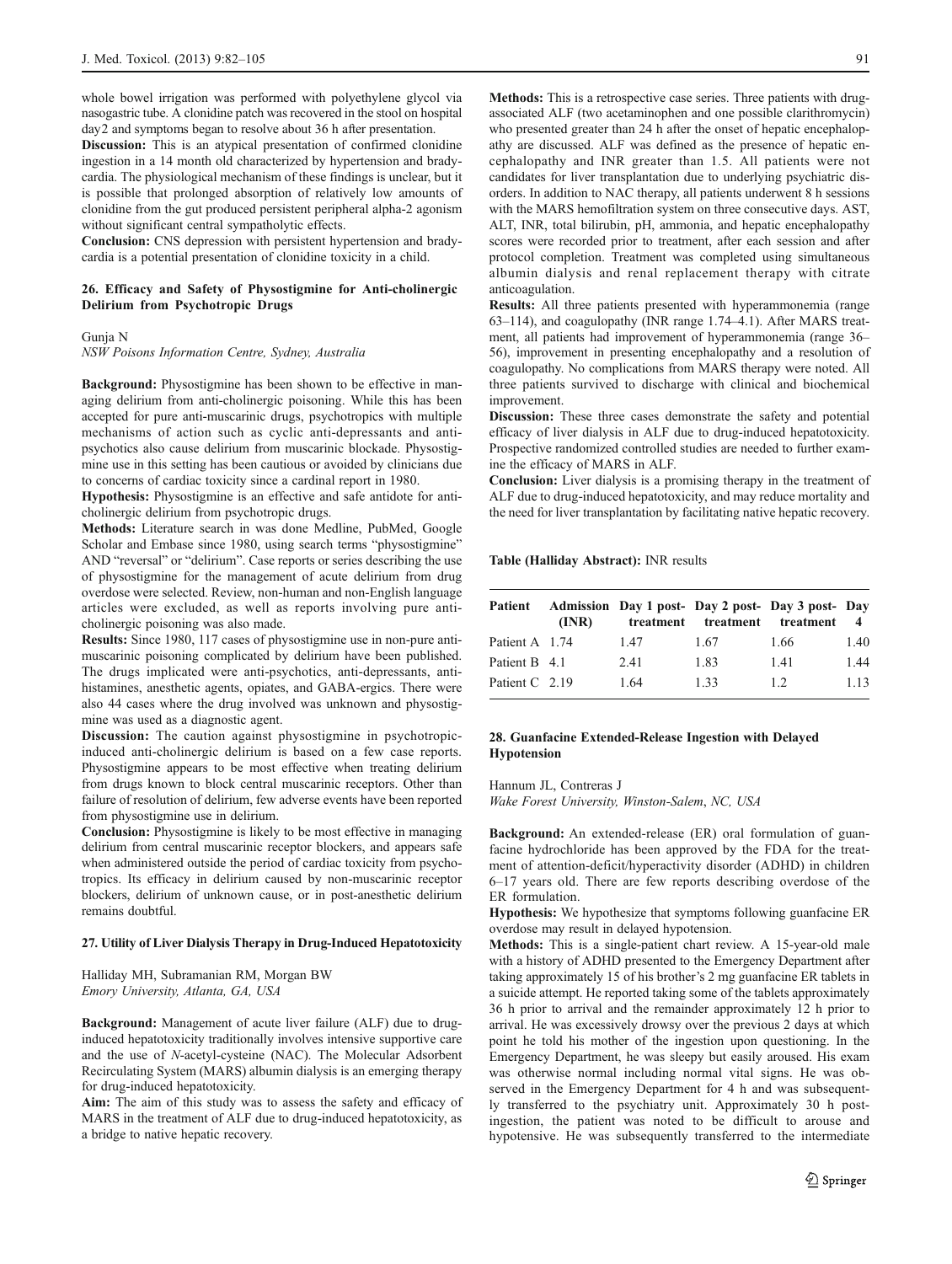92 J. Med. Toxicol. (2013) 9:82–105

care unit for monitoring and treatment. His blood pressure improved with intravenous fluid and was transferred to the floor after 20 h of monitoring.

Results: Blood pressures appear in the table.

Discussion: This case of acute ingestion presented with delayed onset of hypotension greater than 16 h from the time of ingestion. This suggests a prolonged period of observation is necessary postingestion of guanfacine ER formulation.

Conclusion: Delayed onset of hypotension may occur following guanfacine ER ingestion warranting a prolonged period of observation.

Table (Hannum Abstract): Blood pressure and heart rate measurements post-ingestion (PI) of guanfacine ER

| <b>Hours PI</b>                                                        | 12 | 16 | 30 | 48.5 | 49.5 |
|------------------------------------------------------------------------|----|----|----|------|------|
| <b>Blood pressure (mmHg)</b> $99/67$ $106/72$ $87/47$ $83/52$ $110/70$ |    |    |    |      |      |
| Heart rate (bpm)                                                       | 72 | 79 | 79 | 55   | 65.  |

# 29. Major Bleeding Events in Salicylate Toxicity

Hatten BW, Lewis ME, Russell JW, Hendrickson RG Oregon Health and Science University, Portland, OR, USA

Background: Abnormal coagulation studies are occasionally identified in the setting of salicylate overdose. It is hypothesized that this occurs via disruption of the activation of vitamin K-dependent factors. However, the risk of major bleeding events and factors associated with this complication have not been described.

Research question: In cases of salicylate toxicity, what features are associated with major bleeding events?

Methods: This is a retrospective case–control study at a tertiary care hospital in an urban setting. All cases from 2001 to 2011 with a salicylate level >30 mg/dL were reviewed for major bleeding events. Coagulopathy was defined as an INR >1.5 and major bleeding as fatal bleeding, symptomatic bleeding (intracranial, intraspinal, intraocular, retroperitoneal, pericardial, intramuscular), or bleeding with a two-point hemoglobin decline or two-unit pRBC transfusion. Univariate analysis of clinical features in cases of major bleeding compared to controls was performed. Variables with a  $p$  value  $\leq 0.1$  were included in a multivariate model.

Results: One hundred three patients had salicylate levels >30 mg/dL. Fourteen had an INR >1.5. Six patients were found to have major bleeding events  $(5.8\%, 95\% \text{ CI: } 2.2-12.2)$  and three patients died. Four of the major bleeding events occurred in patients with an INR >1.5. The three deaths were not likely caused by major bleeding, but attributed to autoimmune hepatitis, polydrug overdose, and trauma. In univariate analyses, the degree of renal dysfunction and coagulopathy were significantly associated with major bleeding  $(p<0.05)$ . In a multivariate analysis, no individual variable remained significant (see table). The multivariate model correctly classified 91.07 % of the cases, with an AUC of 0.84 and a  $R^2$  of 0.28.

Discussion: The analysis was limited by retrospective design, restriction to a single center, and small number of major bleeding events.

Conclusion: Major bleeding events occurred in 5.8 % of patients. The degree of renal dysfunction and INR >1.5 were identified as potential predictors of major bleeding in salicylate poisoned patients.

Table (Hatten Abstract): Clinical predictors of major bleeding events

|            | <b>Clinical features</b> | Case (6<br>patients) | Control (97 $p$ value OR (95 $\%$<br>patients) |      | CD.                   |
|------------|--------------------------|----------------------|------------------------------------------------|------|-----------------------|
| Univariate | Age (mean in years)      | 42.05                | 28.64                                          | 0.08 | 1.03<br>$(0.99-1.08)$ |

| Maximum ASA<br>(mean level in mg/dl)                   | 58.25 | 53.53 | 0.49 | 1.02<br>$(0.97-1.06)$    |
|--------------------------------------------------------|-------|-------|------|--------------------------|
| Duration $ASA > 30$<br>(mean hours)                    | 16.31 | 11.12 | 0.18 | 1.06<br>$(0.97 - 1.16)$  |
| Chronic ASA toxicity<br>(proportion)                   | 0.33  | 0.17  | 0.29 | 2.47<br>$(0.42 - 14.65)$ |
| Renal function<br>(mean minimum<br>GFR within 15 days) | 39.48 | 91.15 | 0.01 | 0.94<br>$(0.90 - 0.98)$  |
| Coagulopathy (proportion<br>with $INR > 1.5$ )         | 0.67  | 0.20  | 0.03 | 8.2<br>$(1.31 - 51.26)$  |
| <b>Multivariate</b> Age (mean in years)                |       |       | 0.72 | 0.99<br>$(0.94 - 1.05)$  |
| Renal function (mean<br>minimum GFR<br>within 15 days) |       |       | 0.10 | 0.96<br>$(0.91 - 1.01)$  |
| Coagulopathy (proportion<br>with $INR > 1.5$ )         |       |       | 0.28 | 3.42<br>$(0.37 - 31.23)$ |
|                                                        |       |       |      |                          |

## 30. Small Patients, Small Packets, Small Catastrophes: Liquid Laundry Packet Poisoning Reported to a Statewide Poison Control System

Heppner J, Vohra R

California Poison Control System, Fresno, CA, USA

Background: During 2012, single-use liquid laundry packets have been increasingly recognized as a pediatric hazard.

Research question: What are the toxic effects of exposure to liquid laundry packets as reported to a statewide poison control system?

Methods: This is an IRB-approved, retrospective review of the California Poison Control System electronic database. All cases of laundry detergent packet exposures during January to July 2012 were identified. Demographic and clinical data were tabulated for analysis of symptoms and outcomes.

Results: Exposure complications are summarized in Table 1. A total of 202 cases of laundry detergent packet exposures were identified after 29 were excluded for miscoding. Monthly totals increased in successive months. The median age was 2 years. Most cases (116) were managed at home. Among 86 cases resulting in healthcare facility visits, 14 children required hospital admission, with five admitted to a pediatric intensive care unit. Hospitalizations ranged 1–6 days. Gastrointestinal, respiratory, metabolic, and neurologic effects were prominent. Endotracheal intubation was required in one case. Two brand name products were disproportionately responsible for the moderate and severe effects.

Discussion: Laundry packet ingestions represent an important new pediatric ingestion hazard with the potential for gastrointestinal, neurologic, metabolic, and ocular effects. More studies are needed to explain the toxic mechanisms of these products, and to identify strategies to treat exposure complications. Study limitations include selection bias and inadequate follow-up in some cases.

Conclusion: Clinicians should be aware that while most liquid laundry detergent exposures cause minor effects, they occasionally result in severe toxicity. Surveillance, prevention, and parental education efforts should focus on these new hazards.

Table (Heppner Abstract): Adverse effects of laundry packet ingestion  $(n=204 \text{ cases})$ 

| Effect          | <b>Total cases Percent</b> |    |
|-----------------|----------------------------|----|
| No effect       | 49                         | 24 |
| <b>Vomiting</b> | 133                        | 66 |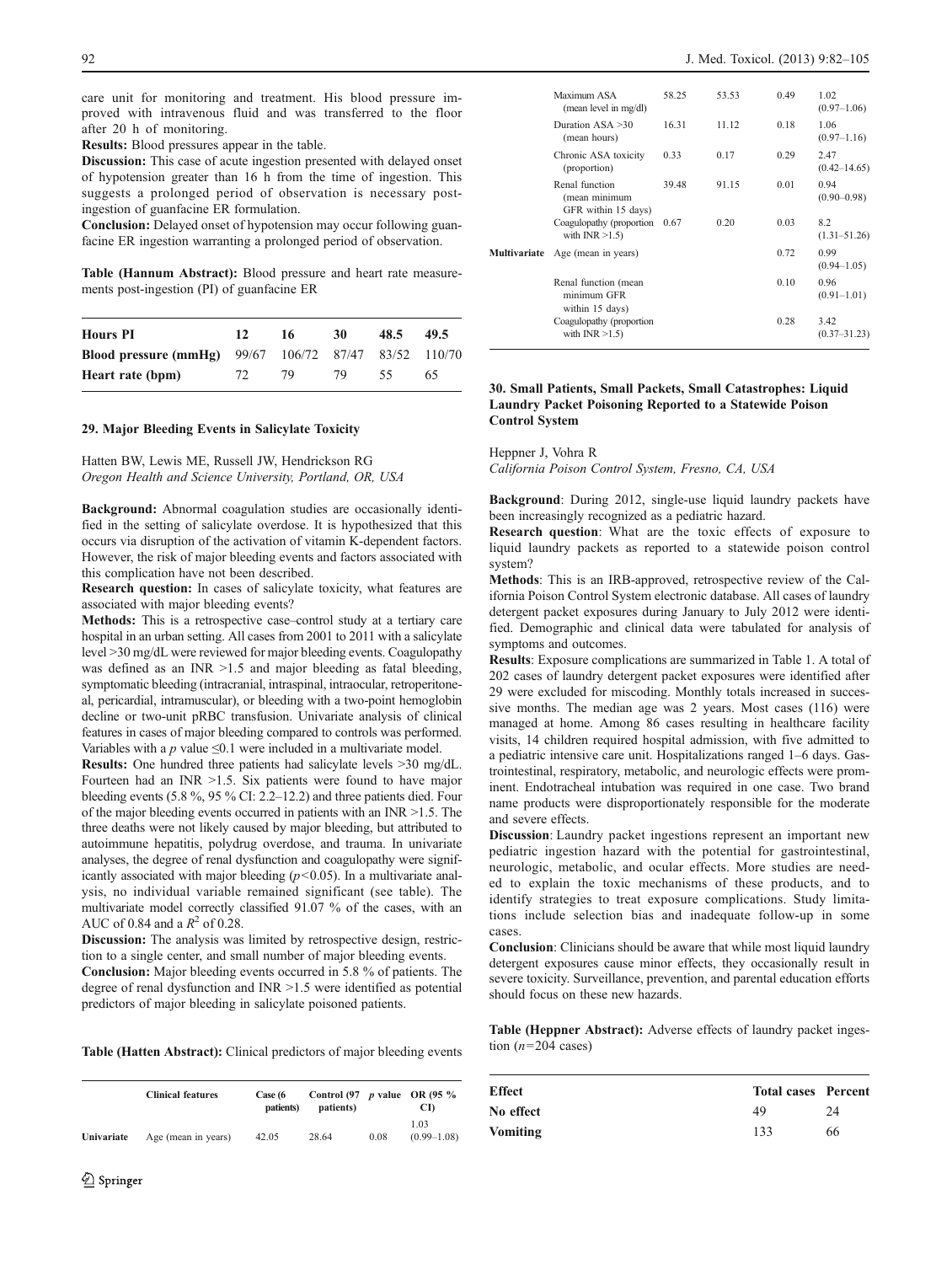| <b>Respiratory effects</b>                          | 33 | 16  |
|-----------------------------------------------------|----|-----|
| Depressed mentation                                 | 19 | Q   |
| Metabolic disturbances (acidosis,<br>hyperglycemia) |    | 3   |
| Ocular injury                                       | 17 | 8   |
| <b>Dermal</b> irritation                            |    | 0.5 |

#### 31. Theophylline Protein Binding at Toxic Concentrations

Hodgman MJ<sup>1</sup>, Rao KN<sup>2</sup>

<sup>1</sup>Upstate Medical University, Syracuse, NY, USA; <sup>2</sup>University of Pittsburgh, Pittsburgh, PA, USA

Background: Extensive protein binding is considered a pharmacokinetic feature of a xenobiotic making it less amenable to hemodialysis. Theophylline is about 60 % protein bound. Decreased protein binding at increased serum theophylline levels has been reported by some investigators but not others.

Research question: The purpose of this study was to investigate the relationship of serum theophylline protein binding to concentration in an in vitro model using healthy adult male blood.

Methods: Plasma from three healthy volunteers abstinent of caffeine for 24 h was collected into heparinized tubes. Plasma was spiked with aliquots of serial dilutions of aminophylline with target theophylline concentrations of 10, 20, 40, 80 and 160 mcg/mL. Specimens were incubated in a 37 °C water bath for 30 min and then split and assayed for total and free theophylline. Repeated measures ANOVA were used to compare protein binding to theophylline concentration.

Results: Serum protein binding did not change over the concentrations investigated in this study (Table)  $[p=NS]$ .

Discussion: The characteristics of a xenobiotic favorable for removal by hemodialysis include a low volume of distribution, small size and scant protein binding. Drugs effectively dialyzed despite greater protein binding include salicylate and theophylline. Unlike salicylate, where protein binding is decreased at toxic levels, these results suggest that theophylline protein binding is little changed at toxic levels. Protein binding in the range observed with theophylline may not be an impediment to hemodialysis for drugs with characteristics otherwise favorable for hemodialysis. Conversely, there may be other features unique to theophylline that allows it to be effectively removed by hemodialysis despite this degree of protein binding. This study is constrained by small sample size and its in vitro nature.

Conclusion: Theophylline protein binding is relatively constant through a wide range of concentrations.

Table (Hodgman Abstract): Serum theophylline levels

|                  | <b>Subject</b> Target concentration Total<br>(mcg/mL) | (mcg/mL) | Free<br>(mcg/mL) | Percentage<br>bound |
|------------------|-------------------------------------------------------|----------|------------------|---------------------|
| A <sub>01</sub>  | 10                                                    | 13.83    | 5.67             | 59.0                |
| A <sub>02</sub>  | 20                                                    | 30.05    | 11.39            | 62.66               |
| A <sub>0.3</sub> | 40                                                    | 55.93    | 22.35            | 60.04               |
| A <sub>04</sub>  | 80                                                    | 113.57   | 45.41            | 60.02               |
| A05              | 160                                                   | 239.10   | 98.16            | 58.95               |
| <b>B01</b>       | 10                                                    | 13.81    | 5.96             | 56.84               |
| <b>B02</b>       | 20                                                    | 28.06    | 12.02            | 57.16               |
| <b>B03</b>       | 40                                                    | 61.70    | 28.02            | 54.59               |
| <b>B04</b>       | 80                                                    | 112.11   | 50.05            | 55.36               |
| <b>B05</b>       | 160                                                   | 234.55   | 113.41           | 51.65               |
| C <sub>01</sub>  | 10                                                    | 14.35    | 5.38             | 62.51               |

| C <sub>02</sub> | 20  | 27.69  | 11.12  | 59.84 |  |
|-----------------|-----|--------|--------|-------|--|
| C <sub>03</sub> | 40  | 57.38  | 21.28  | 62.91 |  |
| C <sub>04</sub> | 80  | 109.29 | 44.38  | 59.39 |  |
| C <sub>05</sub> | 160 | 227.80 | 113.74 | 50.07 |  |
|                 |     |        |        |       |  |

## 32. Carisoprodol Toxicity Characterized by Severe Myoclonus Without Seizure Activity

Kleinman JW, Raja AH, Pizon AF, Katz KD University of Pittsburgh, Pittsburgh, PA, USA

Background: Carisoprodol is a centrally acting muscle relaxant commonly used for the treatment of musculoskeletal disorders. While seizure in carisoprodol overdose has been reported, it is uncommon. In contrast, myoclonus is reported with carisoprodol toxicity. Distinguishing the two entities at the bedside, however, can be exceedingly difficult.

Hypothesis: Severe carisoprodol-induced myoclonus may be misdiagnosed as seizure activity.

Methods: This is a single-patient chart review. A 25-year-old woman with a history of IV heroin abuse and chronic back pain presented to the Emergency Department after carisoprodol overdose. She was found sedated with empty pill bottles. Upon arrival, the patient was unresponsive, had severe vertical nystagmus, and vigorous, whole body jerking movements. She was intubated for airway protection and started on a propofol infusion. Despite this, she continued to exhibit these movements, requiring adjunctive lorazepam, midazolam, and phenobarbital.

Results: A brain CT was obtained, which was unremarkable. Serum ethanol, salicylate, TCA, and acetaminophen concentrations were unmeasureable. An EMIT urine drug screen of abuse detected opiates, benzodiazepines, and methadone. Due to concern for seizure activity, the patient was administered both levecitiram and phenytoin, and an EEG was performed, which demonstrated midline frontal spikes consistent with myoclonus and not seizure activity. A urine comprehensive drug screen (GC/MS) measured a very large peak of carisoprodol. Tremors and ocular nystagmus resolved within 24 h of the patient's ingestion, and the patient was successfully extubated. Repeat EEG showed no epileptiform discharges, and she was transferred to inpatient psychiatry.

Discussion: Carisoprodol is well-known to cause myoclonus, altered mental status and hypotension in overdose. The myoclonus may be vigorous and confused with seizures.

Conclusions: Patients who present with carisoprodol toxicity may exhibit vigorous myoclonus which may be confused with seizures. Treatment with antiepileptic medications in these instances is of no benefit and not indicated.

# 33. Hydrofluoric Acid Exposures That Burn the Physician

Kusin S, Burton BT

Oregon Health and Science University, Portland, OR, USA

Background: Hydrofluoric acid (HF) characteristically produces "pain out of proportion to physical findings."

Hypothesis: HF is sometimes exploited in drug-seeking behavior (DSB).

Methods: Data were obtained from medical records of eight consecutive HF exposures referred for follow-up during 2000–2011.

Results: Initial history was only from the patient. Exposures comprised six dermal and two inhalational. Six presented to the Emergency Department (ED) within 4 h. One claimed symptoms from exposure 2 months earlier. Two presented 1 day after job termination. Initial dermal exam findings ranged from none to mild erythema. Both inhalational exposures had normal lung exams and  $O<sub>2</sub>$  saturation. None had hypocalcemia or radiographic evidence of lung injury. Four were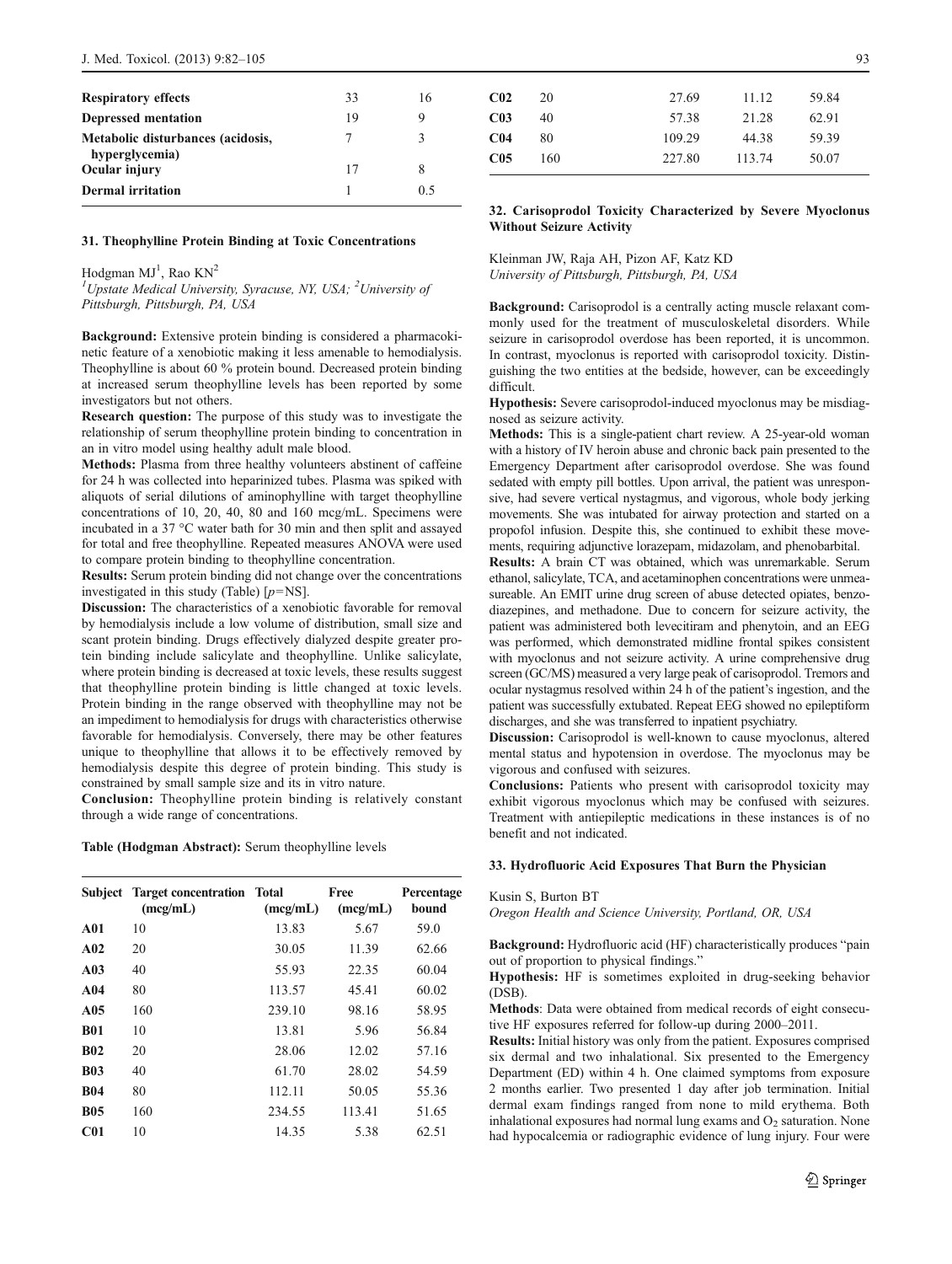reported to exhibit significant pain behavior, e.g., moaning, limping, clutching limbs, and anxiety. Seven received topical, injection, or nebulized calcium gluconate (CaGl). One received arterial CaGl followed by repeated injections at 3 months. One received nebulized CaGl at 2 months. Poison center consultation occurred in six. At follow-up, exposure data revealed no HF >10 %. Two reports were not plausible, i.e. "powdered form" or remote outdoor source. All were receiving benefits and reported pain several months after exposure. None had objective findings of injury. Two had been incarcerated for violent behavior. Five were receiving opioids from multiple prescribers. Surveillance revealed one probable diversion. Three were admitted twice for "pain control" after 2 weeks.

Discussion: DSB in the ED most commonly involves pain complaints that do not correspond with objective findings, e.g., headache or back pain. These eight cases illustrate the potential for HF to present as DSB in unconfirmed exposures to HF that present with pain but no findings of injury.

Conclusions: DSB should be considered in an unconfirmed or unlikely HF exposure when no finding of injury is observed. Early identification of DSB can avoid inappropriate antidotal and opioid administration.

#### 34. Pediatric Sulfonylurea Ingestion: Is Home Monitoring an Option?

#### Kusin S, Hendrickson RG, Horowitz BZ

Oregon Health and Science University, Portland, OR, USA

Background: Pediatric sulfonylurea ingestions are often managed with mandatory referral to health care facilities (HCFs) because of the risk of delayed hypoglycemia, seizure, or coma. The Oregon Poison Center (PC) has historically managed select patients at home to reduce resource utilization.

Research question: Is monitoring select pediatric sulfonylurea ingestions at home safe?

Methods: We performed a retrospective chart review of pediatric (age <5) sulfonylurea calls from 2002 to 2011. The following parameters were abstracted: age, disposition, development of hypoglycemia (blood glucose (BG) <60 mg/dL), seizure, or coma. For home-managed patients, we also extracted: certainty of ingestion, specific agent, amount ingested, and duration of PC follow-up. We excluded cases if missing pills were found prior to disposition.

Results: Three hundred four cases met the criteria. Two hundred five (67 %) were managed at a HCF and 93(31 %) were managed at home. Six  $(2 \%)$  were excluded. Forty-three  $(46 \%)$  of the home-managed cases were confirmed (witnessed) exposures. 31 (72 %) ingested <1 pill, 7 (16 %) ingested single pills, and 5 (12 %) ingested >1 pill. Average age was 21.2 months, and 58 % were male. Agents ingested were as follows: glyburide, 20 (47 %), glipizide (including XL), 14 (32 %), and glimepiride, 9 (21 %). Of the 43 confirmed ingestions, 2 (5 %) developed BG< 60 mg/dL and subsequently presented to a HCF. None developed seizure or coma. The average duration of follow-up for the remaining cases was: glyburide, 5.49 h (range 0–14); glipizide, 4.33 h (range  $0-9$ ); and glimepiride, 7.44 h (range  $2-17$ ).

Discussion: We report 43 confirmed pediatric sulfonylurea ingestions managed at home. Five percent developed uncomplicated hypoglycemia (BG<60 mg/dL), and none developed seizure or coma. Our findings suggest it may be possible to monitor a select group of pediatric sulfonylurea ingestion patients at home with low risk. Further prospective studies should explore factors associated with favorable outcome. Limitations include retrospective PC data and variation in follow-up lengths.

Conclusion: In this retrospective study, home observation of a select group of pediatric sulfonylurea ingestions was associated with low risk of hypoglycemia. Further prospective studies are warranted.

#### 35. Defibrillation as the Primary Treatment in Benzonatate Overdose

Larochelle NA, Weiss LS, Menke NB, King AM, Pizon AF University of Pittsburgh, Pittsburgh, PA, USA

Background: Benzonatate, Tessalon®, is a medication used as a cough suppressant since 1958. Overdoses can result in cardiac arrest and seizures.

Hypothesis: (1) Fat emulsion therapy does not offer additional benefit in the setting of acute benzonate toxicity responsive to defibrillation. (2) Polyethylene glycol contained in some benzonatate formulations may interfere with the urine drug screen.

Methods: This is a single-patient chart review. A healthy 17-year-old woman ingested twenty 100 mg benzonatate tablets in a suicide attempt. She was found unresponsive, pulseless, and in ventricular fibrillation by EMS. The patient was defibrillated at 150 J on scene with return of spontaneous circulation in sinus tachycardia. The initial urine drug screen of abuse (EMIT II Plus, Siemens) was reported as inconclusive due to an interfering substance. A urine gas chromatography/mass spectrometry qualitative drug screen demonstrated a large peak of benzonatate and polyethylene glycol. The patient was admitted to the ICU for 2 days and received supportive care. The patient had full neurologic recovery and was discharged without complications to a psychiatric facility on hospital day3.

Discussion: Benzonatate is structurally similar to the ester class of local anesthetics for which treatment includes fat emulsion therapy. This case report details a case of benzonate ingestion resulting in ventricular fibrillation responsive to defibrillation. There does not appear to be a benefit to implementing fat emulsion therapy in patients that convert to a stable rhythm after electrical therapy. Polyethylene glycol that is used as an excipient in the benzonatate tablet may act as an interfering substance in the urine drug screen.

Conclusions: (1) Patients who respond to defibrillation in benzonatate ingestion do well with supportive therapy and have short-lived toxicity. (2) The urine drug screen in benzonate overdose may show polyethylene glycol as an interfering substance.

#### 36. Which Psychiatric Patient Will Have an "Occult" Acute Aspirin or Acetaminophen Overdose?

Lee DC, Weiselberg R, Loftus BS, Bailey K, Hardial M, Su M, Biello L, Ward M, Poncher E Northshore-LIJ Health System, Manhasset, NY, USA

Introduction: Patients who present with acute ASA/APAP overdose and who may not offer an accurate history can be difficult to treat. We sought to determine the prevalence of and demographic characteristics of these types of patients in a cohort of subjects with a high risk of

"occult" acute overdose. Methods: We performed a retrospective chart review of all patients who presented with a primary psychiatric complaint to the psychiatric area of an academic, suburban, Emergency Department (annual census 85,000) between September 19, 2010 and September 30, 2011. At our institution, patients are routinely screened for ASA/APAP levels for appropriate psychiatric care ("medical clearance"). We defined all patients with supra-therapeutic levels as an acute overdose. We excluded subjects who presented hemodynamically unstable or admitted to overdose of ASA/APAP-containing products on presentation.

Results: Of 1,133 patients presenting to the psychiatric area of the ED in this time period: 741 received ASA/APAP screening (65.4 %). Of the 741 patients receiving ASA/APAP screening, 675 had both ASA and APAP screening (91.1 %, mean age 39.1 SD 16.4, 49.6 % male). Fifty-four had only APAP screening (7.3 %, mean age 44.6±16.0, 35.2 % male). Twelve had only ASA screening (1.6 %, mean age 36.0 $\pm$ 12.0, 50.0 % male). One subject had an occult supra-therapeutic ASA level (70.6 μg/mL) prevalence 0.13 %. Two subjects had an occult supra-therapeutic APAP level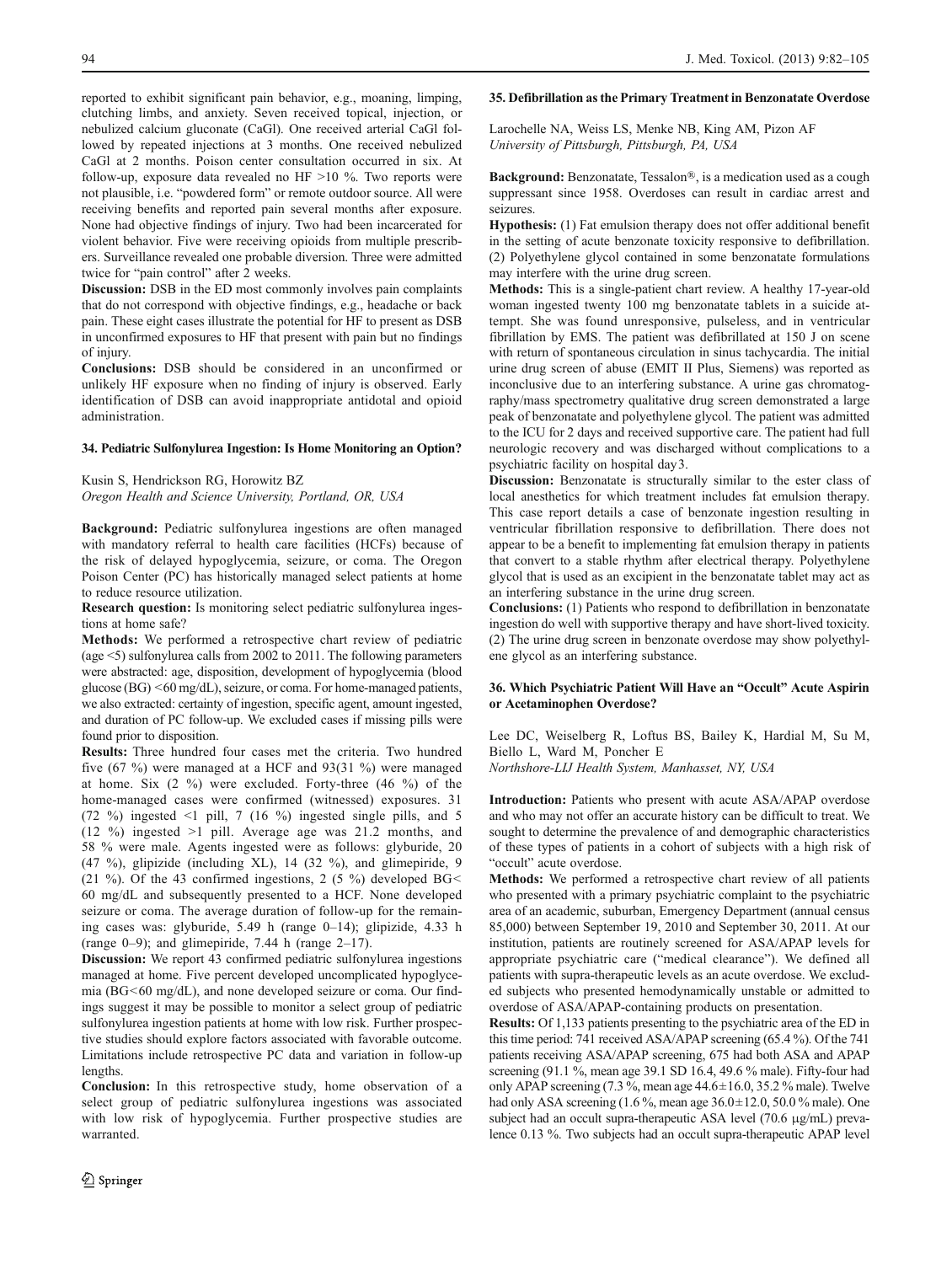(35, 124 μg/mL) prevalence 0.27 %. Of the three subjects, two required immediate management changes. Although these three subjects tended to be younger (26, SD 2.0, 66 % male) as compared to their counterparts, this was not statistically significant  $(p=0.17)$ .

Conclusion: A prevalence rate of 0.13 and 0.27 % for supratherapeutic ASA/ APAP levels is consistent with prior studies describing patients who were unable to give appropriate histories and presented with occult overdoses. In this cohort, we could not determine differences in the age or gender.

# 37. Sudden Onset Bilateral Sensorineural Hearing Loss Following Fentanyl Overdose

Lester TP, Wiegand TJ University of Rochester, Rochester, NY, USA

Background: Previous case reports have described the association of sudden onset sensorineural hearing loss with the abuse of opioids including heroin, methadone and hydrocodone. This phenomenon has been termed 'opioid-associated hearing loss' or OAHL.

Hypothesis: Like previously described opioids, fentanyl abuse can be associated with sudden onset bilateral sensorineural hearing loss.

Methods: This is a single-patient chart review. A 26-year-old previously healthy male who had been released from jail 5 days previously was found obtunded by his mother after he snorted three 50 μg fentanyl patches. He was given naloxone with reversal of sedation. When he awoke, he complained of difficulty hearing. Bedside testing confirmed moderate bilateral sensorineural hearing loss. The hearing loss slowly improved over time and by the time of discharge 24 h later, it had resolved completely.

Results: Urine drug screen confirmed presence of fentanyl.

Discussion: Fentanyl and other opioids are common drugs of abuse, and have many well-described side effects. Although rarely reported, these opioids have been associated with bilateral sensorineural hearing loss. The mechanism is poorly understood, but cases have included both irreversible as well as short term hearing loss with improvement over a period of days.

Conclusion: Abuse of opioids should be considered in patients presenting with abrupt onset sensorineural hearing loss.

#### 38. A Case of Ethylene Glycol Poisoning Presenting as an ST Elevation Myocardial Infarction

Leung L, Kleinschmidt KC University of Texas Southwestern, Dallas, TX, USA

Background: Severe poisoning with ethylene glycol (EG), which is often used as antifreeze, is a life-threatening event. Neurological symptoms are accompanied by metabolic derangement and potential renal damage. This is the first reported case of an ethylene glycol overdose presenting as an apparent acute STEMI that was taken to the cath lab.

Hypothesis: EG toxicity can produce a Brugada pattern EKG that can be mistaken for STEMI.

Case Report: A 34 year-old male with no known PMH presented from prison obtunded with a GCS of 3. His initial VS were a BP of 152/77, pulse 102, temperature 35 °C, respiration rate 30, and SpO2 100 % on RA. He was intubated. It was noted that he had a widened QRS and peaked T-waves, for which he was given 2 amps of sodium bicarbonate. An EKG revealed ST elevations in V1 and V2, peaked T-waves, and QRS 116 ms. He was immediately taken to the catheterization lab, where a study revealed no coronary blockage. Meanwhile, laboratory data began to return. It included a potassium >8.5 mmol/L, bicarbonate 4 mmol/L, pH 6.9, Cr 2.71 mg/dL, ethanol <10 mg/dL, anion gap 36, osmol gap 70. The patient was taken to the MICU, where fomepizole was to be initiated. However, the patient experienced continued bradydysrrhthmias and hypotension and expired 4 h after arrival. Ultimately his EG concentration was 118 mg/dL.

Case Discussion: The metabolic derangement resulted in EKG changes that ultimately lead to cardiac catheterization instead of the definitive treatment of fomepizole and hemodialysis. In retrospect, the EKG reflected a type I Brugada pattern. This pattern was likely due to severe hyperkalemia from the ethylene glycolinduced renal failure.

Conclusion: Providers should be aware that acute hyperkalemia due to acute renal failure from EG may result in a Brugada pattern on EKG.

# 39. Which Laboratory Values Correlate With 5-Oxoprolinemia After Acute Paracetamol Poisoning?

Liss  $DB<sup>1</sup>$ , Mullins ME<sup>2</sup>, Schwarz ES<sup>2</sup>, Paden MS<sup>1</sup>

<sup>1</sup> Barnes-Jewish Hospital, St. Louis, MO, USA; <sup>2</sup> Washington University, St. Louis, MO, USA

Background: A growing number of reports describe high concentrations of 5-oxoproline (5-OP), also called pyroglutamic acid, in cases of acute paracetamol poisoning with wide anion gap metabolic acidosis. Purpose: We sought to determine which commonly available laboratory tests and calculated values correlate with [5-OP].

Methods: In this literature review, we searched MEDLINE from 1946 to present using terms ("oxoproline" OR "pyroglutamic acid") AND ("acetaminophen" OR "paracetamol"). We limited the search to human studies. We included articles published in English or foreign language articles containing laboratory information. We recorded the following values: [APAP], creatinine, serum bicarbonate, anion gap, serum pH, [AST], INR, and lactate. We used Excel (Microsoft, Redmond WA, USA) to create scatter plots and to calculate correlation coefficient  $(r^2)$ , slope  $(m)$ , and intercept  $(b)$ .

Results: The intersection of 67,630 articles on paracetamol and 980 articles on 5-OP included 94 articles or book chapters. Eighty-six pertained to humans, 35 of these were original articles including 22 cases reporting either urine or serum 5-OP concentrations for a total of 40 patients. Values for  $r^2$ , m, and b for urine and serum 5-OP are in Table 1. Discussion: None of the laboratory tests correlated well with the serum or urine [5-OP]. The highest observed  $r^2$  was for INR, but this was based upon only five values. There likely was a selection bias as measurement of 5-OP is limited to patients in specialized centers when clinicians suspect its presence based upon unexplained metabolic acidosis or other factors.

Conclusion: In paracetamol-poisoned patients with elevated anion gap metabolic acidosis, none of the common laboratory tests are suitable surrogates to suggest oxoprolinemia when direct measurement of 5-OP is not available.

Table (Liss Abstract): Correlation coefficient, slope, and intercept for common laboratory values vs. urine and serum 5-oxoproline concentration.

| Lab<br>values    | Urine [5-OP] |            |        | Serum [5-OP] |          |        |
|------------------|--------------|------------|--------|--------------|----------|--------|
|                  | $r^2$        | m          | b      | $r^2$        | m        | b      |
| [APAP]           | 0.0378       | $-0.011$   | 590.00 | 0.105        | $-49.1$  | 948.00 |
| Serum Cr         | 0.0157       | $-0.0009$  | 198.00 | 0.0024       | $-0.648$ | 210.00 |
| HCO <sub>3</sub> | 0.0004       | 0.000005   | 7.32   | 0.003        | 0.0193   | 6.134  |
| Anion            | 0.0245       | $-0.00007$ | 30.10  | 0.0186       | $-0.126$ | 32.00  |
| Gap              |              |            |        |              |          |        |
| <b>Serum</b>     | 0.1370       | 0.000003   | 7.12   | 0.0007       | 0.0006   | 7.14   |
| рH               |              |            |        |              |          |        |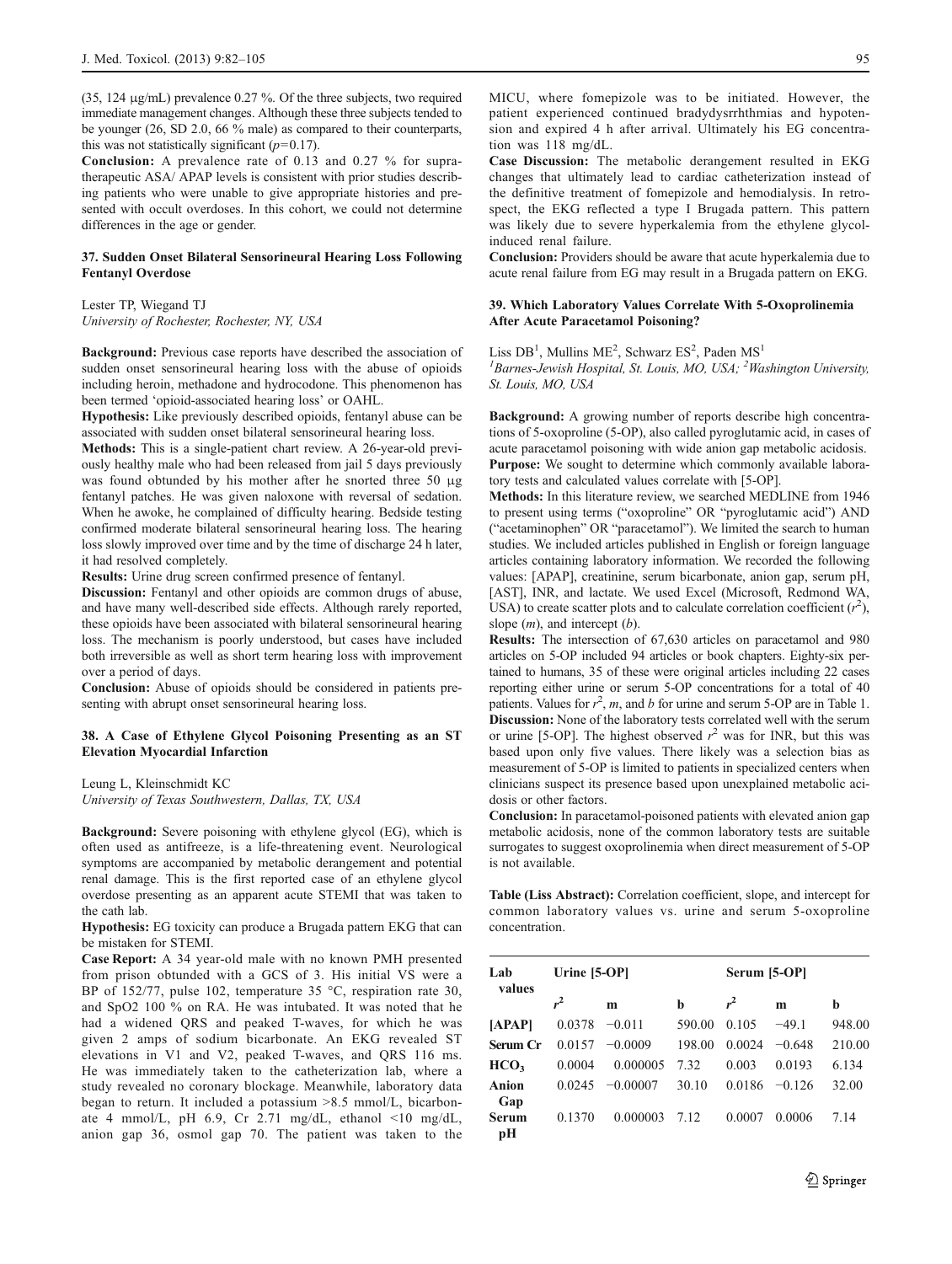| [AST]      | $0.0194 -0.0362$ 974.00 0.0164 -3.34                   |  | 179.00 |
|------------|--------------------------------------------------------|--|--------|
| <b>INR</b> | $0.0781 - 0.00006$ 1.90 0.580 0.465                    |  | 0.914  |
|            | [Lactate] $0.0271 -0.00002$ 2.16 $0.0232 -0.0713$ 4.00 |  |        |

#### 40. Ben Tripping: A 5-Year Retrospective Review of Diphenhydramine **Cases**

Lopez AM, West PL, Henrickson RG, McKeown NJ, Horowitz BZ Oregon Health and Science University, Portland, OR, USA

Background: Diphenhydramine (DPH) is a sedating antihistamine commonly used for allergies, motion sickness, and as a sleep aid. Its easy availability over the counter and its intoxicating effects make it a commonly abused and misused substance. Literature describes many cases and the effects of abuse, but there is little information on its usage patterns.

Objective: The purpose of this study was to characterize the evolving patterns of DPH exposures reported to poison centers over the last 5 years.

Methods: This is a retrospective review of the National Poison Data System (NPDS) published data over the 5 years (2006–2010) via the American Association of Poison Control Centers' Annual Report. Collected data include: total calls, age, reason for exposure, treatment location, and adverse effects. A PubMed search of "diphenhydramine" and "diphenhydramine overdose" for corresponding years was also conducted.

Results: In the last 5 years (2006–2010), total number of calls for DPH human exposures increased. The largest increase occurred in children <6 year (slope 1,260 calls/year increase), and smaller increases in those aged 6–19 years (180 calls/year increase), and >19 years (mean 189 call/yr increase). During that time, intentional use of DPH decreased while unintentional exposures increased slightly. Although deaths remained stable, major outcomes slightly increased. We analyzed numbers of PubMed articles and noted a similar change in number of publications related to DPH suggesting that this was due to a change in usage pattern.

Discussion: These results indicate that the use of DPH exposures appear to be changing, with increased exposures in children <6 years old and decreasing abuse amongst teenagers and children aged 6– 19 years. Limitations include the known pitfalls of using NPDS data. Conclusion: Calls to poison centers regarding DPH are increasing and tend to involve young children. Since 2006, there is increased number of calls and decreased in intentional use. Further monitoring of trends may help elucidate why such changes may occur.

#### 41. Failure of Dexmedetomidine to Adequately Sedate a Patient with Anti-Muscarinic Toxicity

Menke NB, King AM, Pizon AF, Lynch MJ University of Pittsburgh, Pittsburgh, PA, USA

Background: Sedation without intubation is made possible through use of drugs such as dexmedetomidine. Use of this central alpha-2 agonist in the post-overdose setting is not well-described.

Hypothesis: Dexmedetomidine may not adequately sedate patients suffering from anti-muscarinic toxicity.

Methods: This is a single-patient chart review. A 29-year-old woman with history of bipolar disorder presented to the Emergency Department with altered mental status after ingesting an over-the-counter liquid formulation of diphenhydramine and acetaminophen. Vital signs: 36.8 °C, HR 135 bpm, RR 18 rpm, BP 129/86 mmHg, and O<sub>2</sub> sat 100 % on room air. The patient was delirious with mumbling speech, picking behaviors, dry mucous membranes, and mydriasis. Physical exam was otherwise unremarkable. Her electrolytes were within normal limits. An EKG showed sinus tachycardia with QRS

80 ms and QTc 446 ms. The patient's mental status normalized upon administration of physostigmine. A urine gas chromatography/mass spectrometry qualitative drug screen demonstrated acetaminophen, diphenhydramine, and ibuprofen. Acetaminophen toxicity with a level of 161 mcg/mL was treated with 21 h IV n-acetylcysteine protocol. The patient became agitated and received 7 mg of intravenous lorazepam over the course of 7 h which failed to control her agitation. Therefore, dexmedetomidine infusion was initiated and also failed to sedate the patient despite rapid titration up to the maximum dose (1 mcg/kg/h). The patient was ultimately intubated and sedated with a propofol infusion. Her anti-muscarinic toxicity resolved over 48 h. The patient was extubated and transferred to a floor bed awaiting psychiatric placement.

Discussion: Despite titration to the maximum dose, dexmedetomidine failed to adequately sedate the patient. A central alpha agonist may not be capable of treating the agitation associated with anti-muscarinic agents.

Conclusions: This report suggests that dexmedetomidine should not be the first line sedative for the treatment of anti-muscarinic toxicity.

# 42. Unexpected Meltdown: A Case of Drug-Induced Thrombocytopenia

Miller SJ, Hon SL, Thomas JT Emory University, Atlanta, GA, USA

Background: Medications have been identified with causing druginduced thrombocytopenia (DITP) when other causes of thrombocytopenia have been ruled out. Phenylethylamine (PEA) analogs such as MDMA have been associated with DITP. PEA analogs have also been found in OTC weight-loss supplements.

Hypothesis: Synthetic PEA analogs can cause DITP.

Methods: This is a single-patient chart review. A healthy 21-yearold male presented to the ED with gross, painless hematuria and petechiae and was subsequently found to have an undetectable platelet count. He had begun taking a weight-loss supplement,  $VPX$  Meltdown<sup>TM</sup>, 4 days earlier and noticed petechiae within 24 h of the first dose. He denied use of any other chronic medications and took two aspirin tablets for a headache the day before presenting to the ED. During his hospital stay, the patient received intravenous immune globulin, high-dose methylprednisolone, and platelet transfusions. Bone marrow biopsy revealed changes consistent with idiopathic thrombocytopenia (ITP).

Results: Tests for HIV and CMV were negative. The patient was discharged to hematology follow-up with a platelet count of  $26 \times 103$ / mm<sup>3</sup>. In the following months, his platelet counts fluctuated, seeming only to respond to high-dose steroids. Upon tapering steroids, his platelet count dropped from a peak of  $95 \times 10^3/\text{mm}^3$  to  $34 \times 10^3/\text{mm}^3$ . Rituximab therapy was then initiated and his platelet count improved to  $58 \times 10^3/\text{mm}^3$ . Gas chromatography/mass spectrometry analysis of the supplement confirmed two PEA analogs in addition to caffeine and yohimbine.

**Discussion:** VPX meltdown<sup>TM</sup> contains R-beta-methylphenylethylamine and N-methyl-B-phenylethylamine. This case may suggest that newer synthetic PEA stimulants, such as cathinones, may also have the potential to cause DITP.

Conclusion: The PEA analogs in this weight-loss supplement may have been responsible for this patient's thrombocytopenia, ITP remains on the differential, but the temporal relation to starting the supplement and lack of other causative agents warrants continued surveillance and awareness of such cases.

# 43. The Incidence of CYP2D6 and CYP2C19 Medication Interactions In Emergency Department Patients

Monte AA, Campbell J, Vasillou V, Heard KJ University of Colorado, Aurora, CO, USA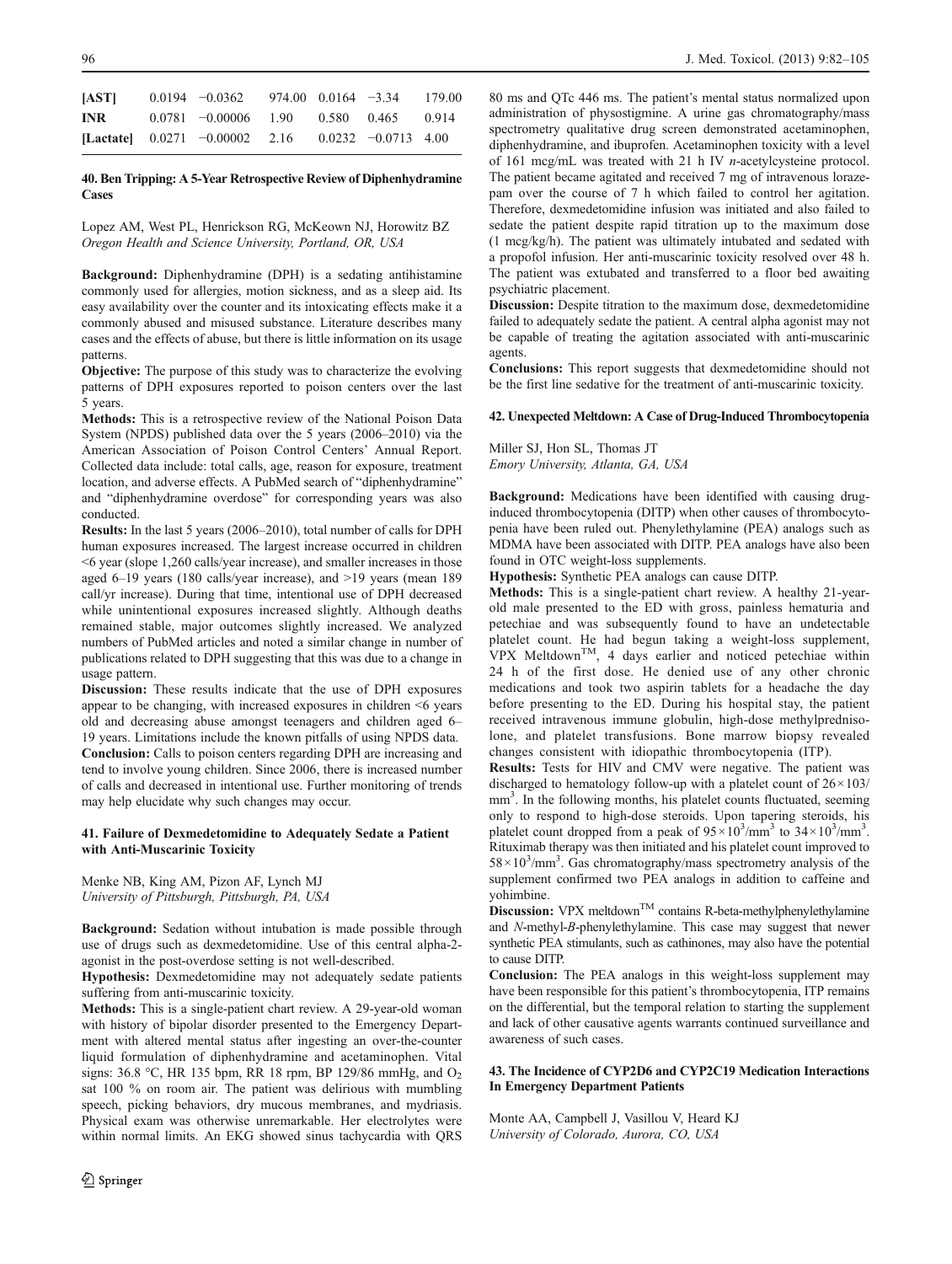Background: The hepatic cytochrome 2D6 (CYP2D6) is a saturable enzyme responsible for metabolism of approximately 25 % of known pharmaceuticals. CYP interactions may alter the efficacy and safety of prescribed medications and are not identified by medication interaction tools. The analgesic efficacy of hydrocodone is dependent upon CYP2D6 metabolism to hydromorphone. Many antibiotics, anticoagulants, and anti-hyperglycemics are 2C19 substrates yielding significant opportunity for interaction.

Objective: The purpose of this study was to determine incidence of CYP2D6 and CYP2C19 medication interactions in a cohort of ED patients. Methods: A convenience sample of ED subjects was prospectively enrolled between June 1, 12 and October 31, 12. Subjects were included if they had self-reported pain or nausea. Exclusion criteria were patients who were unable to speak English, <18 years old, or previously diagnosed with chronic pain or cyclic vomiting. Detailed medication histories for the preceding 48 h prior to ED visit were obtained. Baseline pain and pain between 30 and 90 min after hydrocodone administration (as part of ED care) was quantified by visual analogue scale (VAS). Descriptive statistics were used to characterize the incidence of CYP2D6 and CYP2C19 interactions. This abstract represents the interim analysis of the initial 333 subjects in the dataset.

Results: Three hundred thirty-three of 446 subjects were consented (74.7 % consent rate). The median age was 39 years (range 18–89; IQR, 27, 52), and 36.0  $\%$  were male. One hundred fifty-three (45.9  $\%$ ) patients were on  $\geq$ 1 CYP2D6 medication and 65 (19.5 %) were on  $\geq$ 2 CYP2D6 medications. Twenty-eight (7.8 %) of patients were on  $\geq$ 1 CYP2C19 medications. There was a trend toward decreased VAS change in patients receiving hydrocodone and taking ≥1 CYP2D6 substrates or inhibitors.

Conclusions: CYP2D6 medication interactions are common. Initial results suggest decreased hydrocodone efficacy in patients taking ≥1 CYP2D6 substrates or inhibitors. CYP2C19 interactions are less common but may yield clinically significant interactions due to the highrisk medications dependent on this enzyme.

#### 44. Marijuana Utilization in ED Patients in an Area with High Marijuana Availability

Monte AA, Campbell J, Vasillou V, Heard KJ University of Colorado, Aurora, CO

Background: Marijuana utilization has become increasingly prevalent in states that have passed legislation increasing the availability of medical marijuana. As of October 2012, 17 states allow for consumption of marijuana for the treatment of a range of medical diagnoses defined at the state level.

Objective: The purpose of this study was to determine the incidence of marijuana utilization in a cohort of ED patients presenting with pain or nausea in an area with high marijuana availability.

Methods: A convenience sampled cohort of ED subjects were prospectively enrolled between June 1, 2012 and October 31, 2012. Subjects were included if they had self-reported pain or nausea. Patients were excluded if they were unable to speak English, were less than 18 years of age, or carried a diagnosis of chronic pain or cyclic vomiting. Detailed illicit drug ingestion histories for the preceding 48 h prior to ED visit were obtained. Descriptive statistics were used to analyze demographic and incidence data. Odds ratios and chi square were calculated to determine demographics associated with marijuana utilization.

Results: Three hundred thirty-three of 446 were consented (74.7 % consent rate). Overall, the median age was 39 years (range 18–89; IQR, 27, 52), and 36.0 % were male. Thirtyseven (11.1 %) endorsed using marijuana in the previous 48 h prior ED visit. In this group, the median age was 32 (range 19– 70; IQR 25, 48) and 48.6 % were males. While there was a trend for users to be male, the association did not reach statistical significance (OR=1.8, 95 % CI 0.91, 3.58). The median test did not identify a statistical association with age  $(p=0.077)$ . There was no association with race or ethnicity.

Conclusions: Marijuana utilization was observed in more than 10 % of patients across all demographics. There was a trend toward users being younger males though use occurs in all demographics. Physicians should educate patients about the health risks of marijuana.

#### 45. Flumazenil to Diagnose Benzodiazepine Induced Delirium After Alcohol Withdrawal Syndrome: a Case Series at One Hospital

Moore PW<sup>1</sup>, Hieger MA<sup>2</sup>, Adkins AR<sup>2</sup>, Waskin J<sup>2</sup>, Burkhart KK<sup>1</sup>, Donovan JW<sup>1</sup>, Rasimas JJ<sup>1</sup>, Haggerty DA<sup>1</sup>

<sup>1</sup>Harrisburg Hospital, Harrisburg, PA, USA; <sup>2</sup>York Memorial Hospital, York, PA, USA

Introduction: Both alcohol withdrawal (AWS) and benzodiazepines (BZD) can cause delirium. AWS occurs in up to 40 % of hospitalized patients. BZD-delirium can complicate AWS and prolong hospitalization. BZD-delirium can be diagnosed with flumazenil (FMZ), a GABA-A receptor antagonist. Antagonizing the effects of BZDs, FMZ is theorized to exacerbate symptoms of AWS and precludes its use.

Hypothesis: For patients being treated for alcohol withdrawal, FMZ can safely diagnosis and treat BZD-delirium.

Methods: Admission records were retrospectively reviewed for patients with the diagnosis of AWS who received both BZDs and FMZ from January 2011 to June 2012. Day of last alcohol consumption was estimated from available alcohol level or subjective history. Corresponding pharmacy records were reviewed.

Results: Fifty patients were included (average age 50.2 years). Alcohol levels were detectable for 28 patients with average 197 mg/dl (range 10–530). Forty-nine patients were treated with adjunctive agents, the most common being: anti-psychotics  $(n=$ 34), opioids ( $n=14$ ), clonidine ( $n=24$ ), and phenobarbital ( $n=16$ ). Average day of FMZ administration was 4.6 (range 1–10) and dose was 0.5 mg (range 0.2–1). At the time of FMZ administration, delirium was described as over-sedate  $(n=32)$ , intermittently agitated ( $n=33$ ), or both ( $n=30$ ). Thirty-six (85.7 %) patients had objective improvement after receiving FMZ. Twenty-seven patients required more than one dose (average 6.2 doses over 1.5 days). There were no adverse events.

Discussion: This is the largest series of patients receiving FMZ to diagnose BZD-delirium after AWS. The safety profile for our patients may be explained by (1) presence of adjunctive agents such as phenobarbital, and (2) reducing initial dose of FMZ, if administered before day4. During the treatment of AWS, if delirium is present on day5, a test dose of FMZ may be considered to rule out BZD-Delirium.

Conclusions: FMZ can safely diagnose BZD-delirium during the treatment of AWS for our patients.

## 46. Early Non-Detectable Acetaminophen Levels in Patients Requiring N-Acetylcysteine Therapy

Neavyn MJ, Carey JL, Rhyee SH, Ward JA University of Massachusetts, Worcester, MA, USA

Background: Oral acetaminophen (APAP) is rapidly absorbed in the small intestine. An initial, non-detectable serum APAP concentration often reassures clinicians of a benign ingestion. The following cases demonstrate that a non-detectable APAP level performed earlier than 4 h post-ingestion may not rule out APAP toxicity.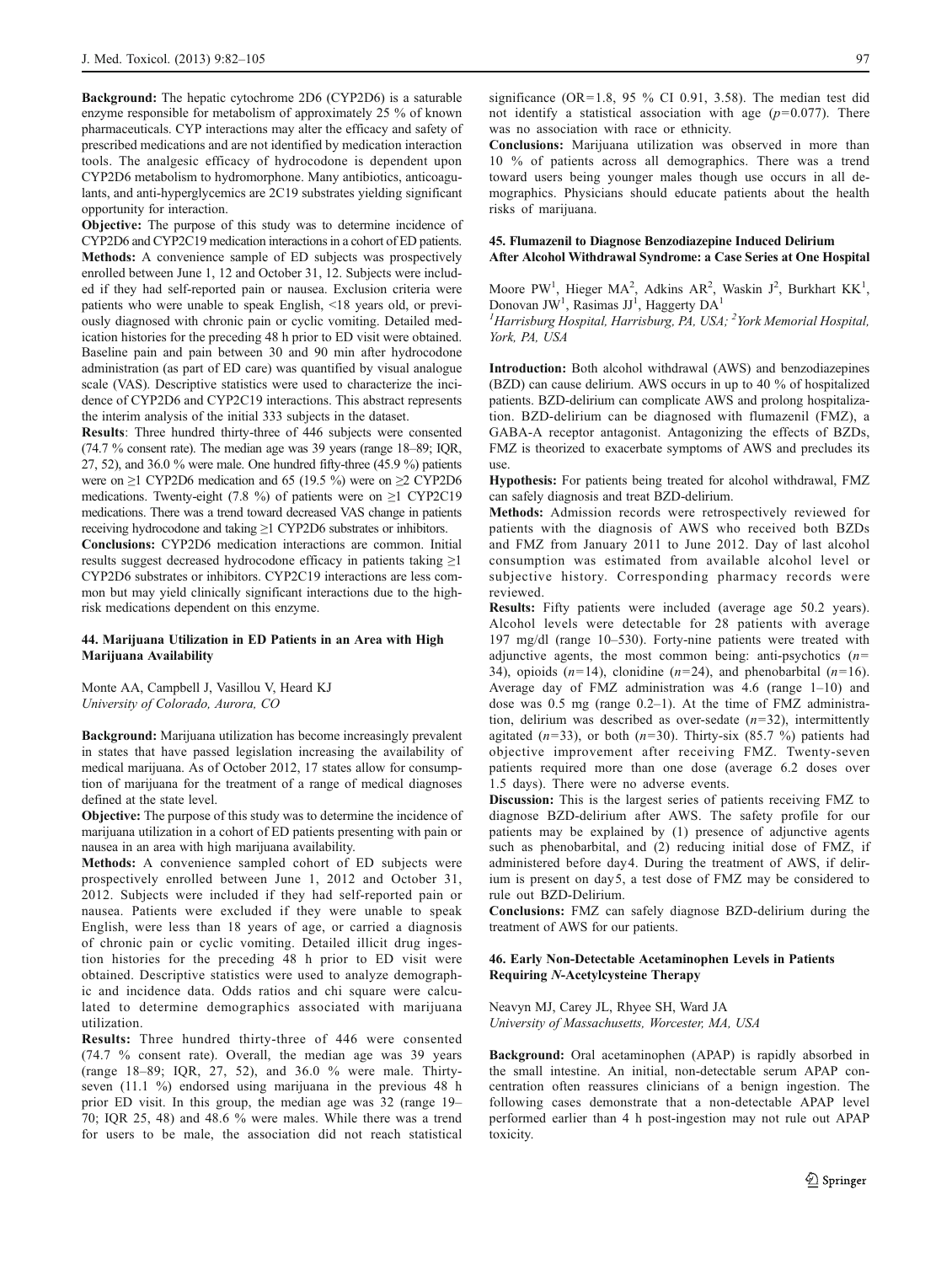Case series: Case 1: A 35-year-old woman with a history of bipolar disorder reported ingestion of 50 tablets of Tylenol PM® (APAP 500 mg/diphenhydramine 25 mg). The patient's APAP level was <10 mcg/mL 1 h after ingestion. The patient had no significant exam findings and was admitted to psychiatry. A comprehensive toxicology panel later reported the presence of APAP, diphenhydramine, and venlafaxine. This prompted an APAP level at 14 h post-ingestion, which was 51 mcg/mL, and a continuous infusion of N-acetylcysteine was started. The patient completed the course of treatment with no negative sequelae. Case 2: A 38-year-old woman ingested an unknown amount of Tylenol PM® (APAP 500 mg/diphenhydramine 25 mg) with alcohol. She complained of abdominal pain and nausea. Her exam was notable for mild delirium and agitation, tachycardia, active bowel sounds, and moist axillae. A serum APAP level was <10 mcg/mL 2 h after ingestion. At 4.5 h, her serum APAP level was 203 mcg/mL, and a continuous infusion of N-acetylcysteine was started. Afterward, the patient had an uncomplicated hospital course.

Discussion: The two cases reported here demonstrate the delay in APAP absorption that can occur with co-ingestants known to delay gastric emptying. Clinicians who rule out acetaminophen toxicity based on a non-detectable level obtained earlier than 4 h after ingestion may fail to identify patients in whom N-acetylcysteine therapy is mandated.

Conclusion: Early undetectable serum levels of acetaminophen obtained at less than 4 h after ingestion are insufficient to rule out toxicity, particularly in the setting of co-ingestants that may delay gastric emptying.

#### 47. Thrombotic Thrombocytopenic Purpura and Injection Use of Oxymorphone: Elucidating the Mechanisms

Neavyn MJ, Zuckerman MD, Carey JL, Boyer EW, Babu KM University of Massachusetts, Worcester, MA, USA

Introduction: Thrombocytopenic thrombotic purpura (TTP) is a rare, life-threatening disease of unknown etiology. Endothelial injury plays a role in the pathogenesis of TTP; however, only a single case of heroin-associated TTP has been reported in the English medical literature. Recently, 12 TTP cases were associated with injection of antidiversion formulated oxymorphone (Opana with Intac® technology, or ADF-oxymorphone) for non-medical purposes. This ADFoxymorphone contains polyethylene oxide, polyvinyl alcohol and talc, no cases of TTP after oral administration have been described.

Question: The goal of this study is to categorize methods of ADFoxymorphone manipulation for injection use, and to hypothesize potential risk correlates with TTP.

Methods: We analyzed crowd-sourced drug diversion data trends (Bluelight.ru), identifying methods of manipulating ADFoxymorphone and modes of administration. We specifically queried a mega-thread related to the newest ADF-oxymorphone, which was commonly cited within other forums. The forum thread was extracted from the website and data was collected in Excel ® spreadsheets. We classified content on methods for modifying the ADF-oxymorphone formulation, or proscriptions against such practices. We then compared crowd-sourced data against known physicochemical properties of the components of ADF-oxymorphone.

Results: The most commonly recommended extraction methods were solute extraction (21.6 %), microwaving/freezing (15.7 %), and grinding (13.7 %). Crisping was reported by 3.9 %. Several commenters (11.8 %) directly advised against manipulating the drug, even after suggesting methods (see Table 1). PEO pyrolysis produces ethylene oxide monomers, which have been implicated in hypersensitivity and immune sensitization reactions. The physicochemical characteristics of polyethylene oxide allow it to form lamellar liquid crystal structures in aqueous media. Conclusions: Heating of ADF-oxymorphone causes production of the ethylene oxide monomer, which produces immune sensitization and thrombocytopenia. The incompatibility of other liquid crystals with human blood suggests that similar studies are essential in understanding the role of intravenous PEO in causing TTP.

Table (Neavyn Abstract): Definition and incidence of terms used in drug extraction procedures

| <b>Term</b>                  | <b>Definition</b>                                                                                                                                         | <b>Proportion</b> |
|------------------------------|-----------------------------------------------------------------------------------------------------------------------------------------------------------|-------------------|
| Crisping                     | Any process by which direct heat is<br>applied to the tablet, otherwise known as<br>pyrolysis                                                             | $3.9\%$           |
| Microwave/<br>freezing       | Heating in the microwave and cooling<br>rapidly                                                                                                           | $15.7\%$          |
| Grinding                     | The use of any tool (ordinarily a<br>"PedEgg <sup>®</sup> " or "Dremel <sup>®</sup> ") to powderize<br>the tablet                                         | $13.7\%$          |
| <b>Excipient</b><br>dilution | The use of either an inert substance like<br>baking soda or another prescription drug<br>of abuse more easily powderized to be<br>mixed with primary drug | $1.96\%$          |
| Solute<br>extraction         | Any process by which the parent drug is<br>dissolved in either aqueous or organic<br>solvents (including water, vinegar, soda,<br>ethanol and methanol)   | 21.6%             |

# 48. A Description of Toxicology-Related Hospital Admissions within a Community-Based Healthcare System

Offerman SR<sup>1</sup>, Shivaji VS<sup>2</sup>

<sup>1</sup>Kaiser Permanente Northern California, Sacramento, CA, USA; 2 Drexel University Sacramento, Sacramento, CA, USA

Objective: The purpose of this study was to describe characteristics of toxicology-related hospital admissions to a non-academic, community healthcare system. We investigated hospital admission rates, agents involved, and hospital length of stay (LOS).

Methods: We performed a retrospective review of toxicologic admissions to 13 Northern California hospitals, over 3 years. Cases were identified by a search of diagnosis codes. Any admitted toxicologic case was eligible. A single reviewer abstracted medical records for demographic information, level of care, hospital LOS, toxicologic category, exact agent(s), and mortality.

Results: There were 22,804 ED visits for toxicologic reasons between November 2008 and October 2011. 1,970 cases (8.6 %, CI 8.3, 9.0) were admitted. The mean patient age was 46.9 years (CI 45.9, 47.9). Two hundred eight were under 18 years. There were 734 males (37.3 %, CI 35.1, 39.4). Six hundred four (30.7 %) patients were admitted to an ICU, 151 (7.7 %) step-down units, and 690 (35.0 %) telemetry. The mean LOS was 71.1 h (CI 66.3, 75.9). There were 16 inpatient deaths (0.8 %, CI 0.4, 1.2). Of the 1,459 overdose (OD) cases (74.1 %), the top four drug categories were: opioids (30.1 %), sedatives (30.7), acetaminophen (15.4 %), and anti-depressants (13.3 %). Intentional ODs represented 871 (59.7 %, CI 57.2, 62.2). Opioids and/or sedatives were involved in slightly over half of OD cases (50.3 %, CI 47.8, 52.9). Cases involving opioid OD had longer mean LOS than those that did not (81.9 vs 60.0 h, difference 22.0, CI 9.0, 35.0).There were 774 (53.1 %, CI 50.5, 55.6) admissions for single-agent ODs. The agent with the highest mean LOS was lithium (102.9 h vs 61.8, difference 41.1, CI 8.7, 73.5). Prescription opioids also had increased LOS when compared to other agents (72.3 h vs 59.9, difference 12.4, CI 1.5, 23.2).

Conclusion: We found significant numbers of toxicology-related hospitalizations. These were associated with low mortality rates. Prescription opioids and sedatives are responsible for a large percentage of OD admissions.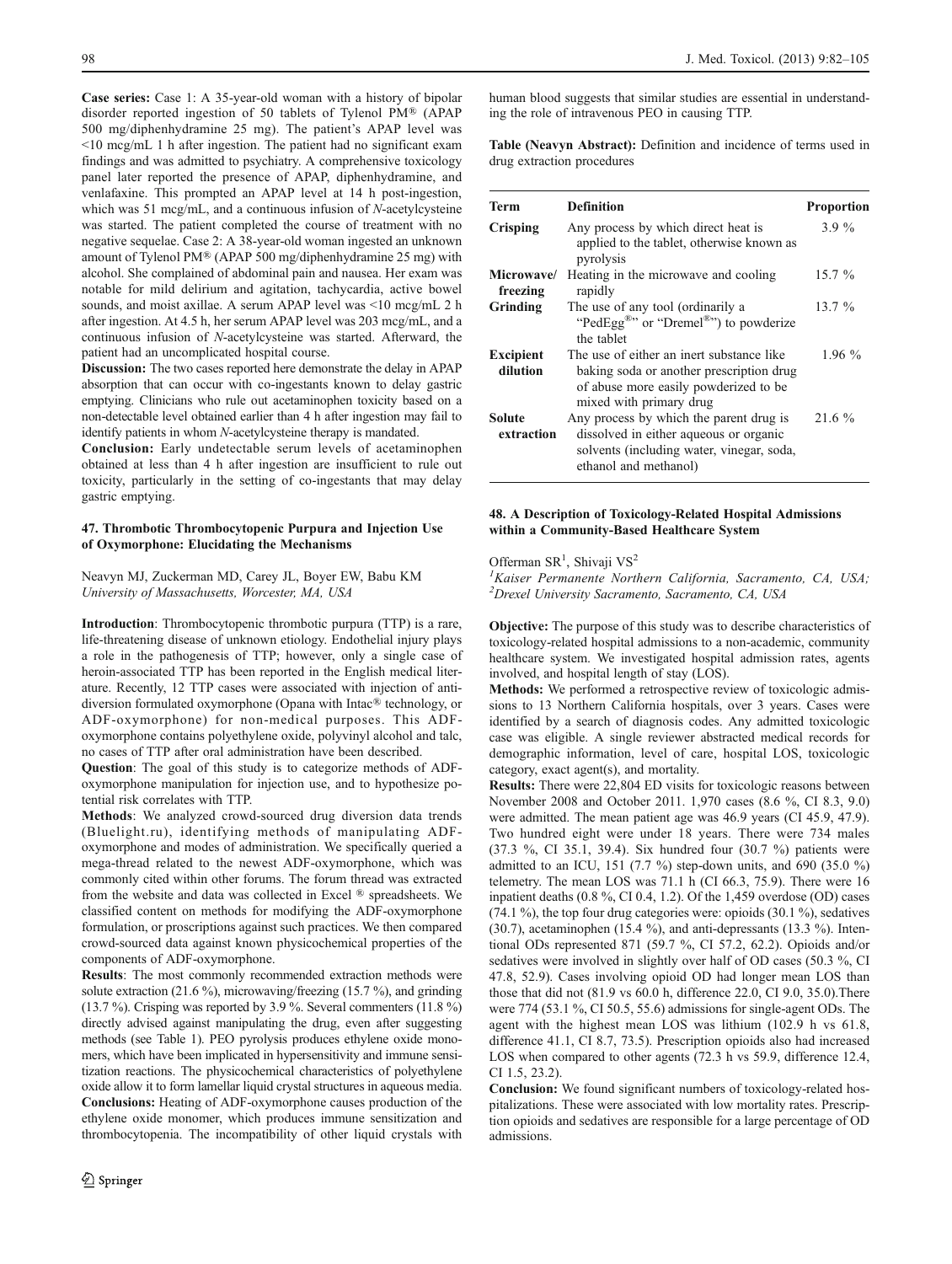#### 49. Occupational Exposure to Hexavalent Chromium in Chrome Platers: a Case Series

Pomerleau AC<sup>1</sup>, Punja M<sup>1</sup>, Devlin JJ<sup>1</sup>, Wong S<sup>1</sup>, Schier JG<sup>2</sup>, Morgan BW<sup>1</sup> <sup>1</sup> Emory University, Atlanta, GA, USA; <sup>2</sup> Centers for Disease Control and Prevention, Atlanta, GA, USA

Background: Hexavalent chromium (CrVI) is a carcinogen that is rapidly reduced to its non-toxic form (CrIII) in vivo. Erythrocyte (RBC) chromium is a marker of exposure as only CrVI can cross the RBC membrane where it is entrapped as CrIII. Nine workers were evaluated in a medical toxicology clinic after exposure to chromium at a plating facility with dysfunctional ventilation and insufficient availability of personal protective equipment (PPE). Ambient air CrVI concentrations reached 1,100 μg/m<sup>3</sup> (OSHA PEL 5 μg/m<sup>3</sup>).

Hypothesis: Inadequate adherence to engineering controls and use of PPE increases risk of chromium toxicity.

Methods: Demographic, exposure, clinical, health, and laboratory data were collected. Serum and RBC chromium concentrations and complete metabolic profiles were ordered.

Results: Demographic, exposure, clinical and health data are presented in the table. All patients complained of nasal irritation and most had chronic epistaxis. Median serum chromium concentration was 0.3 (range,  $0.1-62.8$  mcg/L, reference range  $[RR] \le 1.4$  mcg/L) and median RBC chromium concentration was undetectable (range, undetectable–89 mcg/L, limit of detection  $[LOD]=1$  mcg/L). Three patients had detectable RBC chromium concentrations. All complete metabolic profiles were unremarkable.

Discussion: History, physical findings, and lab data confirm chromium poisoning in all patients. Patient 8 had elevated RBC chromium despite 40 weeks since his last exposure. Given the average RBC lifespan of approximately 120 days, this suggests a possible sequestered pool of CrVI within the patient's body.

Conclusion: Hexavalent chromium toxicity can occur in occupational settings with inadequate adherence to engineering controls and PPE use.

Table (Pomerleau Abstract): Chromium levels and patient characteristics

|                 | Age  |   | Sex Serum<br>chromium<br>$(RR \leq 1.4$<br>mcg/L) | <b>RBC</b><br>chromium<br>$(LOD=1)$<br>$mcg/L$ ) | Time since<br>last<br>exposure<br>(weeks) | Nasal septal<br>perforation<br>$(P)$ or<br>ulceration<br>(U) | Dermal<br>chrome<br>holes |
|-----------------|------|---|---------------------------------------------------|--------------------------------------------------|-------------------------------------------|--------------------------------------------------------------|---------------------------|
| Pt 1 55         |      | M | 7.0                                               | 22                                               | $<$ 1                                     | $+P$                                                         | $^{+}$                    |
| Pt 2 56         |      | M | 0.1                                               | Undetectable                                     | <1                                        | $+U$                                                         |                           |
| Pt3             | 50   | M | 0.3                                               | Undetectable                                     | 20                                        | $+P$                                                         |                           |
| Pt 4 51         |      | M | 0.2                                               | Undetectable                                     | 5                                         | $+U$                                                         |                           |
| Pt <sub>5</sub> | -44  | M | 0.6                                               | 1.1                                              | $<$ 1                                     | $+P$                                                         |                           |
| Pt 6 51         |      | M | 0.6 <sup>a</sup>                                  |                                                  | 3                                         | -                                                            | $^{+}$                    |
| Pt 7            | - 53 | M | 0.1                                               | Undetectable                                     | <1                                        | $+U$                                                         | $^{+}$                    |
| Pt 8            | 44   | M | 62.8                                              | 89                                               | 40                                        | $+P$                                                         | $^{+}$                    |
| Pt 9            | 56   | M | 0.3                                               | Undetectable                                     | $\overline{4}$                            | $+P$                                                         |                           |

a Whole blood specimen, reference range≤1.2 mcg/L

#### 50. Intravenous Lipid Rescue Therapy May Interfere with Laboratory Analysis of Serum Biomarkers of Liver Injury

Punja M, Neill SG, Wong SC Emory University, Atlanta, GA, USA

Background: Intravenous lipid rescue therapy (LRT) may be implemented to decrease drug toxicity. Little is known about LRT interference with laboratory tests in overdose settings.

Hypothesis: Lipemia from LRT can interfere with analysis of liver function tests.

Methods: In this case report, we perform a chart review of a single patient treated with LRT after drug ingestion.

Results: A 54-year-old male with a history of depression consumed unknown amounts of diphenhydramine, amitriptyline and acetaminophen (APAP). Initial work-up showed AST of 138 U/L, APAP 177 mcg/ml, and a QRS interval of 136 ms. N-acetylcysteine (NAC), sodium bicarbonate, and 20 % intravenous LRT (100-ml loading dose, infusion of 0.25 mL/kg/min) were initiated. Labs drawn less than 6 h later showed an APAP 44 mcg/ml and an undetectable AST (Siemens Vista 1500 analyzer, lower limit of detection:  $ALT=6$  U/L,  $AST=3$  U/L). NAC and LRT infusions were stopped. Eight hours later, serum AST was measured at 488 U/L, and increased over the next two days to a peak of 1,600 U/L before recovery.

Discussion: Given a gradually rising course of AST following APAP ingestion, a single undetectable measurement is highly unlikely and probably erroneous. NAC and sodium bicarbonate have not been reported to interfere with liver enzyme assays. However, for this Siemens analyzer, serum lipid concentrations greater than 400 mg/dL cause interference with the AST measurement. Because lipid levels greater than 400 mg/dL with other similar analyzers are known to falsely decrease the AST, it is possible that extreme lipemia caused this laboratory result, a triglyceride level of 3,648 mg/dL has been reported after LRT infusion. This conclusion is limited by the lack of repeat measurement of liver enzymes or measurement of serum lipid levels, it is also possible that the blood sample was drawn from the line infusing LRT.

Conclusion: LRT may cause lipemia that interferes with the assay for liver enzymes

#### 51. Paradoxical Benefit of Drug Shortages: Decreased ICU Admission Rate for Alcohol Withdrawal

Rivers CM<sup>1</sup>, Nelson LS<sup>2</sup>, Hoffman, RS<sup>2</sup>

<sup>1</sup>University of Dentistry and Medicine of New Jersey, Newark, NJ, USA; <sup>2</sup>New York University, New York, NY, USA

Background: Our institution-wide approach to alcohol withdrawal (AW) involves escalating doses of intravenous diazepam. When drug shortages removed diazepam from our approach, our guideline was adapted to utilize oral chlordiazepoxide in patients who could tolerate oral therapy.

Purpose: The purpose of this study was to compare admission rates to the ICU for AW before and during the diazepam shortage.

Methods: All patients from September 2011 to April 2012 with an admission diagnosis of AW were identified in the hospital admission database. Those admitted to the ICU were identified. Admissions were divided into periods of relative shortage (minor: December 2011, March–April 2012; severe: January–February 2012) and periods of normal supply (September–November 2011). Admission rates to the ICU for AW were defined as the number of admissions to the ICU for AW divided by the number of admissions to the entire hospital for AW. Results: Prior to the shortage the ICU admission rates were 39, 49, and 66 %. During the minor shortage in December 2011, the admission rate decreased to 36 %. During the severe shortage in January–February 2012, the ICU admission rate decreased further to 23 and 19 %. During the minor shortage in March–April 2012, the admission rates increased to 43 and 48 %. Comparing two months before the shortage, October–November, to January–February during the shortage, there was a 35 % drop in the ICU admission rate (56 versus 21 %,  $p<0.0001$  Fisher's exact test). Discussion: ICU admission rates fell during periods when diazepam was not available. The reasons are not clear, but may be due to pharmacokinetic differences between the drugs or their routes of administration. A limitation is that we do not know that the patients in the various time periods were similar.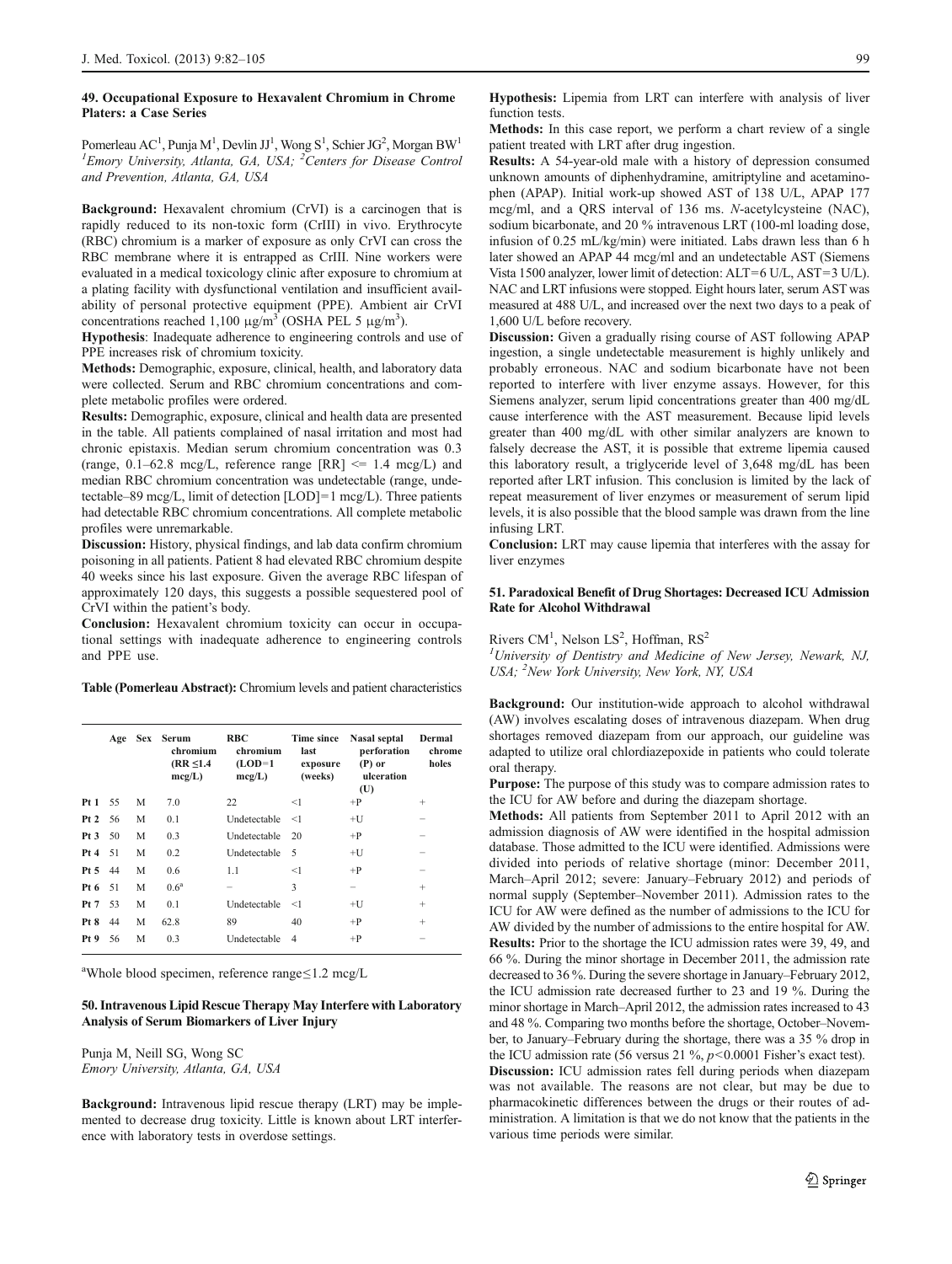Conclusion: Oral chlordiazepoxide should be compared to intravenous diazepam in a prospective fashion for the treatment of AW.

#### 52. Hypotension and Acute Kidney Injury from Overdose of Losartan and Telmisartan

Savaser  $DJ<sup>1</sup>$ , Carstairs SD<sup>2</sup>, Gerona RR<sup>3</sup>, Thornton SL<sup>4</sup>

<sup>1</sup>University of California, San Diego, San Diego, CA, USA; <sup>2</sup>Naval Medical Center, San Diego, CA, USA; <sup>3</sup>San Francisco General Hospital, San Francisco, CA, USA; <sup>4</sup>University of Kansas, Kansas City, KS, USA

Background: Angiotensin-receptor blockers (ARBs) are commonly prescribed anti-hypertensive medications. There is a paucity of literature describing overdose with these drugs. We describe a case of a 30-year-old male who developed hypotension and acute kidney injury after an intentional ingestion of losartan and telmisartan.

Case Report: A 30-year-old male with no prior history, arrived via emergency medical services after patient intentionally ingested a total of  $1.25$  g  $(25$  tablets of  $50$  mg) losartan and  $1$  g  $(25)$ tablets of 40 mg) of telmisartan, neither of which was his own medication. Initially he had a heart rate of 105 bpm and a blood pressure of 130/72 mmHg. Approximately 3 h from presentation, he developed mild hypotension with a blood pressure of 88/43 mmHg. It resolved with intravenous fluids administration. On laboratory evaluation, his initial creatinine was 0.91 mg/dL approximately 1.5 h after ingestion. It increased to 1.35 mg/dL at 10 h post-ingestion, 1.41 mg/ dL after 12 h, and subsequently plateaued at 1.5 mg/dL 36 h after his ingestion despite normal saline hydration of 250 ml/h over that time period. He was discharged from the hospital in stable condition but was lost to follow-up. Losartan, losartan metabolites, and telmisartan were confirmed in the patient's serum by liquid chromatography–time of flight mass spectrometry analysis. No other drugs were detected.

Discussion: Overdoses of losartan and telmisartan are rarely reported. Hypotension and acute kidney injury has not been previously reported in the literature with regard overdoses of these agents alone. The delayed and prolonged serum creatinine elevation seen in this case suggests that repeat kidney function tests may be warranted in cases of large ARB ingestions. Further research is needed to determine appropriate testing intervals.

# 53. Intentional Lamotrigine Overdose Leading to Prolonged Elevation in Serum Lamotrigine Concentrations and Serotonin Syndrome

Shulman JA, King AM, Abesamis MG University of Pittsburgh, Pittsburgh, PA, USA

Introduction: Experience with the effects of lamotrigine in overdose is limited. Previous case reports describe cardiovascular toxicity, seizures, and altered mental status. Lamotrigine toxicity presenting with serotonin syndrome and a significant delay in peak serum concentration have not been described.

Hypothesis: Lamotrigine can cause serotonin syndrome, furthermore, in overdose, patients may have significant delays in time to peak serum lamotrigine concentration.

Methods: This is a single-patient chart review. A 53-year-old man was found unresponsive in the woods approximately 12 h after ingestion of a homemade "slurry" of dissolved prescription medications found at the scene. His known prescription medications included lamotrigine, bupropion, zolpidem, phenytoin, and alprazolam. During air transport, he had one seizure-like episode. On assessment, had a temperature of 35.4 °C, heart rate 76 bpm, a respiratory rate 12/min, and blood pressure 114/74 mmHg. His physical examination was significant for altered mental status, lower > upper extremity rigidity with bilateral

sustained clonus, and hyperreflexia. Electrocardiogram revealed normal intervals. Phenytoin was undetectable. Initial serum lamotrigine level was 29.4 μg/mL (normal high <20 μg/mL) and subsequent levels demonstrated a peak concentration of 41.7 μg/mL on HD 3 (see Table 1). Gas chromatography/mass spectrometry revealed lamotrigine, zolpidem, nicotine, and caffeine. He was intubated for airway protection from HD 2 to HD 9. He made a full recovery and was discharged on HD 14.

Discussion: Lamotrigine's purported mechanism of action includes voltage-gated sodium channel blockade and regulation of glutamate release. Inhibition of 5-HT uptake has been demonstrated in rats which makes the clinical presentation of serotonin syndrome mechanistically plausible. Finally, this is the latest a peak serum concentration of lamotrigine following overdose that has been reported.

Conclusion: Lamotrigine causes serotonin syndrome and peak serum concentrations may be significantly delayed.

Table (Shulman Abstract): Lamotrigine concentration versus time.

| 0.62<br>29.4<br>1.97<br>33.0 |  |
|------------------------------|--|
|                              |  |
|                              |  |
| 2.17<br>37.1                 |  |
| 3.67<br>41.7                 |  |
| 3.99<br>37.4                 |  |
| 4.63<br>25.7                 |  |
| 19.1<br>5.62                 |  |
| 6.18<br>13.9                 |  |
| 7.19<br>4.7                  |  |

# 54. Impact of Training and Practice Setting on the Physician's Opinion Regarding the Treatment of Calcium Channel Blocker Poisonings

St-Onge M<sup>1</sup>, Blais R<sup>2</sup>

<sup>1</sup>University of Toronto, Toronto, ON, Canada;  ${}^{2}$ Centre antipoison du Québec, Québec, QC, Canada

Background: A recent study showed that 58 % of calcium channel blocker (CCB) poisoning cases are not treated according to the Poison Control Center's (PCC) recommendations.

Purpose: The objective of this study was to evaluate if the opinions of emergency physicians regarding the treatment of CCB poisonings are influenced by their training and practice setting.

Methods: A survey was conducted among emergency physicians working in the Province of Quebec (September 2008 to 2011). A weight-based group sampling method was used to identify the emergency departments (EDs) where clinicians were invited to participate. During one of the ED meetings, clinicians were asked to select their management for six diltiazem-poisoning scenarios, and identified which resources were available at their hospital and possible influencing factors on their management strategies.

Results: A total of 140 emergency physicians (19 EDs) participated in the study. A greater proportion of FRCPC(EM) and CCFP(EM) clinicians considered the administration of calcium and high-dose insulin euglycemia therapy (HIET). Clinicians from secondary and tertiary centers were also more prone to include these approaches. Family physicians (FPs) and those in primary centers ordered atropine and external pacemaker in a greater proportion. The reported unavailable resources varied mainly depending on the practice setting. Only FPs mentioned the PCC as an influence on their management strategy.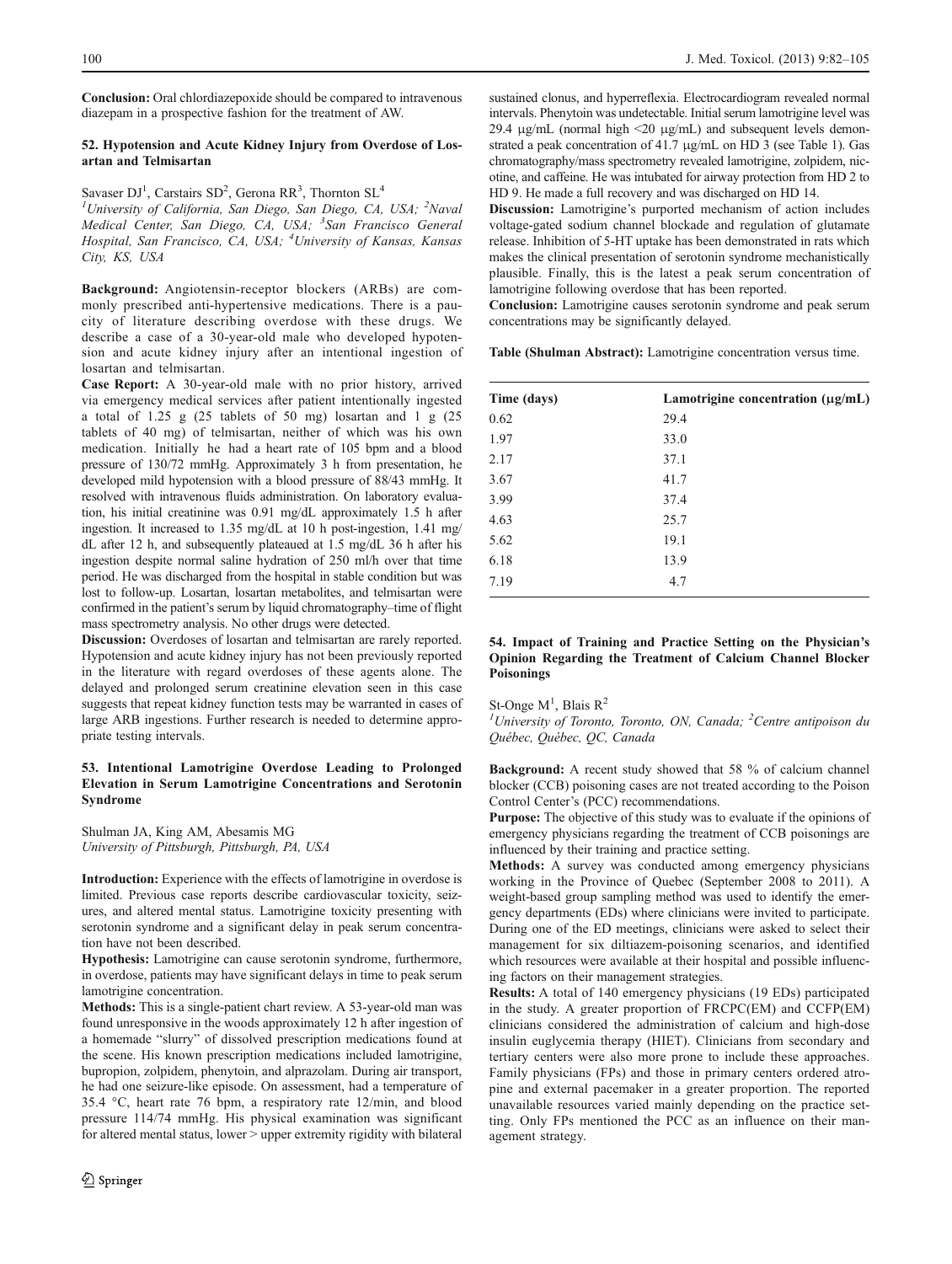Discussion: Participants may be subject to desirability bias. Nevertheless, the previously mentioned retrospective study identified that HIET was often not started when indicated, consistent with results in the survey in this report, and decontamination seemed to be erratic, as reflected in the diversity of reported approaches in this study. Therefore, this suggests that the physicians' responses may indeed reflect how they would manage a real case.

Conclusion: The emergency physicians' opinion regarding treatment of CCB poisoning can be influenced by training and practice setting.

## 55. Blood Leak Alarm Interference by Hydoxocobalamin is Hemodialysis Machine Dependent

Sutter ME<sup>1</sup>, Ford JB<sup>1</sup>, Cobb J<sup>2</sup>, Daubert GP<sup>3</sup>, Owen KP<sup>1</sup>, Albertson TE<sup>1</sup> <sup>1</sup>University of California, Davis, Sacramento, CA, USA;  ${}^{2}$ Emory University, Atlanta GA, USA; <sup>3</sup>Kaiser Permanente, South Sacramento, Sacramento, CA, USA

Background: Hydroxocobalamin has been reported to interfere with the blood leak alarm on hemodialysis machines making it difficult to use this treatment modality after hydroxocobalamin infusion.

Hypothesis: We hypothesized the interference with hydroxocobalamin is related to the optical properties of the medication and would trigger the blood leak alarm in the machines tested.

Methods: This was a laboratory study. Hydroxocobalamin was reconstituted per package insert. Food coloring was added to 0.9 % saline to create the colors of the visual spectrum. Optical properties of absorbance and transmittance were measured. Hydroxocobalamin and the saline solutions were infused into the Fresenius 2008K™ and the Gambro Phoenix X36™ machines. Times were recorded from the start of the machine until the solution finished or the alarm triggered.

Results: When evaluating the Gambro Phoenix X36™ machine and dialysis circuit, the alarm did not trigger. In contrast, the blood leak alarm on the Fresenius 2008K™ machine was tripped by both the red solution and hydroxocobalamin infused per the package insert. The alarm stopped the machine between 128 and 132 s for the red solution and between 30 and 35 s with the hydroxocobalamin. Membranes of the circuits where the alarm tripped were examined and remained intact without blood. Results were validated on different machines with new circuits.

Conclusion: Hydroxocobalamin infusion per package insert and the red saline solution prepared with Red Dye 40 both triggered the blood leak alarm and stopped the Fresenius 2008K™ machine. However, this was not true for the Gambro Phoenix X36™ machine as the alarm never triggered. The interference with the Fresenius 2008K™ appears colorimetric due to normal saline with Red Dye 40 triggering the alarm. We alert physicians to become familiar with the properties of individual dialysis machines prior to use of hydroxocobalamin. When facing difficulties with hemodialysis after the administration of hydroxocobalamin, consider attempting with a different manufactures machine or model.

#### 56. Button Battery Burns: Lessons from Oscar Mayer

Vohra  $R^1$ , Ameer  $A^2$ 

<sup>1</sup>California Poison Control System, Fresno, CA, USA; <sup>2</sup>UCSF-Fresno Medical Center, Fresno, CA, USA

Introduction: Button battery ingestions represent a pediatric emergency due to the risk of esophageal impaction. When this occurs, emergent endoscopic removal is warranted, to prevent burns and perforation of the adjacent tissues. We developed a realistic model of esophageal button battery burns, in order to assess the time course of injuries caused by these objects to living tissues.

Hypothesis: Button battery burns will develop when a complete electric circuit is created between the disk battery and the model of living tissue. Methods: Disk-shaped electric batteries (made of silver oxide or lithium) were placed inside slits cut into low-salt beef hot dogs. A 5cent nickel coin was used as a control and also similarly positioned. Any changes to the inner surfaces of the hot dogs, adjacent to each metal object, were analyzed at 30, 60, 120 and 180 min, and photographic documentation made for comparisons.

Results: Button batteries induced circumferential tissue damage, while the nickel coin caused no changes. The changes were voltage dependent (burns with 3-V batteries being more extensive than with 1.5-V batteries), and worsened over time for all batteries. Burns from the 3-V lithium disks were noted as early as 30 min from contact initiation.

Discussion: Our hot dog model demonstrates that irreversible damage can occur within the first 30 min of button battery ingestion with some disk batteries, and provides a convincing model for the study of this pediatric injury. Future studies using liquid electrical insulators (such as oils) with this model may identify strategies to mitigate or delay the burn onset.

Conclusion: A visually arresting demonstration such as ours is useful for increasing public and clinician awareness about button battery burns, and may lead to improved treatment strategies for these serious ingestion hazards.

#### 57. Role of Online Modules in Supplementing Emergency Medicine Residency Toxicology Education

Werner JR, Guffin JR, Dorfsman, ML University of Pittsburgh, Pittsburgh, PA, USA

Background: While life-threatening toxicologic emergencies are rare, their recognition and timely intervention remain critical. Emergency medicine residents receive limited formal toxicology training.

Purpose: The objective of this study was to determine if online modules are feasible education tools for teaching emergency medicine residents about toxicologic emergencies.

Methods: Between August and October 2012, 46 emergency medicine residents completed an observational survey consisting of four online modules covering carbon monoxide exposure, toxic alcohol ingestion, digoxin overdose and beta-blocker overdose. Modules were authenticated by a board-certified toxicologist and designed to highlight the clinical presentation and treatment of the toxidrome. Residents completed pre and post module surveys using a five-point Likert scale. A ten-question multiple-choice test was developed to measure the residents' knowledge of the clinical presentation and treatment priorities for each of the toxidromes. This test was completed before and after the module to assess knowledge acquisition, analyzed with a paired  $t$  test. Results: Residents reported enjoying online learning before (65 %) and after the module (67 %). More residents preferred online learning (37 vs. 30 %) and thought their knowledge retention was higher when compared to classroom learning (30 vs. 17 %) after study completion. Fifty-eight percent of residents would be willing to participate in a similar module again. Overall, there was significant improvement in scores after taking the module, (56 to 72 %,  $p<0.01$ ). PGY-1 residents demonstrated the largest improvement, followed by PGY-3's. (Table) Discussion: Emergency medicine residents enjoyed using online modules for continuing education of toxicology cases and would be willing to participate in a similar online module again.

Conclusion: Online modules are feasible tools for use in the education of emergency medicine residents regarding toxicologic emergencies.

Table (Werner Abstract): Pre- and Post-Knowledge Test Scores by Resident Class

|             | <b>Pre-test</b> | Post-test | P value |
|-------------|-----------------|-----------|---------|
| $PGY-1$     | 46 $\%$         | $73\%$    | < 0.01  |
| $PGY-2$     | 64 $\%$         | $66\%$    | 0.83    |
| $PGY-3$     | 59 %            | 76 %      | < 0.01  |
| All classes | 56 %            | $72\%$    | < 0.01  |
|             |                 |           |         |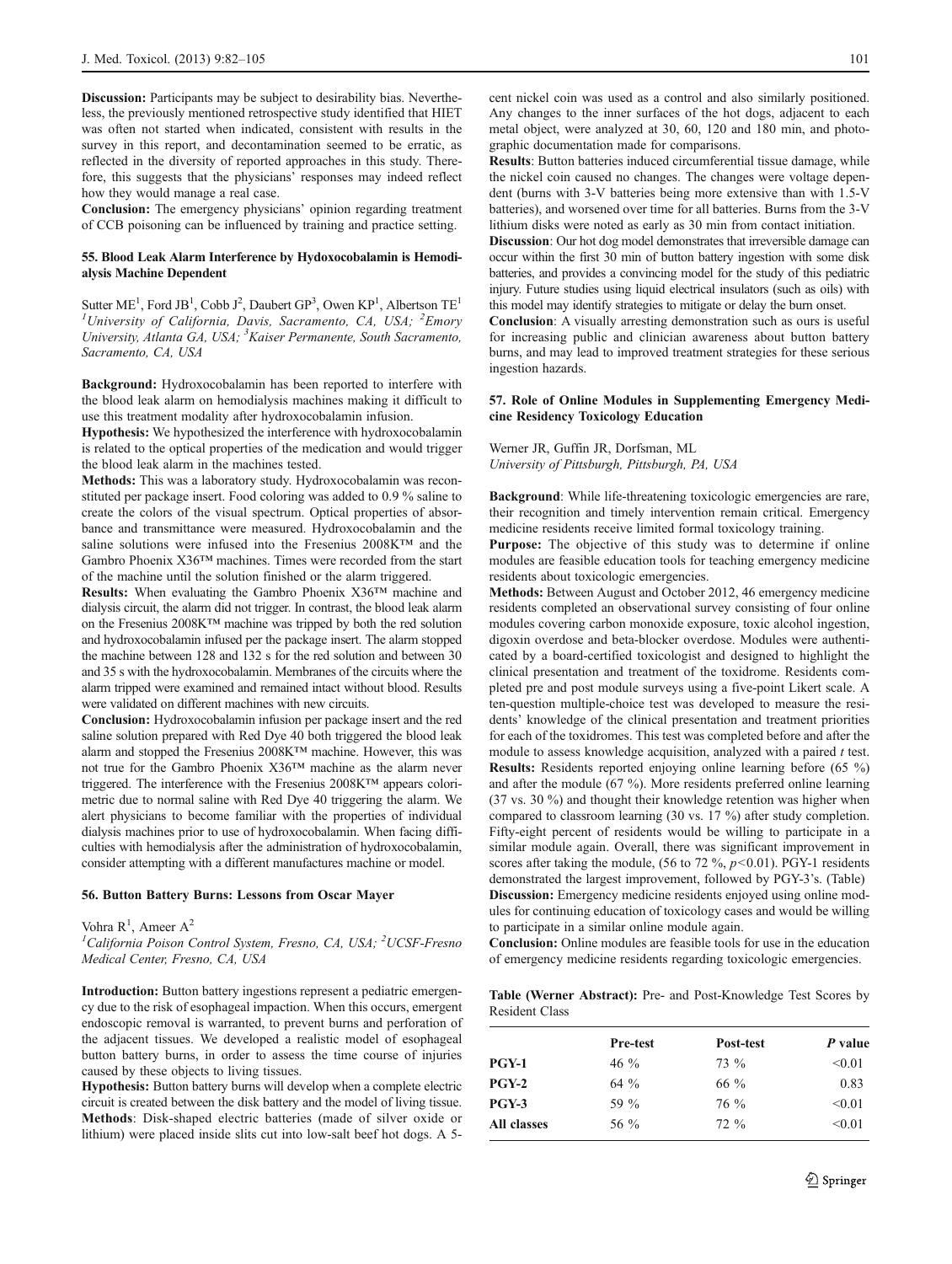## 58. Comparison of Psychoactive Bath Salt and Synthetic Cannabinoid Cases Pre- and Post-Federal Legislative Ban –Evidence of Effective Control Measures in New York State

Wiegand TJ<sup>1</sup>, Marraffa J<sup>2</sup>, Gorodetsky RM<sup>3</sup>, Barton N<sup>1</sup>

<sup>1</sup>University of Rochester, Rochester, NY, USA; <sup>2</sup>State University of New York, Syracuse, NY, USA; <sup>3</sup>D'Youville College, Buffalo, NY, USA

Background: Psychoactive bath salts and synthetic cannabinoids (K2) are designer drugs that were sold as novelty products "not for human consumption" in order to bypass existing drug laws. Hospitalizations from these drugs were seen with increasing frequency in Upstate New York leading up to the July 2012 federal synthetic drug ban.

Research question: Was federal legislation, enacted in July, 2012, effective in reducing bath salt and K2-related hospitalizations in Upstate New York? Methods: A retrospective review of SUNY Upstate Poison Center calls and University of Rochester Medical Center (URMC) Toxicology Consultation census comparing K2 and bath salt cases pre- and postfederal synthetic drug legislation.

Results: SUNY Upstate Poison Center bath salt calls increased pre-ban from March to July with peak calls (103) occurring in July (Table 1). This was followed by steep decreases in August (29) and September (19) and October (3). Calls for K2 showed a similar drop from a mean of 30.3 (March–July) to 12 in August and 7 in September and October. URMC Toxicology cases averaged two consults per month for bath salts from May to July followed by no cases in the 3 months following the ban. For K2, the consult service averaged three consults per month prior to the ban with only a single consult documented in the 3 months following.

Discussion: New York was among the first states to enact legislation restricting specific bath salts and synthetic cannabinoids. Despite this, ED visits and hospitalizations from these drugs were prevalent until the federal ban that added 31 specific synthetic compounds to lists of banned substances and created an analogue clause for additional synthetic chemicals was enacted in July 2012.

Conclusion: Legislation restricting synthetic drugs was effective in reducing health-related consequences from abuse of bath salts and synthetic cannabinoids in Upstate New York.

Table (Wiegand Abstract): Monthly case counts before and after legislation

| Pre-/Post-ban 7/<br>9/2012 | <b>SUNY PC</b><br>bath salt | URMC<br>bath salt | <b>SUNY</b><br>PCK2 | URMC<br>K <sub>2</sub> |
|----------------------------|-----------------------------|-------------------|---------------------|------------------------|
| March 2012                 | 21                          | 2                 | 50                  | 5                      |
| April 2012                 | 29                          |                   | 20                  | 4                      |
| <b>May 2012</b>            | 39                          | 3                 | 18                  | 2                      |
| <b>June 2012</b>           | 79                          | $\mathcal{L}$     | 20                  |                        |
| July 2012 (ban<br>enacted) | 103                         | 1                 | 45                  | 2                      |
| <b>August 2012</b>         | 29                          | 0                 | 12                  | 0                      |
| September 2012             | 19                          | 0                 | 7                   |                        |
| October 2012               | 3                           | 0                 |                     |                        |

#### 59. Chronic Methoxetamine Exposure Causes Significant Glomerular and Tubular Tidney Toxicity in Mice

Wood DM<sup>1</sup>, Yew DT<sup>2</sup>, Tang HC<sup>2</sup>, Liang W<sup>2</sup>, Dargan PI<sup>1</sup>  ${}^{1}$ Guy's and St Thomas' NHS Foundation Trust, London, UK;  ${}^{2}$ Chinese University of Hong Kong, Hong Kong, China

Background: Methoxetamine is a novel psychoactive substance that is an arylcyclohexylamine derivative of ketamine. There have been increasing reports of ketamine-related bladder toxicity, animal models have shown that ketamine can also cause kidney toxicity.

Research question: The study aims to determine the pattern of kidney toxicity associated with chronic methoxetamine exposure in a mouse model.

Methods: Two-month-old Institute of Cancer Research (ICR) mice were administered 30 mg/kg/day methoxetamine intra-peritoneally  $(n=5)$  or saline  $(n=3, \text{ control})$  for 3 months. The animals were then sacrificed and histological examination of the kidneys was undertaken. Glomerular damage was assessed by calculating the percentage of glomeruli in randomly selected  $25-\mu m^2$  areas that showed atresia, shrinkage, or increase in cellularity. Proximal tubular cell damage was assessed by calculating the percentage of total tubular cells in randomly selected areas of 15  $\mu$ m<sup>2</sup> each that were dying, lytic, or degenerating. The study was approved by the Animal Experimentation Ethics Committee of the Chinese University of Hong Kong.

Results: The kidneys of all methoxetamine-treated animals showed inflammatory cell infiltration, tubular necrosis, degeneration / shrinkage of glomeruli and tubular colloidal casts. There was a greater proportion of abnormal glomeruli in methoxetamine-treated animals  $(23.50 \pm 14.28 \%)$  than in control animals  $(10.17 \pm 13.08 \%)$ ,  $p < 0.001$ . Similarly, there was a greater proportion of proximal tubular cell degeneration in methoxetamine-treated animals (20.36±5.57 %) than in control animals  $(2.90 \pm 1.30 \%)$ ,  $p < 0.001$ .

Conclusions: We have shown in this study that 3 months of methoxetamine exposure is associated with significant kidney damage both at a glomerular and tubular level. Previous work has suggested that methoxetamine is also associated with bladder toxicity, similar to that seen with ketamine. Animal models such as this are important to determine the potential pattern of chronic toxicity associated with novel psychoactive substances to ensure that clinicians can provide evidence based education to drug users.

# 60. Acute Elemental Mercury Poisoning Masquerading as Fever and Rash

Young AC<sup>1</sup>, Wax PM<sup>1</sup>, Ordonez J<sup>2</sup>, Kleinschmidt KC<sup>1</sup>

<sup>1</sup>University of Texas Southwestern, Dallas, TX, USA; <sup>2</sup>North Texas Poison Center, Dallas, TX, USA

Background: Acute elemental mercury (Hg) poisoning and acrodynia are often described as distinct presentations associated with Hg exposure. Acute elemental Hg poisoning presents typically with pneumonitis while acrodynia presents with pink, often desquamating, palms and soles without fever.

Research question: High fever and diffuse rash can be the initial presentation of acute Hg poisoning.

Methods: Two siblings (14-year-old male and 9-year-old female) presented to the ED with fever and rash. They were discharged home with viral syndrome. The next day, they returned to the same ED with persistent fever and rash and were admitted. A third sibling (11-year-old female) developed similar symptoms and was admitted. All three children had diffuse confluent maculopapular pruritic rashes sparing the palms and soles. Other symptoms exhibited by one or more of the three siblings: high fever (107.2 °F), headache, petechiae, conjunctivitis, dry cough, pharyngitis, and diarrhea. On the second ED visit, the 14 year old brought a bottle containing 300 g of 99.9 % elemental Hg that the three siblings had been playing with over the last 10 days. Environmental testing for Hg was performed at the house, blood (b) and urine (U) testing Hg testing was performed on all three siblings.

Results: Home Hg vapor levels were 50 mcg/m<sup>3</sup>. Initial Hg levels were: 14 year old,  $>160$  mcg/L (b), 141 mcg/L (U); 11 year old, 137 mcg/L (b) 215 mcg/L (U); and 11 year old 79 mcg/L (b), 78 mcg/L (U). Viral studies were negative. Hg poisoning was diagnosed, all siblings were chelated.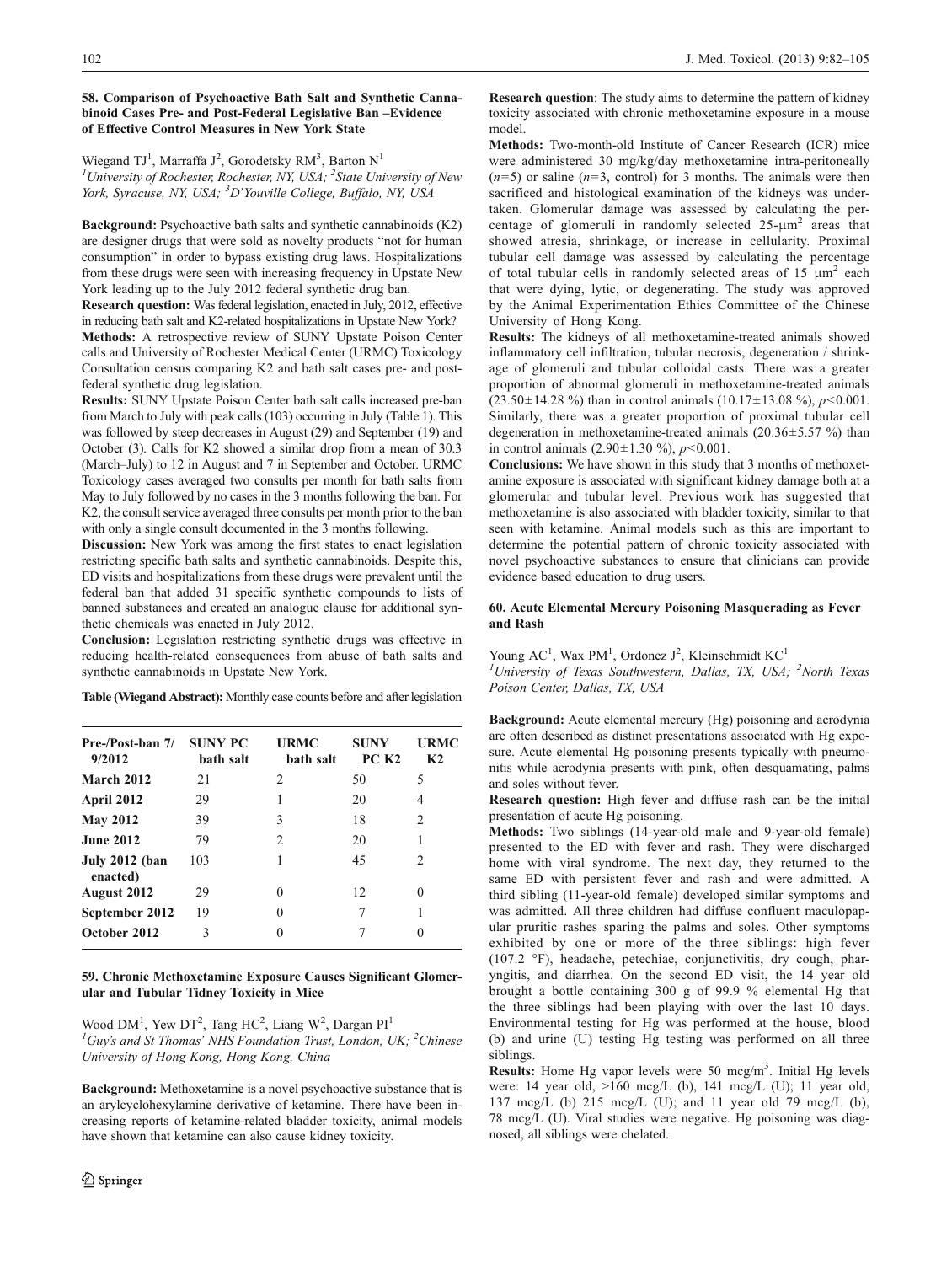Discussion: Although acute exposure to elemental Hg is often manifested by pulmonary injury and acrodynia, our cases demonstrate that acute elemental Hg exposure can present with a diffuse rash that spares the palms and soles, and fever.

Conclusion: In the appropriate setting, rash and fever can be clinical features of elemental Hg toxicity.

# 61. The Fall of OxyContin® and the Rise of Opana®: Use of Google Trends to Monitor Drug Diversion Behaviors

Zuckerman MD, Neavyn MD, Boyer EW, Babu KM University of Massachusetts, Worcester, MA, USA

Background: Prior research documents the use of web traffic surveillance to identify drug diversion and diversion techniques. More than 80 % of web searches are initiated via Google and are subsequently available via Google trends, a tool that has been used to monitor behaviors related to flu-like illnesses and economic indicators.

Hypothesis: Internet searches related to drug diversion may shift as attitudes and behaviors change following the introduction of novel anti-diversion drug formulations.

Methods: This is a retrospective analysis of a publicly available web database (Google Trends) that identifies the number of times a search term is entered relative to the total search volume across geographic regions and time. Investigators identified search terms associated with diversion of oxycodone (OxyContin® and Percocet) and oxymorphone (Opana) then correlated results with the announcement and release of new, diversion-resistant formulations.

Results: Searches related to intravenous injection of OxyContin® peaked during September 2010, following the August release of a diversion-resistant reformulation, then dropped precipitously to 18 % of their peak level. In the same month, searches related to intravenous injection of Opana rose, and continued to increase as the number of OxyContin® searches fell. During the same period, searches for intravenous injection of Percocet remained steady, at around a third of peak search volume.

Discussion: The surge in searches related to intravenous OxyContin® use is likely related to renewed interest in novel techniques for nonmedical use following the release of the abuse-deterrent reformulation. The precipitous drop in searches following this, along with the rise in searches related to intravenous abuse of opana, reflects shifting patterns of diversion and abuse. Of note, the relatively stable search popularity related to intravenous Percocet abuse during a period without reformulation provides an internal control.

Conclusion: Continued use of Google Trends to monitor web searches related to drug diversion may predict diversion behaviors.

#### Previously Presented Research: Poster Presentations

The following research abstracts have been presented in another scientific meeting, but have not been previously published.

#### 62. Intravenous Lipid Emulsion Does Not Reverse Dabigatran Induced Anticoagulation in a Rat Model

Blum JA, Carreiro S, Hack JB Brown University, Providence, RI, USA

Background: The anticoagulant dabigatran has no reversal agent and may cause life-threatening bleeding in patients with trauma or closed space hemorrhage. Intravenous lipid emulsion (ILE) is thought to create a lipid compartment in serum that sequesters lipophilic drugs. Dabigatran is lipophilic and its anticoagulant effects are concentration dependent.

Research question: Can ILE therapy reverse the anticoagulant effects of dabigatran?

Methods: Twenty rats were randomized, ten in the ILE group and ten in a normal saline (NS) control group. Animals had a baseline tail bleeding time (T0) followed by oral dabigatran administration (15 mg/kg). At 45 min (T45), a second tail bleeding time was performed, followed by a 7-min intravenous infusion of 15 ml/kg of ILE or NS. A final 60-min (T60) bleeding time was obtained. An ILE-only group of five animals had bleeding times assessed prior to (T0) and 15 min after (T15) ILE therapy. Comparisons were made using  $t$  tests.

Results: Between T0 and T45, average bleeding times increased from 109.5 s [95 % CI 94–125] to 231.8 s [95 % CI 193–271] (p<0.0001). Between T45 and T60, bleeding times in the ILE group decreased by 31.5 s [95 % CI −77 to +14] and the NS group decreased by 6 s [95 % CI –67 to +55], not statistically significant ( $p$ =ns). In the five ILE-only animals, the average bleeding time at T0 was 114 s which increased significantly at T15 to 237 s ( $p=0.006$ ).

Discussion: Although ILE itself significantly prolonged bleeding times, when administered to dabigatran anticoagulated rats, bleeding times decreased, but not significantly. There may be a complex interaction of ILE with dabigatran that this study was not able to elucidate.

Conclusion: The anticoagulant effects of dabigatran are not reversed with ILE therapy and ILE itself affects bleeding times in this rat model.

#### 63. Prevalence of Xylazine in Postmortem Cases Related to Heroin and/or Cocaine Intoxication

#### Chavez C, Meléndez M

Puerto Rico Institute of Forensic Sciences, San Juan, PR, USA

Background: Xylazine, a dangerous veterinary sedative in humans, has been found as an adulterant of street heroin in Puerto Rico. It was also found with free morphine and 6-acetylmorphine (6-AM), codeine, cocaine, and benzoylecgonine (BE) in postmortem cases at the Puerto Rico Institute of Forensic Sciences (PRIFS).

Research question: What is the prevalence of xylazine in postmortem cases related to heroin and/or cocaine intoxication?

Methods: This is a retrospective study from 75 cases submitted in 2008 to 2010 that were reanalyzed for xylazine. The cases were selected according to the positive immunoassay results for cocaine and opiates, as well as the circumstances of death. Blood samples were analyzed by ultra performance liquid chromatography–tandem mass spectrometry (UPLC-MS-MS) and gas chromatography–mass spectrometry (GC-MS).

Results: In 36 out of 75 cases (48 %), xylazine was found in combination with heroin metabolites and/or cocaine or cocaine metabolites. From the 36 cases, 89 % (32) were males and 11 % (4) were female with ages ranging from 22 to 67 years old. The most common xylazine combination was heroin/cocaine / xylazine (37 %). The pathologist did not request the xylazine analysis in 40 of the 75 cases, in with xyalazine was present in 18 cases (45 %). Xylazine concentration ranged from 0.01 mg/L to 0.97 mg/L. The pathologist included xylazine in the causes of death in 9 out of 36 cases (25 %).

Discussion: The results observed in these 75 cases may suggest that xylazine should be included as a target compound in cases related to cocaine and heroin intoxication. The results may also suggest that drug users might be using "speedball", a heroin and cocaine mixture.

Conclusion: The combination of xylazine and the typical drug of abuse may increase the fatalities among users. Therefore it is necessary to be aware of the emerging of xylazine in our community.

## 64.  $\overline{OT}_C$  Prolongation and Torsades in Bupropion Overdoses Presenting to US Emergency Departments

Giroski LJ, Shih RD, Hung OP Somerset Medical Center, Morristown, NJ, USA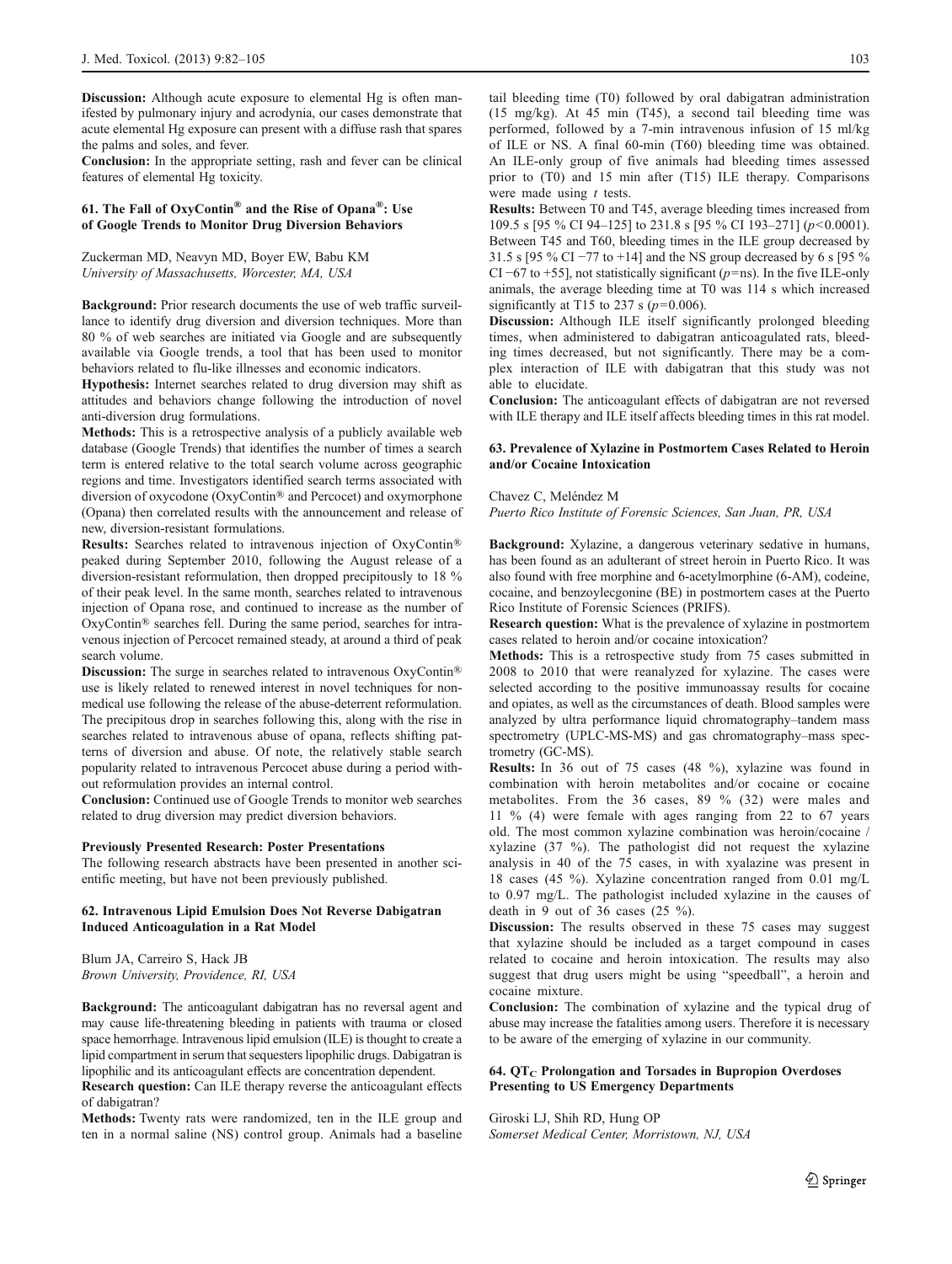Purpose: Bupropion is an atypical antidepressant commonly used for depression and smoking cessation. It is structurally dissimilar to other anti-depressants and is and inhibitor of norepinephrine and dopamine uptake. It is associated with QTc prolongation in therapeutic use and in overdose. There is limited data assessing QTc prolongation and torsades de points (TDP) in cases of overdose. The purpose of this study is to assess the incidence of QTc prolongation and the development of TDP in cases of bupropion overdose presenting to emergency departments.

Methods: Design: A multi-center retrospective ED study design was utilized. Subjects: Consecutive patients with the primary ED diagnosis of antidepressant overdose were identified 21 month period. Epidemiologic data was collected as well of the occurrence of EKG QTc measurements and the development of TDP.

Results: Out of 1,590,248 consecutive ED patients from 20 EDs, 355 patients were identified with the primary final diagnosis of antidepressant overdose. Of these, 33 cases involved bupropion as the primary toxicant. The mean age of study subjects was 27.2 years (range, 1.5– 58.7 years), 30 % were male, 67 % of cases were intentional ingestions. The mean bupropion dose ingested by history of 1,267 mg (range, 50– 4,500 mg). The average QTc was 423 ms. 5 (15 %) cases had prolonged QTc measurements (>440 ms). There were no cases of TDP. Conclusion: Bupropion overdose is rarely associated with QTc prolongation. No cases of Torsades de pointes were seen in this ED case series.

#### 65. Valproic Acid Toxicity: Do Nontoxicologists Recognize and Treat It with Carnitine?

Hantsch Bardsley C<sup>1</sup>, Martens KA<sup>1</sup>, Oleksiak MA<sup>2</sup>, Weaver MT<sup>2</sup>,  $\frac{1}{2}I_{\text{d}}$  and a University Mediaal Center Manuaged H USA; <sup>2</sup>Str Loyola University Medical Center, Maywood, IL, USA; <sup>2</sup>Stritch School of Medicine, Maywood, IL, USA

Background: Valproic acid (VPA) is widely used and FDA-approved for seizures, migraines, mood disorders and schizophrenia. Hepatotoxicity and/or hyperammonemic encephalopathy may occur as a VPA complication.

Purpose: This study investigated current practice of screening for these VPA toxicities as well as the use of carnitine as an antidote at the study site.

Methods: A retrospective review was performed on patients in a tertiary care Emergency Department (ED) from October 1, 2010 to September 30, 2011 with VPA listed as a current medication in the electronic health record. A clarity search identified study patients. A standardized data extraction tool was developed. Descriptive statistics included Fisher's exact test for dichotomous variables. Analyses were conducted using SAS software.

Results: A total of 777 encounters were identified, of which 328 did not involve VPA-associated issues and 127 involved patients not initially on VPA. Of the remaining 322, 74 (23 %) were admitted and 248 were discharged. In the 322 encounters, altered mental status (61.8 %,  $n=123$ ) and seizures (20.5 %,  $n=66$ ) were the most common presenting symptoms. Ammonia concentrations were measured in 0.62 %  $(n=2)$  of ED only encounters and 4.66 % ( $n=15$ ) of admissions ( $p \le 0.0001$ ). Patients evaluated by a toxicologist were significantly more likely to have an ammonia concentration obtained (5/6 vs. 12/316,  $p$ <0.005). Pre-encounter carnitine therapy was found in 2 %  $(n=6)$  of the 322, carnitine therapy was initiated in 50 % ( $n=3$ ) of patients with a toxicology consult and 0 % without  $(p<0.0001)$ .

Discussion: Patients taking VPA may present with related complications, often requiring inpatient management. Carnitine was used in relatively few patients with potential VPA complications. Toxicologist input increased monitoring for hyperammonemia as well as antidotal therapy with carnitine.

Conclusions: Education of nontoxicologists is needed to increase awareness of VPA-related complications, diagnosis and management

# 66. Pesticides Analysis by UPLC/MS/MS in Postmortem Human Gastric Contents Provide Evidence to Establish Suicide Cases by Oral Ingestion?

Janer J, Perez JL, Menendez M, Rivera-Diez I, Conte-Miller MS Puerto Rico Institute of Forensic Sciences, San Juan, PR, USA

Background: Forensic toxicology laboratories traditionally focus on analysis of blood, urine, and certain organs to determine intoxication as cause of death. A tendency of suicide cases by pesticide oral ingestion was observed at Puerto Rico Institute of Forensic Sciences.

Research question: Does ultra performance liquid chromatography tandem mass spectrometry detection of 14 pesticides in postmortem gastric content samples contribute to determine suicide cases by oral ingestion?

Methods: This is a retrospective study of 513 autopsy cases between 2009 and 2011 on which gastric content was submitted for pesticides analysis. Aliquots of 4 and 0.5 mL were extracted with pentane and acetonitrile, respectively. Positive pesticides controls were prepared in 0.1 N HCl at a concentration of 10 μg/mL and extracted. Supernatants were evaporated and reconstituted with 200 μL of mobile phase, 10 μL was injected at UPLC system. Chromatographic analysis was performed using a C18 BEH column and a gradient of 98:2 water/methanol with 0.1 % formic acid and acetonitrile. Sample ionization was by electrospray mode (ESI) using multiple reaction monitoring. Two transitions for each of the 14 pesticides were simultaneously monitored.

Results: In 28 out of 134 cases (21 %), at least one pesticide was detected. A total of 6 (21 %), 18 (64 %), and 4 (14 %) positive cases were detected on 2009, 2010, and 2011, respectively. Among positive cases, aldicarb was the predominant pesticide found (14 cases, 50 %) followed by malathion (14 %), disulfoton (11 %), oxamyl (11 %), carbaryl (7 %), and glyphosate (7 %).

Discussion: The methodology developed was able to successfully detect pesticides on postmortem gastric contents. Results obtained suggest that in addition to aldicarb, other restricted pesticides were present in suicide cases by pesticide intoxication. As well as the nonrestricted pesticide glyphosate.

Conclusion: Toxicological analysis of gastric content in postmortem cases provides significant information to determine pesticide intoxication as cause of death on suicide cases.

# 67. The Confirmation of Xylazine in Seize Drug and Biological Fluids

Silva-Torres LA<sup>1</sup>, Ruiz K<sup>2</sup>, Soler R<sup>3</sup>, Zayas B<sup>4</sup>

<sup>1</sup> University of Puerto Rico, San Juan, PR, USA; <sup>2</sup> Puerto Rico Institute of Forensic Science, San Juan, PR, USA; <sup>3</sup> Puerto Rico Health Department, San Juan, PR, USA; <sup>4</sup>Metropolitan University, San Juan, PR, USA

Background: The emerging drugs of abuse are a great concern to health professionals and public safety agencies. One of these emerging abuse drugs is xylazine. This drug is an  $\alpha$ 2 agonist, which has been approved by the FDA for animal use only. Analgesia, sedation, muscle relaxation, and hypotension are the main symptoms of this drug. The addict's population of Puerto Rico was using xylazine.

Research question: Is xylazine marketed as drug of abuse or is a heroin adulterant?

Methods: In order to asses the extent of xylazine, this study has been focused on detecting the presence of xylazine in different types of samples, confiscated drugs and postmortem biological fluids of cases related to xylazine use. Two-parts study was performed, the first part analyzes 80 samples of seized drug, using GC/MS technique. The second part analyzes postmortem samples such as blood, urine and vitreous humor, using UPLC/MS/MS technique.

Results: The seized drug analyses has confirmed xylazine presence. The presence of xylazine was detected in the 68 % of the total samples, of